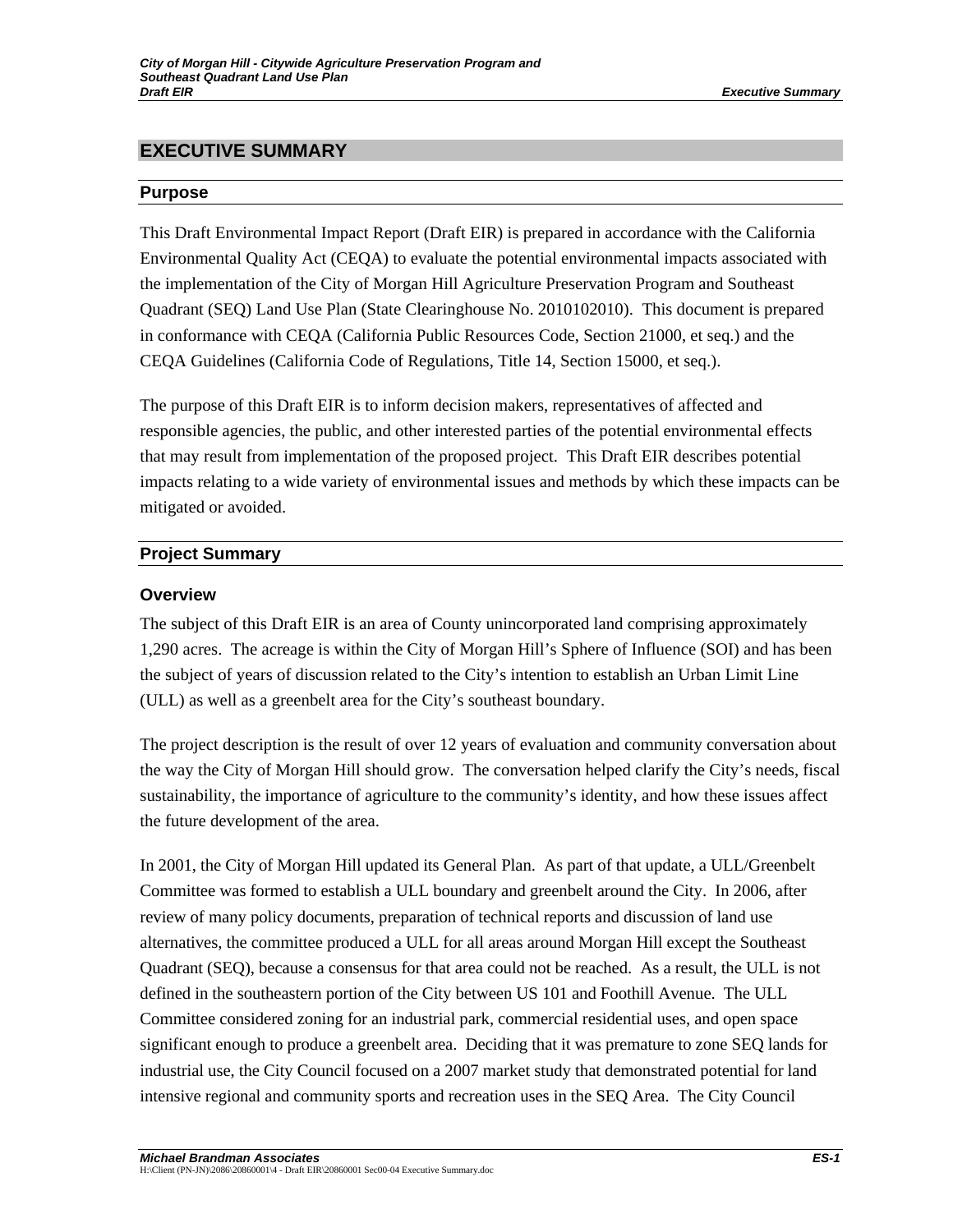#### *Executive Summary*

directed staff to evaluate the SEQ Area for these and other uses that would support the community's needs for job creation and fiscal sustainability. A description of proposed land uses was developed with input from a variety of stakeholders including property owners, agricultural interests, agricultural and open space conservationists, and trust experts and economists. The description was further refined by the City, based on consultation and input from open space trust organizations, Santa Clara County Local Agency Formation Commission (LAFCO), and Santa Clara County.

The resulting land use design reflects the following major components: placement of South Santa Clara County's only Catholic High School; limited commercial development at and near the Tennant Avenue interchange; the creation of a sports, recreation, and leisure (SRL) transition zone at the entrance to the vast areas anticipated to be the subject of agricultural conservation lands; transferable development credits employed to "clear" residential development currently permitted by rural county zoning; an agricultural mitigation program and fees; and a proactive City effort to commit a portion of its open space fund to the active acquisition of agricultural easements, near the City's boundary.

In early 2008, an economic assessment of the sports, recreation, and leisure (SRL) transition zone was completed and, at the same time, the City developed a working paper and held public workshops on an Agricultural Preservation Program, leading to the integration of General Plan Amendments for SEQ Sports/Recreation/Leisure with a Citywide Agricultural Preservation Plan.

- In February 2009, two consulting firms retained by the City—EPS and House Agricultural Consultants—presented a draft Agricultural Preservation Plan, which proposed a program of conservation easements, mitigation policies, a clustering program, transfer of development rights, a community farm, and education center.
- In late 2009, a major agricultural landowner used that program guidance to propose preservation of agriculture with easements, clustering and transferring existing residential development rights, a farm education center and community garden, and conservation easements of open space/recreation uses.
- By October 2010, city staff had defined the project to include all of these components and issued a Notice of Preparation for an EIR.

## **Project Location**

The Southeast Quadrant (SEQ) Area is located immediately south of the City of Morgan Hill, along the southeastern city limit boundary. Morgan Hill is located approximately 10 miles south of the City of San Jose in southern Santa Clara County, California, within the nine-county San Francisco Bay Area region. The approximately 1,290-acre SEQ Area is generally bounded by Condit Road and Highway 101 to the west, San Pedro Avenue to the north, Carey Avenue to the east, and Maple Avenue to the south.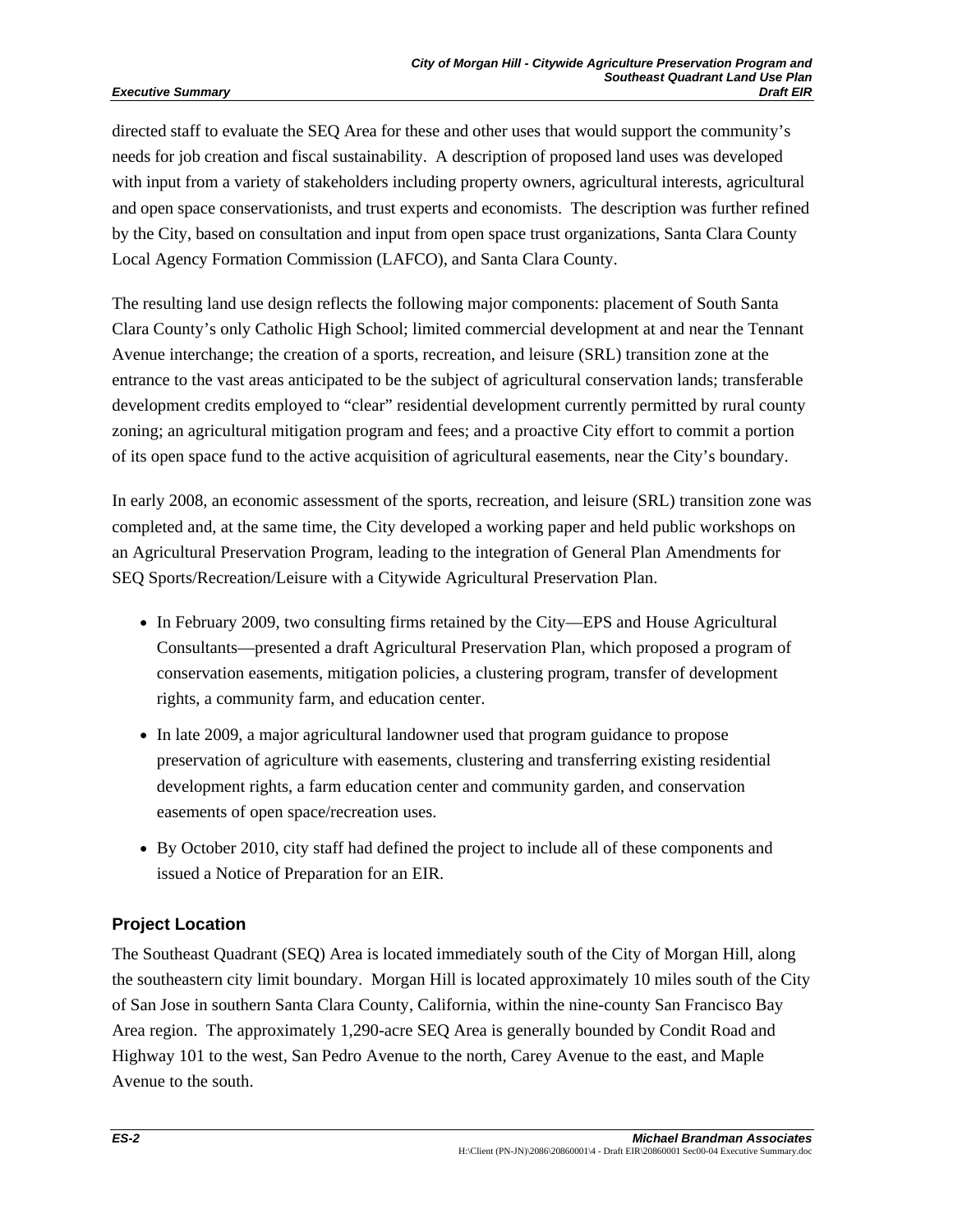The proposed South County Catholic High School (High School) site is located in the western portion of the SEQ Area, within unincorporated Santa Clara County. The High School site is also located within the City of Morgan Hill's SOI. The 38-acre High School site is bounded by Tennant Avenue on the south, Murphy Avenue on the west, and Barrett Avenue on the north.

# **Project Description**

The proposed Citywide Agriculture Preservation Program and Southeast Quadrant Land Use Plan (the project) consists of five program-level components—collectively referred to as the SEQ Area Project—and one project-level component (the South County Catholic High School). The High School would be located within the SEQ Area project boundary.

The project components include the following:

- 1) Agricultural Lands Preservation Program—The establishment of a citywide program to support the permanent preservation of open space/agriculture. The program would set forth mitigation to address the conversion of agricultural lands within the City limits and identifies policies and procedures for preserving viable agricultural lands and creating a greenbelt along the southern edge of the City's sphere of influence boundary.
- 2) Boundary Adjustments—Adjust the City limits (i.e., annexation), urban service area, urban growth boundary and urban limit line.
- 3) Sports-Recreation-Leisure General Plan and Zoning Code Amendment—Establishment of new Sports-Recreation-Leisure land use designation in the General Plan and Sports-Recreation-Leisure Zoning District in the Zoning Code.
- 4) City General Plan Amendments and Zoning Amendments to amend the land use designations and prezone lands within the SEQ Area, and adopt text amendments to the General Plan and Zoning Ordinance for project consistency.
- 5) Programmatic Project Applications—Four projects are evaluated at a programmatic level of detail. Project-level CEQA review will occur if and when detailed development or land use proposals are submitted for discretionary approval.
- 6) South County Catholic High School—A 1,600-student private High School on approximately 38 acres is evaluated at a project-level in this EIR.

This Draft EIR provides programmatic-level analysis of the SEQ Area, and project-level analysis of the proposed High School, as noted above. As defined by CEQA, a program-level analysis is appropriate when sufficient details are not available that would allow a project-level analysis. In accordance with the CEQA Guidelines, a program-level analysis may be prepared on a series of actions that can be characterized as one large project and are related either geographically or as a logical part in a chain of contemplated actions.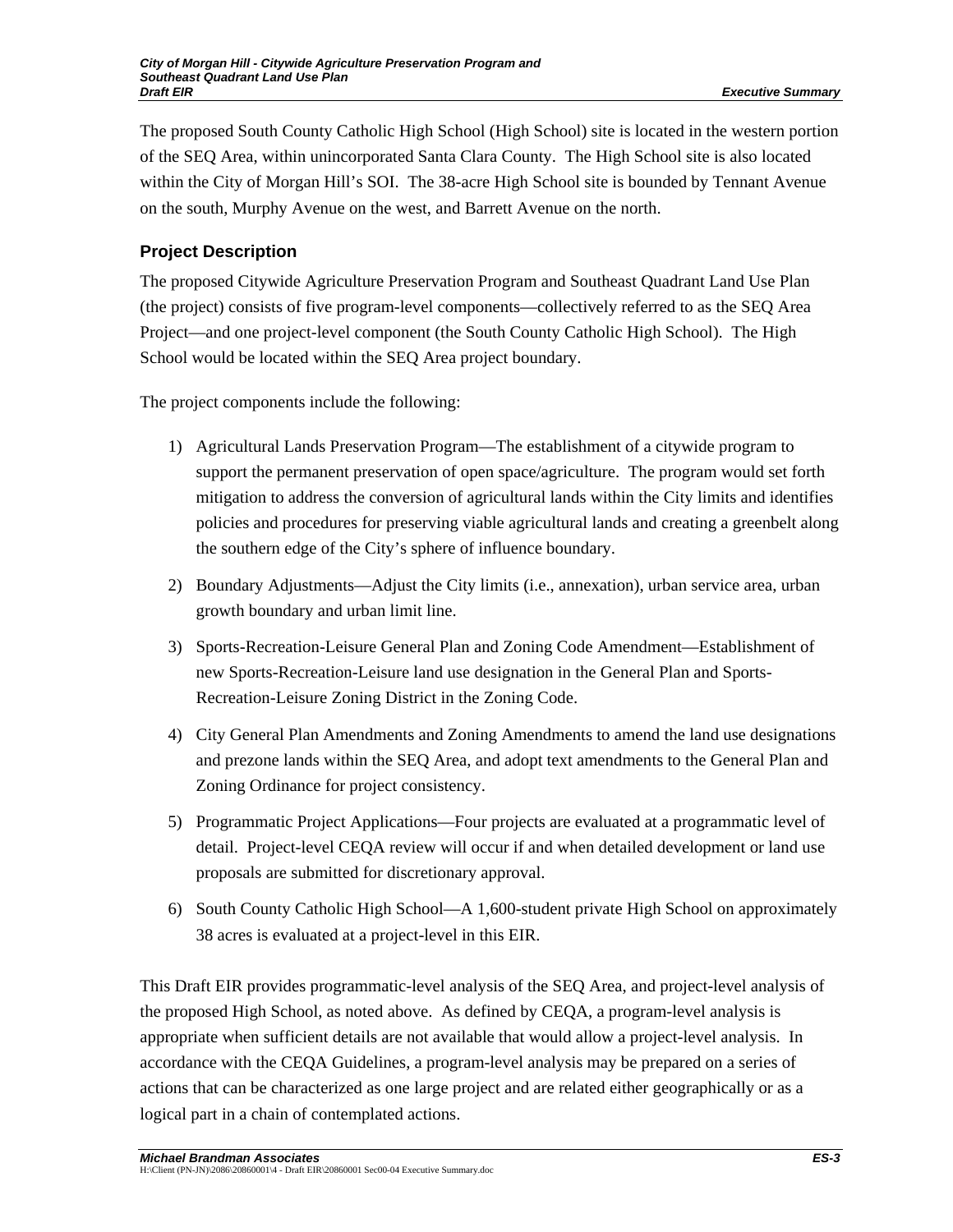#### *Executive Summary*

Project-level review is appropriate for development proposals when sufficient detail is available regarding the project footprint, square footage, population density, and architectural treatments to allow for a more thorough analysis. From a practical standpoint, the High School project is evaluated at a project level of detail and should not require further review under CEQA. This Draft EIR also include analysis of the effects of the Agricultural Lands Preservation Program, boundary adjustments, and General Plan and Zoning redesignations and text amendments; no further environmental review is required for City adoption and implementation of Project Components 1 through 4. Component 5 the four programmatic project applications—will require further environmental review, once project level details are made available.

Section 2, Project Description provides a complete description of the program-level and project-level components.

### **Project Objectives**

The objectives of the proposed project are to:

- 1. Identify lands within the SEQ Area viable for permanent preservation and enhancement of agriculture.
- 2. Develop a program that fosters permanent agriculture within the SEQ Area and citywide through land use planning, agricultural preservation policies/programs, and agricultural mitigation.
- 3. Create an open space/agricultural greenbelt along the southern edge of the City's sphere of influence boundary.
- 4. Provide for clustering of existing residential development rights, to achieve greater open space/agricultural spaces.
- 5. Establish a new Sports-Recreation-Leisure General Plan land use designation and zoning classification, and implement the new Sports-Recreation-Leisure land use designation and zoning district over a portion of the SEQ Area.
- 6. Establish an Urban Limit Line within the SEQ Area and extend the Urban Growth Boundary and Urban Service Area over a portion of the SEQ Area.
- 7. Annex a portion of the SEQ Area into the Morgan Hill City Limits.
- 8. Provide for a transition of land uses and zoning with more intensive land uses and activities to occur close to Highway101, and less intensive land uses and activities to occur further east.
- 9. Allow for appropriate land-extensive activities close to Highway 101 to provide buffer to agricultural activities.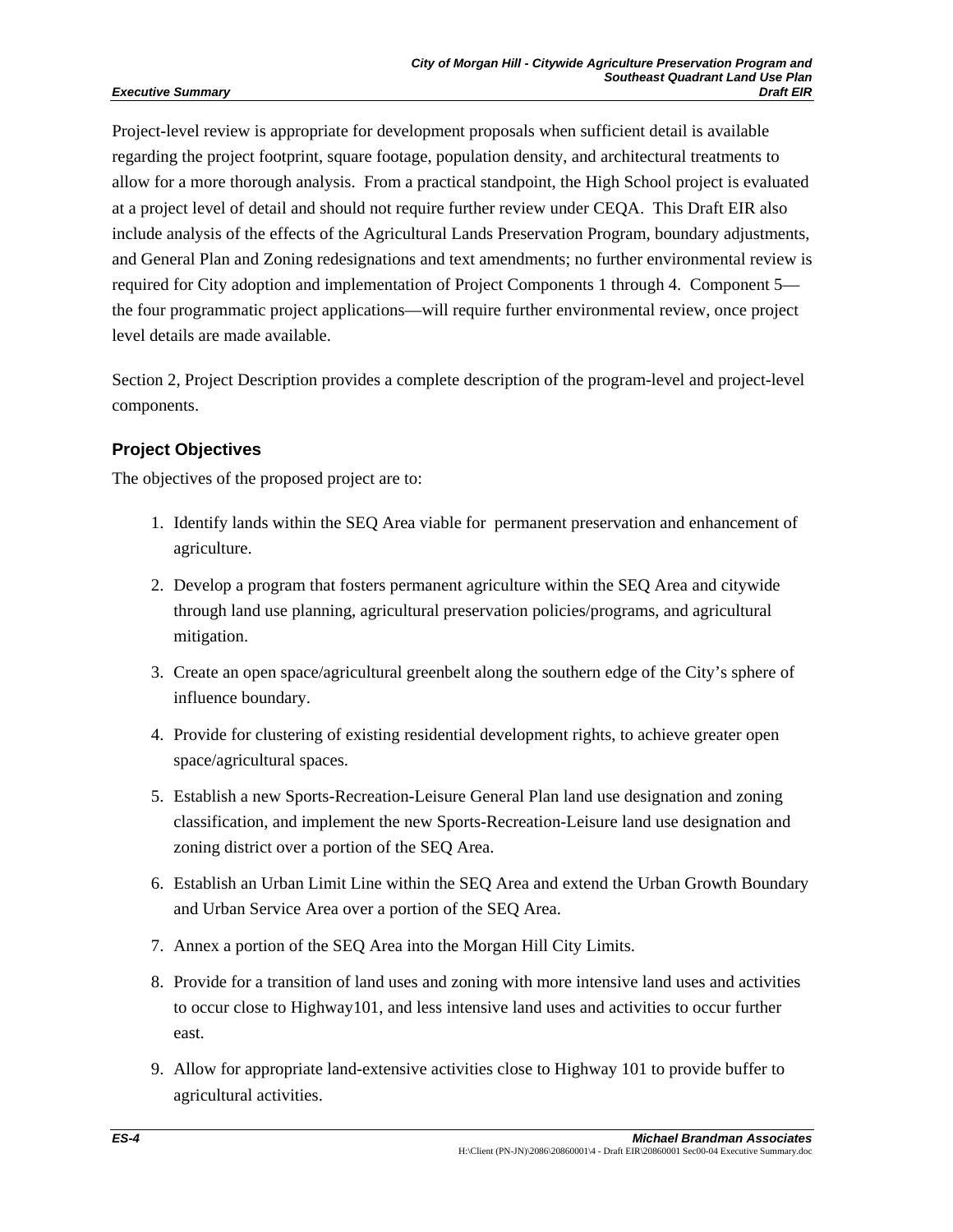- 10. Allow for land uses that enhance job creation and economic development objectives.
- 11. Strengthen the City's historic role as an agricultural center, and its identity as an active, healthy, quality, fun, family-friendly community.
- 12. Develop a new, private High School in the southern portion of Santa Clara County to serve existing and future local demand for private education.

#### **Significant Unavoidable Adverse Impacts**

The significant unavoidable adverse impacts that result from the proposed project are a function of the size of the SEQ Area and the range of and buildout potential end uses within the SEQ Area. Because of the programmatic nature of many of the SEQ uses, conservative "worst-case" assumptions have been employed regarding buildout potential. Actual development levels may be lower and, therefore, this EIR may overstate impacts in this regard. The proposed project would result in the following significant unavoidable impacts:

#### **Air Quality/Greenhouse Gas Emissions**

- **Air Quality Plan (SEQ Area):** The proposed SEQ General Plan Amendments have the potential to facilitate development and land use activities that generate a substantial increase in Vehicle Miles Traveled (VMT) that would exceed the planning projections contained in the Bay Area Air Quality Management District (BAAQMD) 2010 Clean Air Plan. Because of the programmatic nature of the General Plan Amendments, there is no feasible mitigation for this impact. Therefore, the residual significance of this impact is significant and unavoidable.
- **Criteria Pollutants (SEQ Area):** The proposed SEQ General Plan Amendments have the potential to facilitate development and land use activities that generate a substantial increase in VMT that would result in criteria air pollutant emissions that would exceed BAAQMD thresholds. Because of the programmatic nature of the General Plan Amendments, there is no feasible mitigation for this impact. Therefore, the residual significance of this impact is significant and unavoidable.

#### **Noise**

• **Generation of Noise Levels in Excess of Standards (SEQ Area):** Construction and operational activities associated with the SEQ programmatic uses would expose persons to or generate noise levels in excess of standards established in the General Plan or Noise Ordinance or applicable standards of other agencies. Construction noise can be fully mitigated to a level of less than significant; however, due to the uncertainties regarding the feasible feasibility of roadway noise mitigation, operational noise cannot be fully mitigated to a level of less than significant. Therefore, the residual significance of this impact is significant and unavoidable.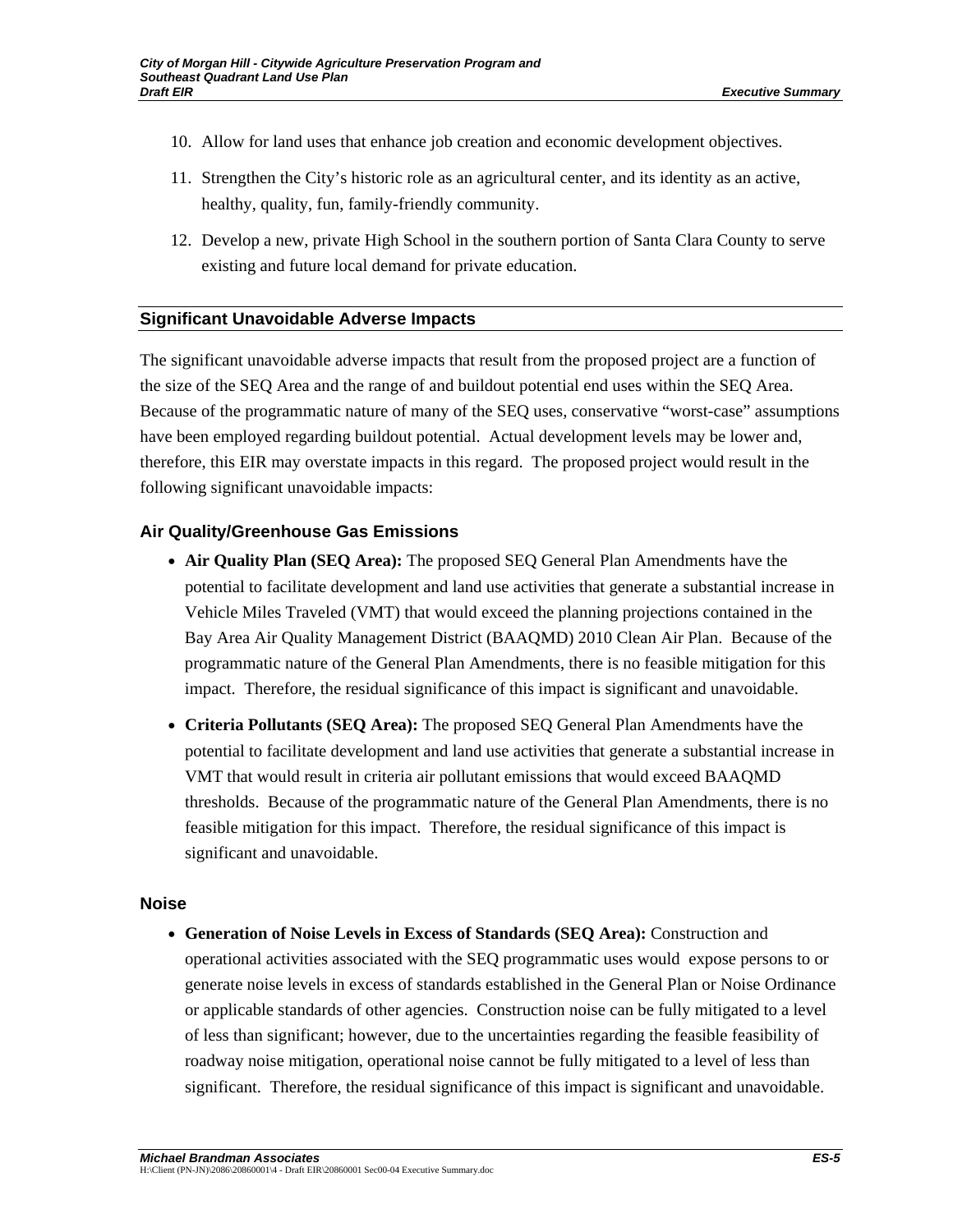### **Transportation**

- **Existing Plus Project Traffic Conditions (SEQ Area):** The SEQ land uses would generate new vehicle trips that would contribute to deficient intersection operations. Mitigation is proposed requiring SEQ Area development projects to pay applicable transportation-related impact fees; however, because this does not assure that the improvements would be implemented when needed, the residual significance of the impact is significant and unavoidable.
- **2030 General Plan Traffic Conditions (SEQ Area):** The SEQ land uses would generate new vehicle trips that would contribute to deficient intersection operations. Mitigation is proposed requiring SEQ Area development projects to pay applicable transportation-related impact fees; however, because this does not assure that the improvements would be implemented when needed, the residual significance of the impact is significant and unavoidable.
- **2030 General Plan Traffic Conditions (High School Phase 2 and Subsequent Phases):**  The High School would generate new vehicle trips that would contribute to deficient intersection operations. Mitigation is proposed requiring the High School to install necessary traffic improvements; however, because certain improvements are outside of the jurisdictional control of the City of Morgan Hill, the residual significance of the impact is significant and unavoidable.
- **Congestion Management Plan (SEQ Area):** The SEQ land uses would generate new vehicle trips that would contribute to existing unacceptable freeway operations. Although these uses would be required to contribute fees to fund roadway improvements, this would not fully reduce impacts to a level of less than significant; therefore, the residual significance of the impact is significant and unavoidable.
- **Congestion Management Plan (High School Phase 2 and Subsequent Phases):** Buildout of the High School would generate new vehicle trips that would contribute to unacceptable freeway operations. Mitigation is proposed that would require the implementation of a Transportation Demand Management Program; however, this would not fully mitigate the impact to a level of less than significant. Therefore, the residual significance of the impact is significant and unavoidable.

#### **Summary of Project Alternatives**

Below is a summary of the alternatives to the proposed project considered in Section 5, Alternatives to the proposed project.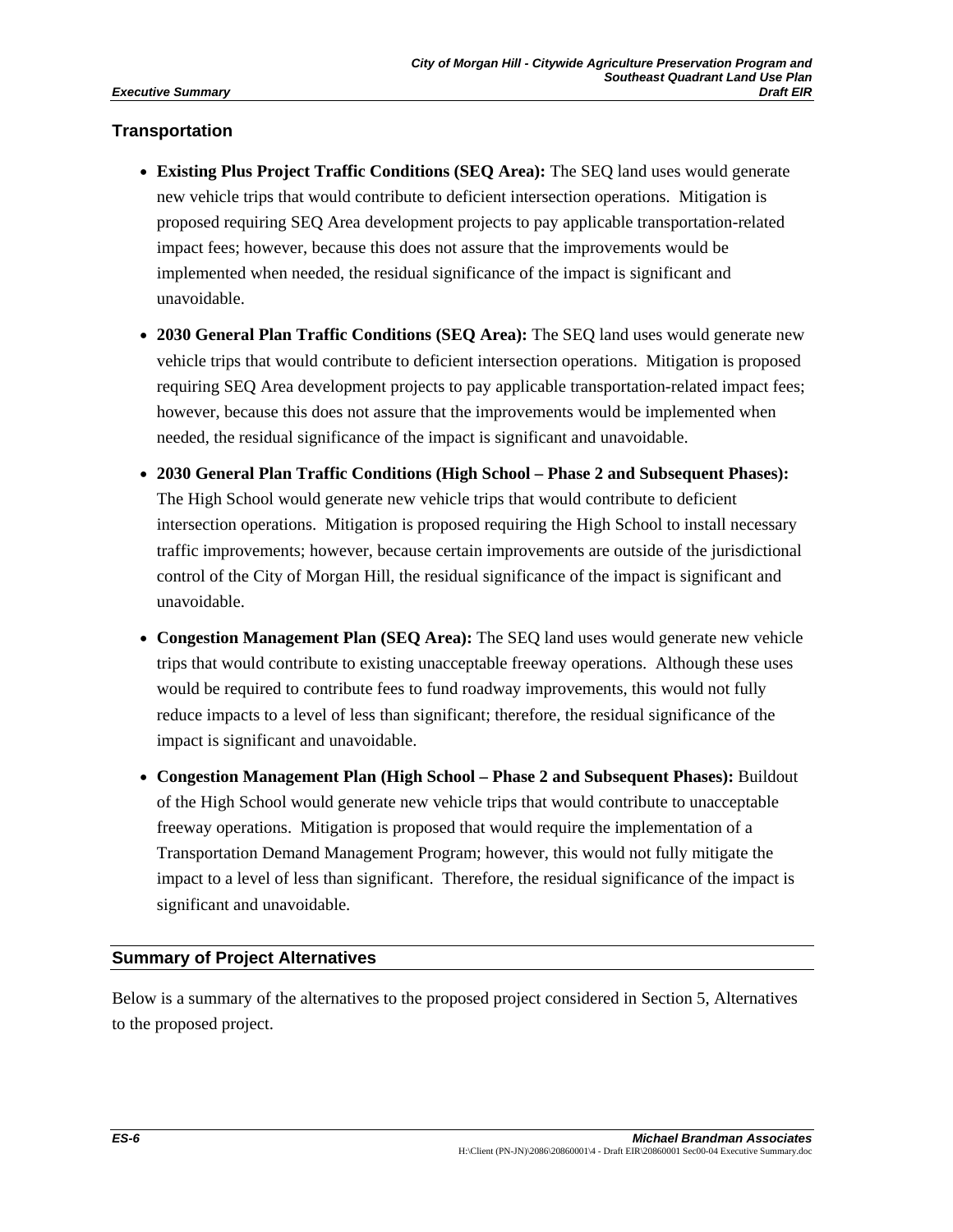# **No Project Alternative**

Under the No Project Alternative, the Citywide Agriculture Preservation Program and Southeast Quadrant (SEQ) Land Use Plan Project would not be pursued and no changes in land use designations, jurisdictional boundaries, land use activities, or related development, including a High School, would occur.

# **Sports-Recreation-Leisure/High School Alternative/Agricultural Lands Preservation Program**

Under the Sports-Recreation-Leisure (SRL)/High School/Agricultural Lands Preservation Program Alternative, the SRL component and High School components would be pursued on 289 acres of the SEQ Area, while the eastern portion of the SEQ project, which includes the Chiala planned development and surrounding areas would not be pursued. The SRL General Plan and Zoning Code Amendments would be implemented on 251 acres near the US 101/Tennant Avenue interchange as contemplated by the proposed project. The private High School would occupy 38 acres and accommodate up to 1,600 students. The Agricultural Lands Preservation Program would be established as contemplated by the project.

# **Agricultural Lands Preservation Program Only Alternative**

Under the Agricultural Lands Preservation Program Only Alternative, the Agricultural Lands Preservation Program would be pursued, and the balance of the project would be eliminated. The Agricultural Lands Preservation Program would be established as contemplated by the project, including the creation of a greenbelt in the southern portion of the SEQ Area. The Agricultural Lands Preservation Program Only Alternative is the Environmentally Superior Alternative.

# **High School Only Alternative**

Under the High School Only Alternative, the proposed private High School would be developed as contemplated and the programmatic aspects of the SEQ Area project would not be pursued. The private High School would occupy 38 acres and accommodate up to 1,600 students.

## **Areas of Controversy**

Pursuant to CEQA Guidelines Section 15123(b), a summary section must address areas of controversy known to the lead agency, including issues raised by agencies and the public, and it must also address issues to be resolved, including the choice among alternatives and whether or how to mitigate the significant effects.

A Notice of Preparation (NOP) for the proposed project was issued on October 12, 2010. The NOP describing the original concept for the project and issues to be addressed in the EIR was distributed to the State Clearinghouse, responsible agencies, and other interested parties for a 30-day public review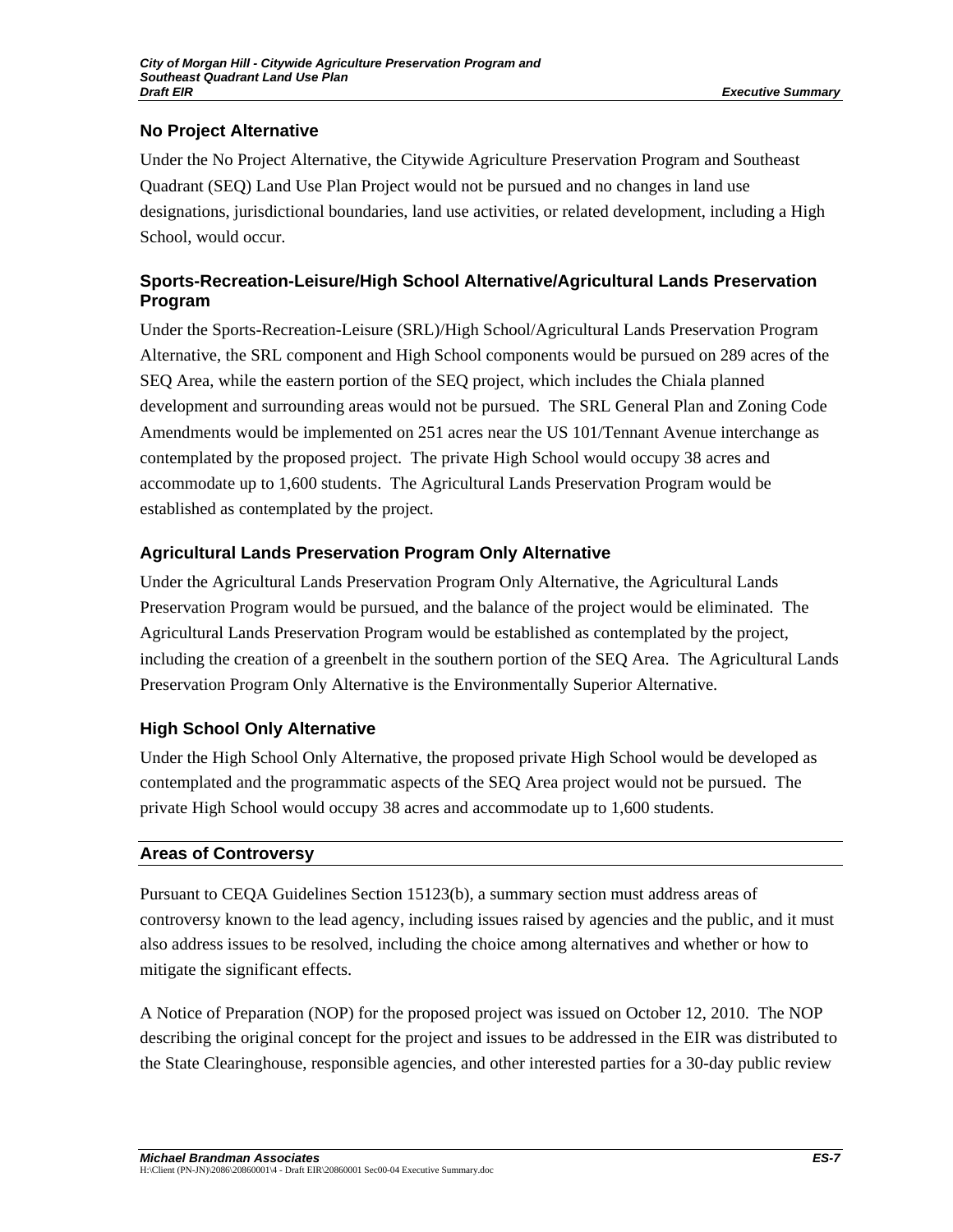#### *Executive Summary*

period extending from October 12, 2010 through November 10, 2010.<sup>1</sup> The NOP identified the potential for significant impacts on the environment related to the following topical areas:

- Aesthetics, Light, and Glare
- Agriculture Resources
- Air Quality/Greenhouse Gas Analysis
- Biological Resources
- Cultural Resources
- Geology, Soils, and Seismicity
- Hazards and Hazardous Materials
- Hydrology and Water Quality
- Land Use
- Noise
- Population and Housing
- Public Services and Recreation
- Transportation
- Utility Systems

### **Disagreement Among Experts**

This Draft EIR contains substantial evidence to support all the conclusions presented herein. It is possible that there will be disagreement among various parties regarding these conclusions, although the City of Morgan Hill is not aware of any disputed conclusions at the time of this writing. Both the CEQA Guidelines and case law clearly provide the standards for treating disagreement among experts. Where evidence and opinions conflict on an issue concerning the environment, and the lead agency knows of these controversies in advance, the EIR must acknowledge the controversies, summarize the conflicting opinions of the experts, and include sufficient information to allow the public and decision makers to make an informed judgment about the environmental consequences of the proposed project.

#### **Potentially Controversial Issues**

Below is a list of potentially controversial issues that may be raised during the public review and hearing process of this Draft EIR, based on comments raised during the NOP process:

- Aesthetics, Light, and Glare
- Agricultural Land Conversion
- Air Emissions
- Biological Resources
- Greenhouse Gas Emissions
- Noise
- Public Services and Utilities
- Transportation

It is also possible that evidence will be presented during the 45-day, statutory Draft EIR public review period that may create disagreement. Decision makers would consider this evidence during the public hearing process.

In rendering a decision on a project where there is disagreement among experts, the decision makers are not obligated to select the most environmentally preferable viewpoint. Decision makers are vested with the ability to choose whatever viewpoint is preferable and need not resolve a dispute

l 1 Although the NOP comment period closed on November 10, 2010, the City of Morgan Hill accepted comments through November 23, 2010.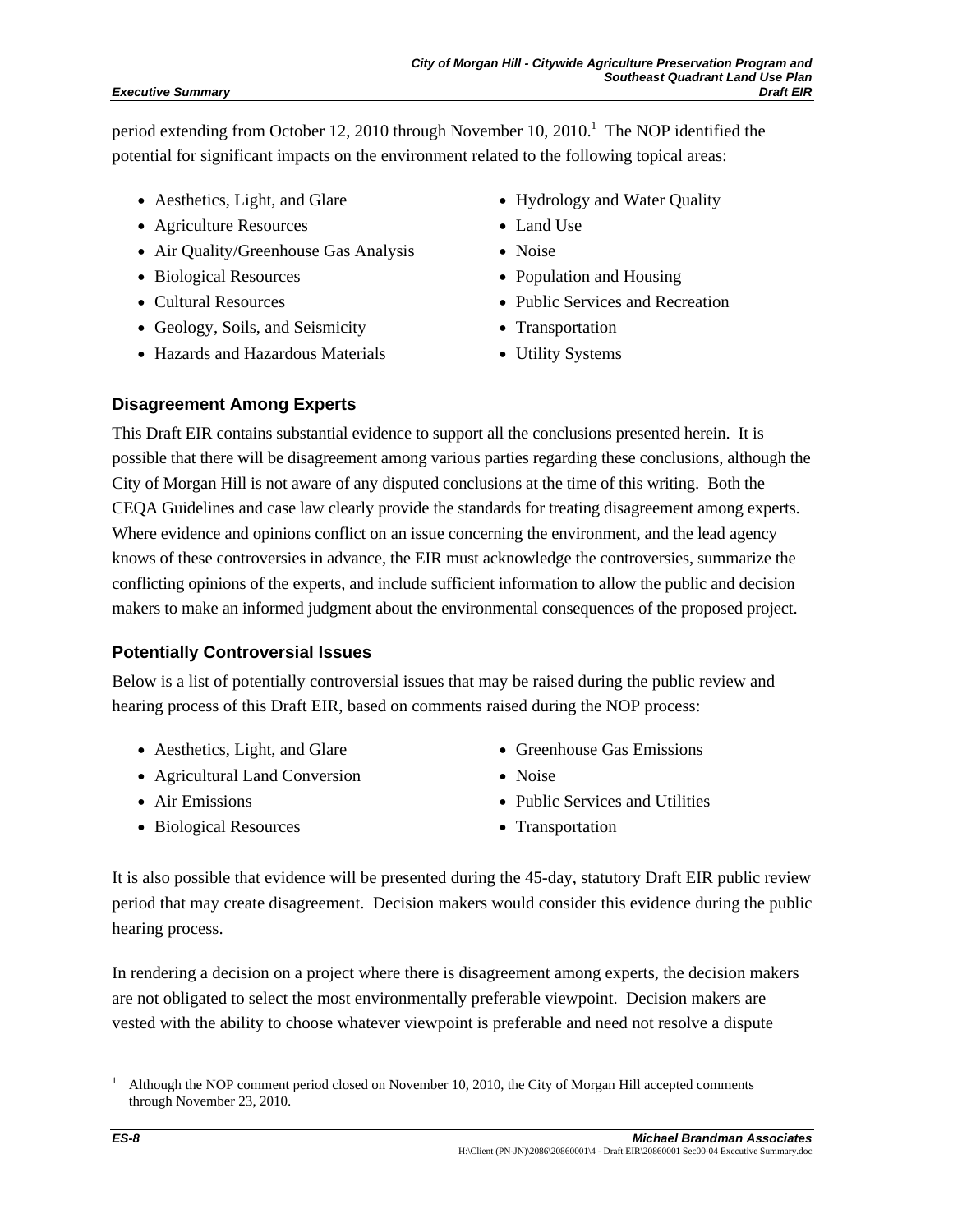among experts. In their proceedings, decision makers must consider comments received concerning the adequacy of the Draft EIR and address any objections raised in these comments. However, decision makers are not obligated to follow any directives, recommendations, or suggestions presented in comments on the Draft EIR, and can certify the Final EIR without needing to resolve disagreements among experts.

# **Public Review of the Draft EIR**

Upon completion of the Draft EIR, the City of Morgan Hill filed a Notice of Completion (NOC) with the State Office of Planning and Research to begin the public review period (Public Resources Code, Section 21161). Concurrent with the NOC, this Draft EIR has been distributed to responsible and trustee agencies, other affected agencies, surrounding cities, and interested parties, as well as all parties requesting a copy of the Draft EIR in accordance with Public Resources Code 21092(b)(3). During the public review period, the Draft EIR, including the technical appendices, is available for review at the City of Morgan Hill Development Services Center and the Morgan Hill Library. The address for each location is provided below:

City of Morgan Hill Development Services Center 17575 Peak Avenue Morgan Hill, CA 95037 Hours: Monday – Friday 8 a.m. to 5 p.m. Morgan Hill Library 660 West Main Avenue Morgan Hill, CA 95037 Hours: Tuesday – Thursday: 10 a.m. to 9 p.m. Friday – Saturday: 10 a.m. to 6 p.m.

In addition, an electronic copy is posted on the City's website: http://www.morgan-hill.ca.gov/ index.aspx?NID=965.

Agencies, organizations, and interested parties have the opportunity to comment on the Draft EIR during the 45-day public review period. Written comments on this Draft EIR should be addressed to:

> Ms. Rebecca Tolentino, Senior Planner Development Services Center 17575 Peak Avenue Morgan Hill, CA 95037 Phone: (408) 778-6480 Fax: (408) 778-7236 Email: Rebecca.Tolentino@morganhill.ca.gov

Submittal of electronic comments in Microsoft Word or Adobe PDF format is encouraged. Upon completion of the public review period, written responses to all significant environmental issues raised will be prepared and made available for review by the commenting agencies at least 10 days prior to the public hearing before the Morgan Hill Planning Commission on the project, at which time the certification of the Final EIR will be considered for recommendation to the City Council.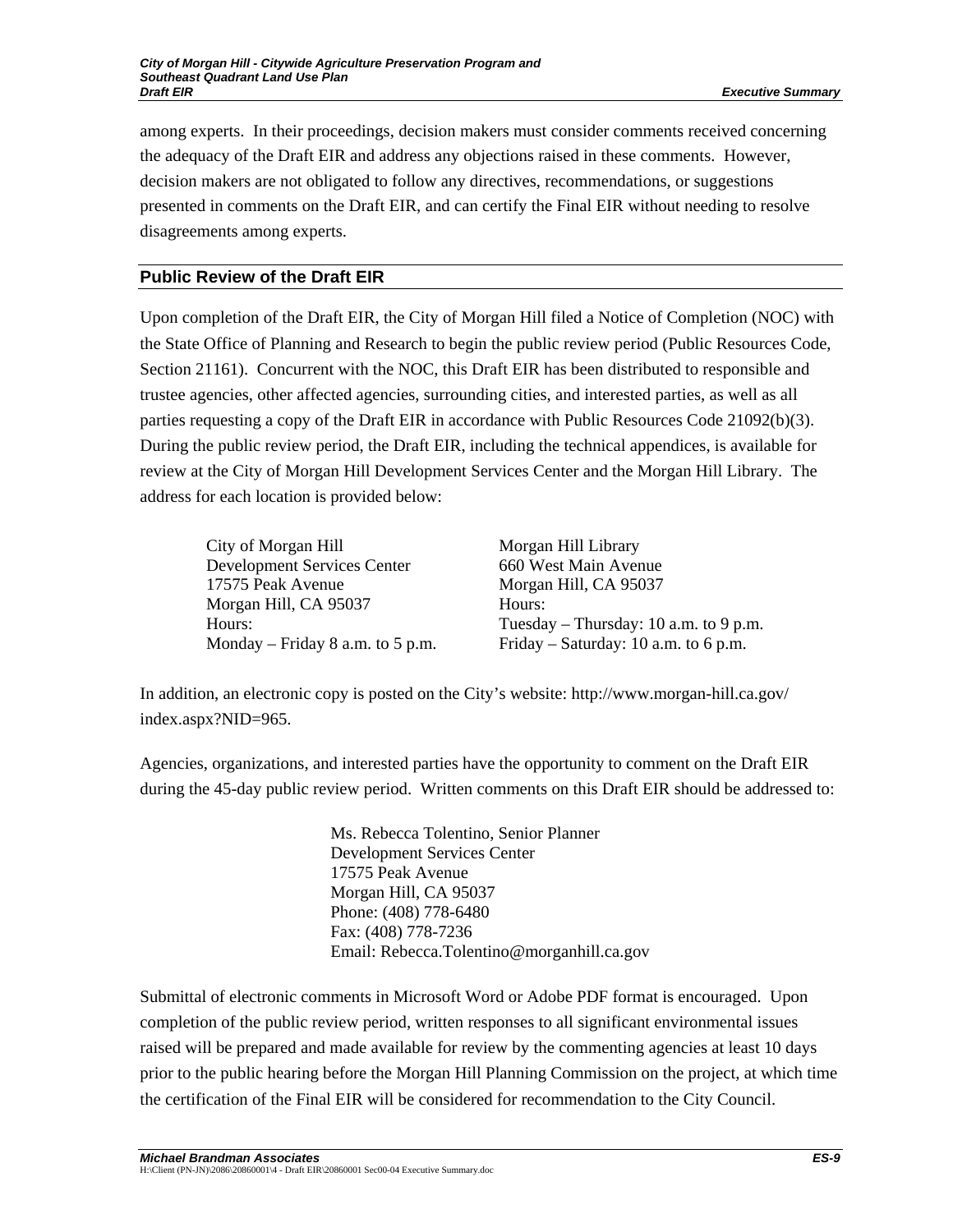#### *Executive Summary*

Comments received and the responses to comments will be included as part of the record for consideration by decision makers for the project.

#### **Executive Summary Matrix**

Table ES-1 below summarizes the impacts, mitigation measures, and resulting level of significance after mitigation for the relevant environmental issue areas evaluated for the proposed project. The table is intended to provide an overview; narrative discussions for the issue areas are included in the corresponding section of this EIR. Table ES-1 is included in the EIR as required by CEQA Guidelines Section 15123(b)(1).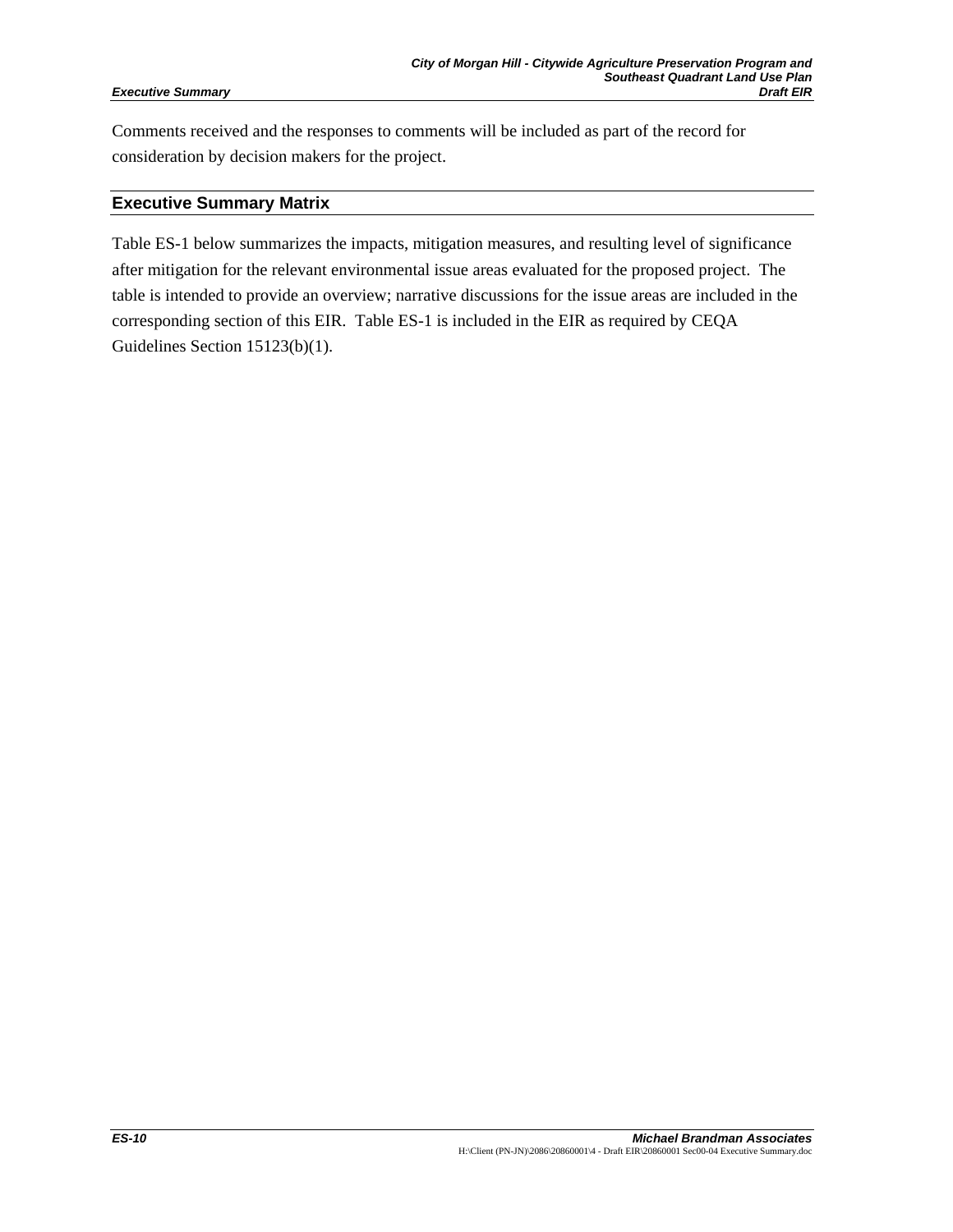### **Table ES-1: Executive Summary Matrix**

| <b>Environmental Impact</b>                                                                                        | <b>Mitigation Measures</b>                                                                                                                                                                                                                                                                                                                                                                                                                                                                                                                                                                                                                                                                                                                                                                                                                                                                                                                                                                                                                                                                                                                                                                                                               | <b>Level of Significance After Mitigation</b>                     |
|--------------------------------------------------------------------------------------------------------------------|------------------------------------------------------------------------------------------------------------------------------------------------------------------------------------------------------------------------------------------------------------------------------------------------------------------------------------------------------------------------------------------------------------------------------------------------------------------------------------------------------------------------------------------------------------------------------------------------------------------------------------------------------------------------------------------------------------------------------------------------------------------------------------------------------------------------------------------------------------------------------------------------------------------------------------------------------------------------------------------------------------------------------------------------------------------------------------------------------------------------------------------------------------------------------------------------------------------------------------------|-------------------------------------------------------------------|
| Section 3.1 - Aesthetics, Light, and Glare                                                                         |                                                                                                                                                                                                                                                                                                                                                                                                                                                                                                                                                                                                                                                                                                                                                                                                                                                                                                                                                                                                                                                                                                                                                                                                                                          |                                                                   |
| <b>Impact AES-1:</b> Development and land use activities<br>contemplated by the proposed Project would not have    | <b>SEQ Area (Program Level)</b><br>No mitigation is necessary.                                                                                                                                                                                                                                                                                                                                                                                                                                                                                                                                                                                                                                                                                                                                                                                                                                                                                                                                                                                                                                                                                                                                                                           | SEQ Area (Program Level)<br>Less than significant impact.         |
| substantial adverse impacts on scenic vistas.                                                                      | <b>High School Site (Project Level)</b><br>No mitigation is necessary.                                                                                                                                                                                                                                                                                                                                                                                                                                                                                                                                                                                                                                                                                                                                                                                                                                                                                                                                                                                                                                                                                                                                                                   | High School Site (Project Level)<br>Less than significant impact. |
| <b>Impact AES-2:</b> The proposed project would not<br>degrade the visual character of the project site and its    | <b>SEQ Area (Program Level)</b><br>No mitigation is necessary.                                                                                                                                                                                                                                                                                                                                                                                                                                                                                                                                                                                                                                                                                                                                                                                                                                                                                                                                                                                                                                                                                                                                                                           | SEQ Area (Program Level)<br>Less than significant impact.         |
| surroundings.                                                                                                      | <b>High School Site (Project Level)</b><br>No mitigation is necessary.                                                                                                                                                                                                                                                                                                                                                                                                                                                                                                                                                                                                                                                                                                                                                                                                                                                                                                                                                                                                                                                                                                                                                                   | High School Site (Project Level)<br>Less than significant impact. |
| <b>Impact AES-3:</b> Implementation of the proposed project<br>would result in the introduction of substantial new | <b>SEQ Area (Program Level)</b><br>No mitigation is necessary.                                                                                                                                                                                                                                                                                                                                                                                                                                                                                                                                                                                                                                                                                                                                                                                                                                                                                                                                                                                                                                                                                                                                                                           | SEQ Area (Program Level)<br>Less than significant impact.         |
| sources of light and glare.                                                                                        | MM AES-3: High School Site. Prior to Design Permit approval, the<br>applicant shall prepare and submit an outdoor lighting plan (which<br>includes a photometric analysis) to the City of Morgan Hill for<br>review and approval that includes a footcandle map illustrating the<br>amount of light from the project site at adjacent light sensitive<br>receptors. Exterior lighting shall not exceed 2.0 footcandles as<br>measured at the nearest property line unless such lighting is essential<br>for safety or security (athletic field lighting is exempt from this<br>footcandle standard). All exterior parking lot lights and building-<br>mounted lights shall be low-pressure sodium and shall employ full-<br>cutoff fixtures or directional shielding. Athletic field lighting may<br>use high-pressure sodium lighting but must employ automatic<br>shutoff devices to ensure that facilities are not illuminated unless<br>desired. Lighting levels and design shall comply with the City's<br>lighting standards as contained in the Morgan Hill Municipal Code<br>and the City's lighting guidelines as contained in the Morgan Hill<br>Design Handbook. The approved plan shall be incorporated into the<br>project. | High School Site (Project Level)<br>Less than significant impact. |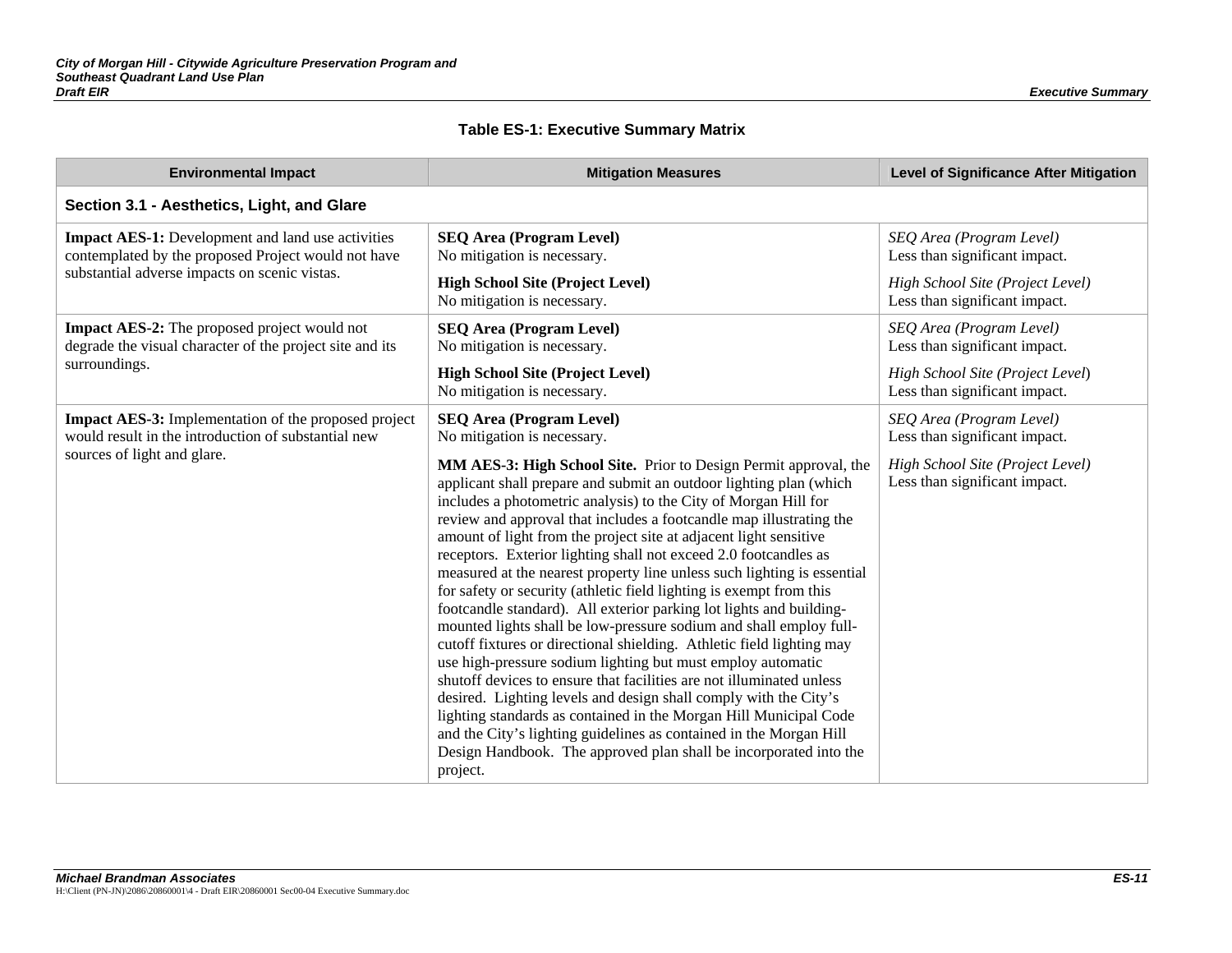| <b>Environmental Impact</b>                                                                                                                                                                                                                                                                                                 | <b>Mitigation Measures</b>                                                                                                                                                                                                                                                                                                                                                                                                                                                                                                                                                                                                                                                                                                                                                                                                                                                                                                                                                                                                                                                                                                                                                                                                                                                                                                                                                                                                                                                                                                                                                                                                                                                                                                                                                                                                                                                                                                                                                                                                                                                                                 | <b>Level of Significance After Mitigation</b>                                                                                  |
|-----------------------------------------------------------------------------------------------------------------------------------------------------------------------------------------------------------------------------------------------------------------------------------------------------------------------------|------------------------------------------------------------------------------------------------------------------------------------------------------------------------------------------------------------------------------------------------------------------------------------------------------------------------------------------------------------------------------------------------------------------------------------------------------------------------------------------------------------------------------------------------------------------------------------------------------------------------------------------------------------------------------------------------------------------------------------------------------------------------------------------------------------------------------------------------------------------------------------------------------------------------------------------------------------------------------------------------------------------------------------------------------------------------------------------------------------------------------------------------------------------------------------------------------------------------------------------------------------------------------------------------------------------------------------------------------------------------------------------------------------------------------------------------------------------------------------------------------------------------------------------------------------------------------------------------------------------------------------------------------------------------------------------------------------------------------------------------------------------------------------------------------------------------------------------------------------------------------------------------------------------------------------------------------------------------------------------------------------------------------------------------------------------------------------------------------------|--------------------------------------------------------------------------------------------------------------------------------|
| <b>Section 3.2 - Agricultural Resources</b>                                                                                                                                                                                                                                                                                 |                                                                                                                                                                                                                                                                                                                                                                                                                                                                                                                                                                                                                                                                                                                                                                                                                                                                                                                                                                                                                                                                                                                                                                                                                                                                                                                                                                                                                                                                                                                                                                                                                                                                                                                                                                                                                                                                                                                                                                                                                                                                                                            |                                                                                                                                |
| <b>Impact AG-1:</b> The proposed project may result in the<br>conversion of Prime Farmland, Unique Farmland, or<br>Farmland of Statewide Importance (Farmland), as<br>shown on the maps prepared pursuant to the Farmland<br>Mapping and Monitoring Program of the California<br>Resources Agency, to non-agricultural use. | MM AG-1a: SEQ Area. Project applicants that propose to convert<br>agricultural land to a non-agricultural use shall implement one of the<br>following options to mitigate the conversion of agricultural land:<br>(1) Participate in the City of Morgan Hill Agricultural Lands<br>Preservation Program (provided that the program is adopted and<br>operational). Under the auspices of the program, the applicant<br>shall (a) permanently preserve agricultural land via the use of an<br>irrevocable instrument (property acquisition, deed restriction,<br>agricultural conservation easement, etc.) within the Morgan Hill<br>SOI, if possible, or within the County of Santa Clara, or (b) pay<br>fees to the City of Morgan Hill for the permanent preservation of<br>agricultural land via the use of an irrevocable instrument. The<br>applicant shall satisfy all responsibilities of participation in the<br>Agricultural Lands Preservation Program prior to issuance of a<br>grading/site development permit or building permit for the High<br>School, whichever occurs first.<br>(2) Permanently preserve agricultural land at no less than a 1:1 ratio<br>elsewhere in Santa Clara County if the City of Morgan Hill<br>Agricultural Lands Preservation Program is not operational at<br>the time grading/site development permit or building permits are<br>sought. Preservation shall be accomplished via the use of an<br>irrevocable instrument (property acquisition, deed restriction,<br>agricultural conservation easement, etc.). The applicant shall<br>include documentation verifying the completion of this<br>mitigation measure no later than the date of submittal of a<br>building permit application.<br>MM AG-1b: High School Site. The High School applicant shall<br>implement one of the following options to mitigate the conversion of<br>agricultural land:<br>(1) Participate in the City of Morgan Hill Agricultural Lands<br>Preservation Program (provided that the program is adopted and<br>operational). Under the auspices of the program, the applicant | SEQ Area (Program Level)<br>Less than significant impact.<br>High School Site (Project Level)<br>Less than significant impact. |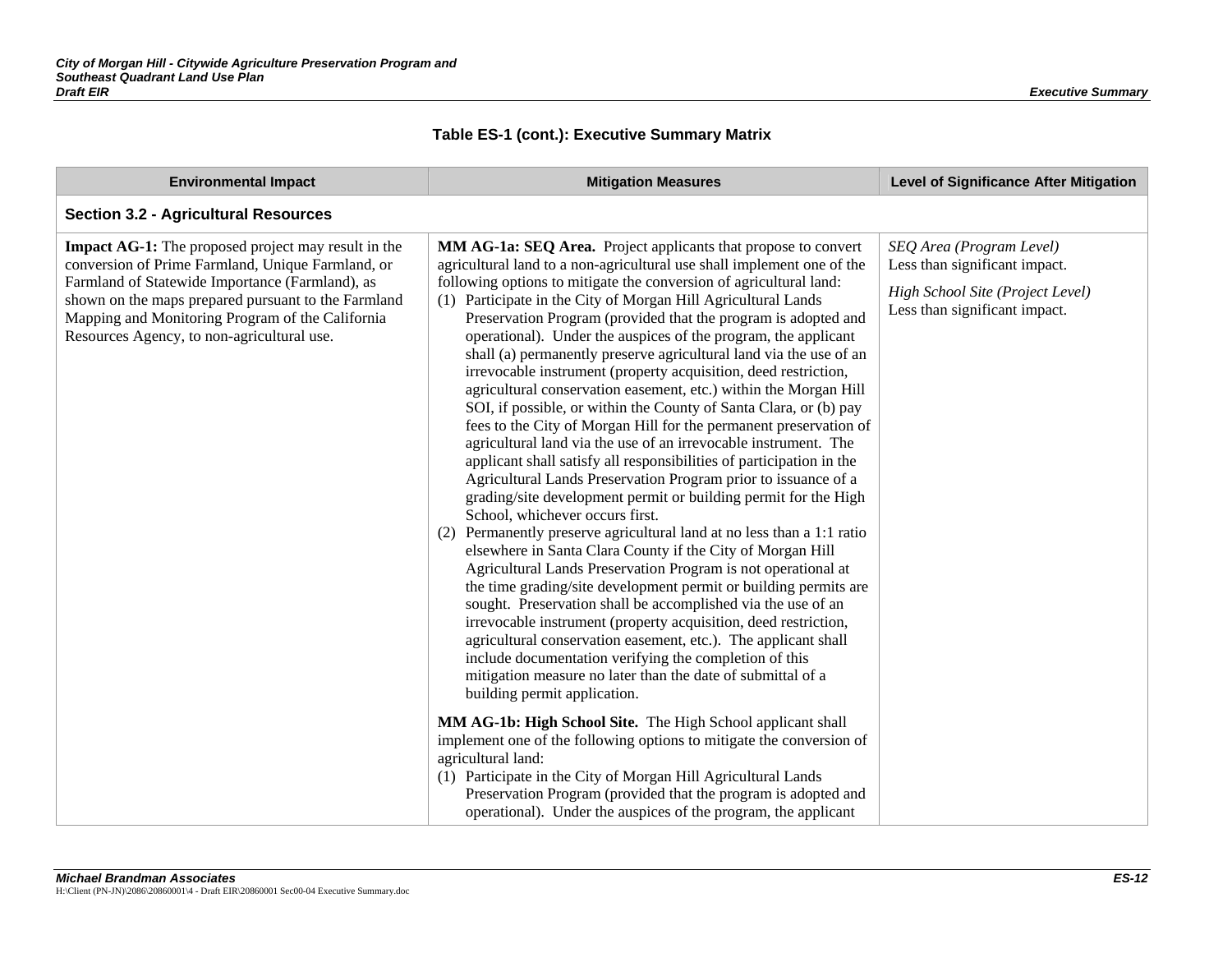| <b>Environmental Impact</b>                                                                                                                                                 | <b>Mitigation Measures</b>                                                                                                                                                                                                                                                                                                                                                                                                                                                                                                                                                                                                                                                                                                                                                                                                                                                                                                                                                                                                                                                                                                                                                                                                                                                                                          | <b>Level of Significance After Mitigation</b>                                                                                  |
|-----------------------------------------------------------------------------------------------------------------------------------------------------------------------------|---------------------------------------------------------------------------------------------------------------------------------------------------------------------------------------------------------------------------------------------------------------------------------------------------------------------------------------------------------------------------------------------------------------------------------------------------------------------------------------------------------------------------------------------------------------------------------------------------------------------------------------------------------------------------------------------------------------------------------------------------------------------------------------------------------------------------------------------------------------------------------------------------------------------------------------------------------------------------------------------------------------------------------------------------------------------------------------------------------------------------------------------------------------------------------------------------------------------------------------------------------------------------------------------------------------------|--------------------------------------------------------------------------------------------------------------------------------|
|                                                                                                                                                                             | shall (a) permanently preserve agricultural land via the use of an<br>irrevocable instrument (property acquisition, deed restriction,<br>agricultural conservation easement, etc.) within the Morgan Hill<br>SOI, if possible, or within the County of Santa Clara, or (b) pay<br>fees to the City of Morgan Hill for the permanent preservation of<br>agricultural land via the use of an irrevocable instrument. The<br>applicant shall satisfy all responsibilities of participation in the<br>Agricultural Lands Preservation Program prior to issuance of the<br>grading/site development permit or building permit for the High<br>School, whichever occurs first.<br>(2) Permanently preserve agricultural land at no less than a 1:1 ratio<br>elsewhere in Santa Clara County if the City of Morgan Hill<br>Agricultural Lands Preservation Program is not operational at<br>the time a grading/site development permit or building permit is<br>sought. Preservation shall be accomplished via the use of an<br>irrevocable instrument (property acquisition, deed restriction,<br>agricultural conservation easement, etc.). The applicant shall<br>include documentation verifying the completion of this<br>mitigation measure no later than the date of submittal of a<br>building permit application. |                                                                                                                                |
| <b>Impact AG-2:</b> The proposed project would not conflict<br>with existing zoning for agricultural use, or a<br>Williamson Act contract.                                  | <b>SEQ Area (Program Level)</b><br>No mitigation is necessary.<br><b>High School Site (Project Level)</b><br>No mitigation is necessary.                                                                                                                                                                                                                                                                                                                                                                                                                                                                                                                                                                                                                                                                                                                                                                                                                                                                                                                                                                                                                                                                                                                                                                            | SEQ Area (Program Level)<br>Less than significant impact.<br>High School Site (Project Level)<br>Less than significant impact. |
| Impact AG-3: The proposed project would not cause<br>changes in the existing environment that result in the<br>conversion of Important Farmland to non-agricultural<br>use. | <b>SEQ Area (Program Level)</b><br>No mitigation is necessary.<br><b>High School Site (Project Level)</b><br>No mitigation is necessary.                                                                                                                                                                                                                                                                                                                                                                                                                                                                                                                                                                                                                                                                                                                                                                                                                                                                                                                                                                                                                                                                                                                                                                            | SEQ Area (Program Level)<br>Less than significant impact.<br>High School Site (Project Level)<br>Less than significant impact. |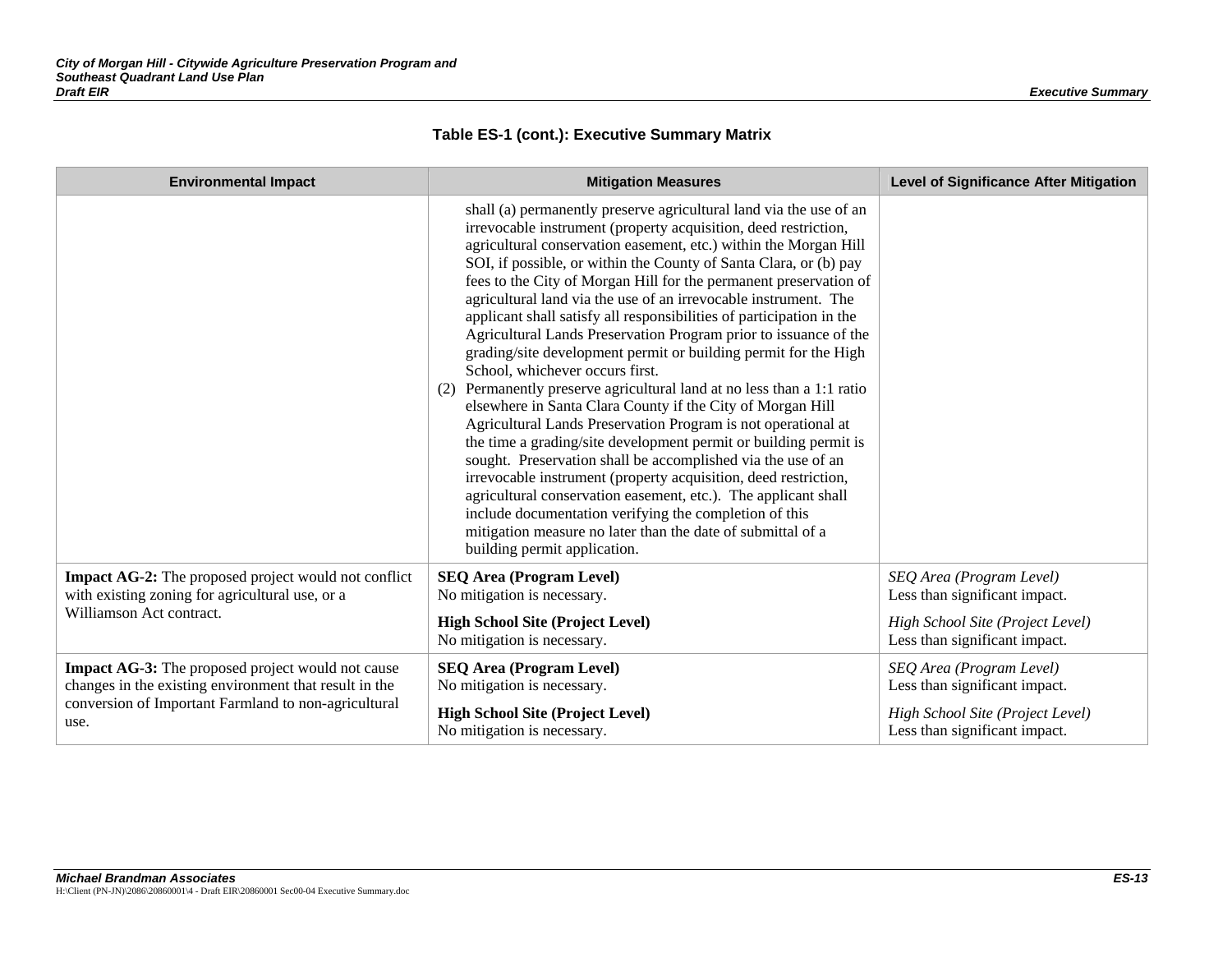| <b>Environmental Impact</b>                                                                                                                                                                                                                                                                                                                   | <b>Mitigation Measures</b>                                                                                                                                                                                                                                                                                                                                                                                                                                                                                                                                                                                                                                                                                                                                                                                                                                                                                                                                                                                                                                                                                                                                                                                                                                                           | <b>Level of Significance After Mitigation</b>                                                                                        |
|-----------------------------------------------------------------------------------------------------------------------------------------------------------------------------------------------------------------------------------------------------------------------------------------------------------------------------------------------|--------------------------------------------------------------------------------------------------------------------------------------------------------------------------------------------------------------------------------------------------------------------------------------------------------------------------------------------------------------------------------------------------------------------------------------------------------------------------------------------------------------------------------------------------------------------------------------------------------------------------------------------------------------------------------------------------------------------------------------------------------------------------------------------------------------------------------------------------------------------------------------------------------------------------------------------------------------------------------------------------------------------------------------------------------------------------------------------------------------------------------------------------------------------------------------------------------------------------------------------------------------------------------------|--------------------------------------------------------------------------------------------------------------------------------------|
| Section 3.3 - Air Quality/Greenhouse Gas Emissions                                                                                                                                                                                                                                                                                            |                                                                                                                                                                                                                                                                                                                                                                                                                                                                                                                                                                                                                                                                                                                                                                                                                                                                                                                                                                                                                                                                                                                                                                                                                                                                                      |                                                                                                                                      |
| <b>Impact AIR-1:</b> The project may conflict with or<br>obstruct implementation of the applicable air quality<br>plan.                                                                                                                                                                                                                       | <b>SEQ Area (Program Level)</b><br>No feasible mitigation is available.                                                                                                                                                                                                                                                                                                                                                                                                                                                                                                                                                                                                                                                                                                                                                                                                                                                                                                                                                                                                                                                                                                                                                                                                              | SEQ Area (Program Level)<br>Significant unavoidable impact.                                                                          |
|                                                                                                                                                                                                                                                                                                                                               | <b>High School Site (Project Level)</b><br>Implement Mitigation Measures AIR-2, HAZ-1a, HAZ-1b, and<br>HAZ-1c.                                                                                                                                                                                                                                                                                                                                                                                                                                                                                                                                                                                                                                                                                                                                                                                                                                                                                                                                                                                                                                                                                                                                                                       | High School Site (Project Level)<br>Less than significant impact.                                                                    |
| <b>Impact AIR-2:</b> The project would not violate any air<br>quality standard or contribute substantially to an existing<br>or projected air quality violation.                                                                                                                                                                              | MM AIR-2: High School Site. All construction activity: During<br>construction activities, the following air pollution control measures<br>shall be implemented:<br>· Exposed surfaces (e.g., parking areas, staging areas, soil piles,<br>graded areas, and unpaved access roads) shall be watered two<br>times per day, or more as needed to prevent dust.<br>• All haul trucks transporting soil, sand, or other loose material<br>offsite shall be covered.<br>• All visible mud or dirt track-out onto adjacent public roads shall<br>be removed using wet power vacuum street sweepers at least once<br>per day. The use of dry power sweeping is prohibited.<br>• All vehicle speeds on unpaved roads and surfaces shall be limited<br>to 15 mph.<br>• All roadways, driveways, and sidewalks shall be paved as soon as<br>possible in order to prevent dust.<br>• A publicly visible sign shall be posted with the telephone number<br>and person to contact at the City of Morgan Hill regarding dust<br>complaints. This person shall respond and take corrective action<br>within 48 hours of a complaint or issue notification. The Bay Area<br>Air Quality Management District's phone number shall also be<br>visible to ensure compliance with applicable regulations. | SEQ Area (Program Level)<br>Less than significant impact.<br>High School Site (Project Level)<br>Less than significant impact.       |
| <b>Impact AIR-3:</b> The project may result in a cumulatively<br>considerable net increase of any criteria pollutant for<br>which the project region is non-attainment under an<br>applicable federal or state ambient air quality standard<br>(including releasing emissions, which exceed<br>quantitative thresholds for ozone precursors). | <b>SEQ Area (Program Level)</b><br>No feasible mitigation is available.<br><b>High School Site (Project Level)</b><br>No mitigation is necessary.                                                                                                                                                                                                                                                                                                                                                                                                                                                                                                                                                                                                                                                                                                                                                                                                                                                                                                                                                                                                                                                                                                                                    | SEQ Area (Program Level)<br>Significant and unavoidable impact.<br>High School Site (Project Level)<br>Less than significant impact. |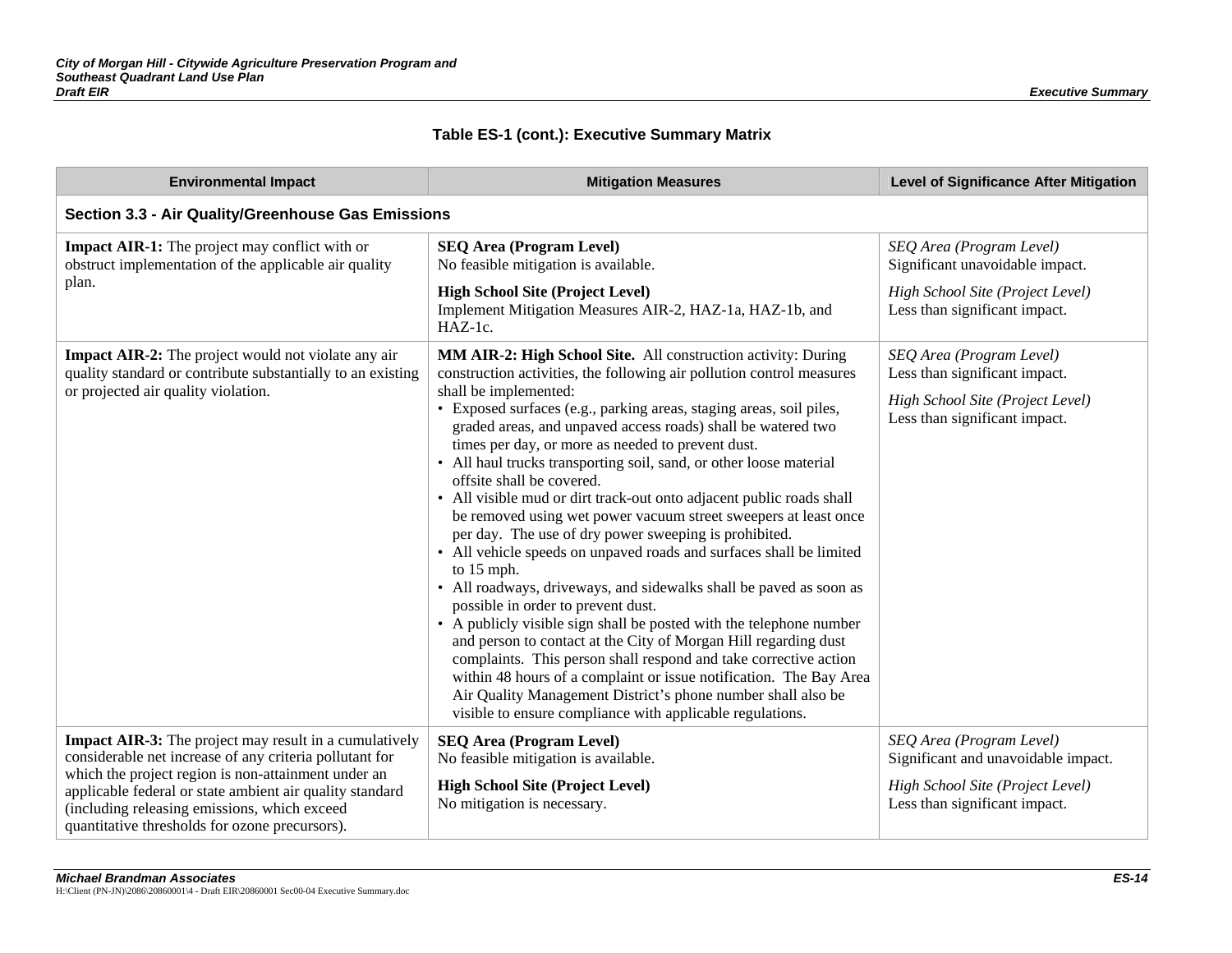| <b>Environmental Impact</b>                                                                                       | <b>Mitigation Measures</b>                                                                                                                                                                                                                                                                                                                                                                                                                                                                                                                                                                                                                                                                                                                                                                                                                                                                                                                                                                                                                                                                                                                                                                                                                                                                                                                                                                                                                                                                                                                                                                                                                                                                                                                                                                                                                                                                                                                                                                                                                                                                                                                                                                                                                                                                                                                                                              | <b>Level of Significance After Mitigation</b>                                                                                  |
|-------------------------------------------------------------------------------------------------------------------|-----------------------------------------------------------------------------------------------------------------------------------------------------------------------------------------------------------------------------------------------------------------------------------------------------------------------------------------------------------------------------------------------------------------------------------------------------------------------------------------------------------------------------------------------------------------------------------------------------------------------------------------------------------------------------------------------------------------------------------------------------------------------------------------------------------------------------------------------------------------------------------------------------------------------------------------------------------------------------------------------------------------------------------------------------------------------------------------------------------------------------------------------------------------------------------------------------------------------------------------------------------------------------------------------------------------------------------------------------------------------------------------------------------------------------------------------------------------------------------------------------------------------------------------------------------------------------------------------------------------------------------------------------------------------------------------------------------------------------------------------------------------------------------------------------------------------------------------------------------------------------------------------------------------------------------------------------------------------------------------------------------------------------------------------------------------------------------------------------------------------------------------------------------------------------------------------------------------------------------------------------------------------------------------------------------------------------------------------------------------------------------------|--------------------------------------------------------------------------------------------------------------------------------|
| <b>Impact AIR-4:</b> The project would not expose sensitive<br>receptors to substantial pollutant concentrations. | MM AIR-4a: SEQ Area. Prior to the final discretionary approval<br>for any gas station that is proposed pursuant to the Morgan Hill SEQ<br>General Plan Amendments, the City of Morgan Hill shall determine<br>the area of impact from toxic emissions from the gas station that may<br>potentially exceed the BAAQMD significance criteria for cancer or<br>non-cancer toxic air contaminant exposure. Impacts from the<br>stationary source shall be compared with the distance threshold<br>recommended by California Air Resources Board's Land Use<br>Handbook distance guidance. If the source is proposed within an<br>area exceeding the threshold, the City shall require a Health Risk<br>Assessment to be prepared in accordance with BAAQMD guidance<br>to determine the refined impact level and to identify operational<br>measures or design features that shall be implemented as part of a<br>project to reduce the impact to less than significant levels. No<br>construction of any stationary source shall be allowed that places<br>sensitive receptors within the area of impact as described above,<br>unless the estimated health risk is first determined to be less than the<br>BAAQMD's significance criteria for toxic air contaminant exposure.<br>MM AIR-4b: SEQ Area. Prior to the final discretionary approval<br>for any recreational use that is proposed pursuant to the Morgan Hill<br>SEQ General Plan Amendments, the City of Morgan Hill shall<br>determine the area of impact from toxic emissions from US 101 and<br>existing stationary sources that may potentially exceed the<br>BAAQMD significance criteria for cancer or non-cancer toxic air<br>contaminant exposure. Emissions from US 101 shall be estimated<br>using the BAAQMD roadway screening tool. In addition, distance to<br>stationary sources near the project shall be compared with the<br>distance threshold recommended by California Air Resources<br>Board's Land Use Handbook distance guidance. If recreational<br>projects are proposed within an area exceeding the screening<br>threshold, the City shall require a Health Risk Assessment to<br>determine the potential health risk level and to identify design<br>features that shall be installed to reduce the impact to less than<br>significant levels. No construction of any sensitive receptor land use | SEQ Area (Program Level)<br>Less than significant impact.<br>High School Site (Project Level)<br>Less than significant impact. |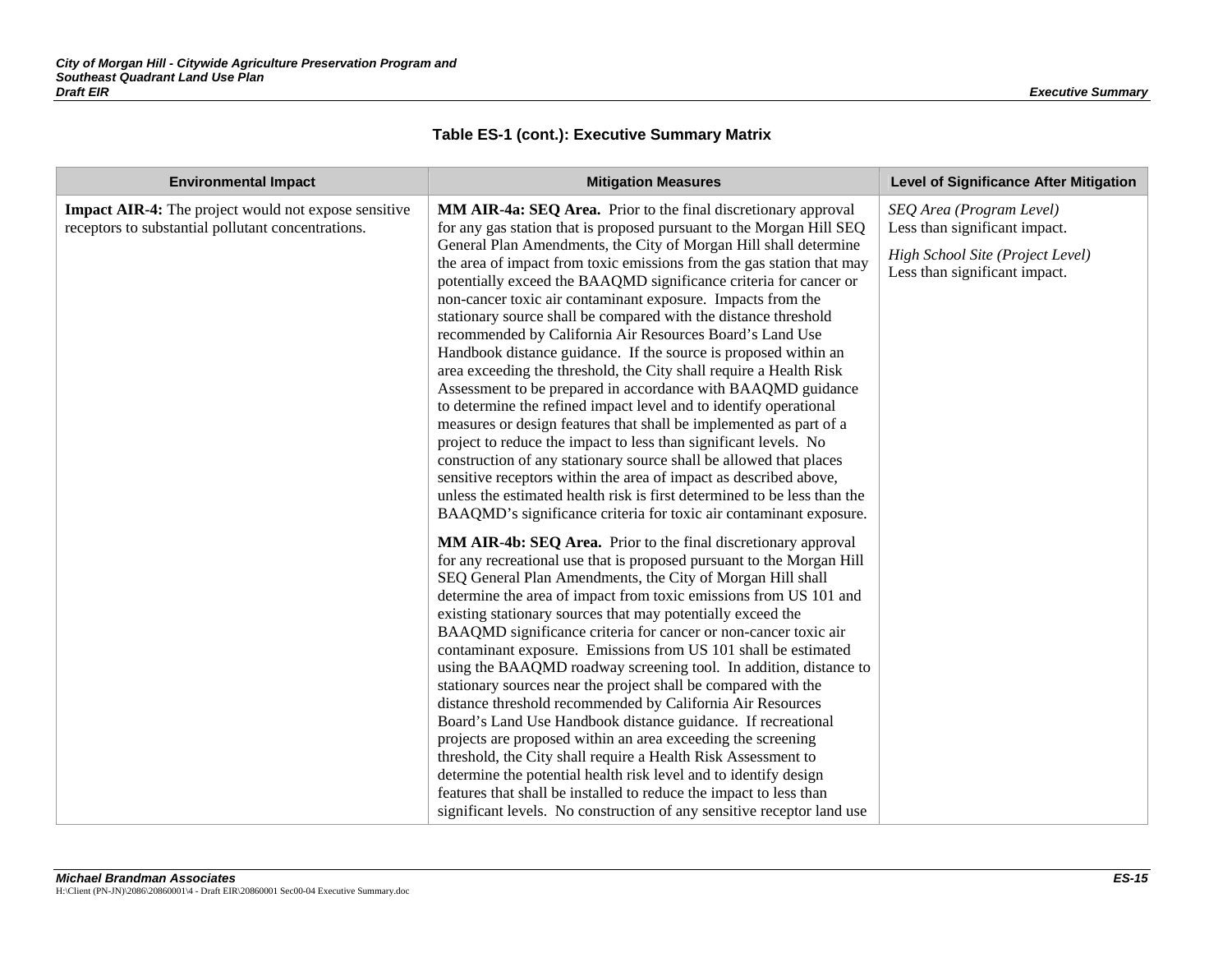| <b>Environmental Impact</b>                                                                                                                                                                                         | <b>Mitigation Measures</b>                                                                                                                                                                                                                                                                                                                                                                                                                                                                                | <b>Level of Significance After Mitigation</b>                     |
|---------------------------------------------------------------------------------------------------------------------------------------------------------------------------------------------------------------------|-----------------------------------------------------------------------------------------------------------------------------------------------------------------------------------------------------------------------------------------------------------------------------------------------------------------------------------------------------------------------------------------------------------------------------------------------------------------------------------------------------------|-------------------------------------------------------------------|
|                                                                                                                                                                                                                     | within the area of impact of US 101 or stationary source as described<br>above shall be allowed unless the risk is first determined to be less<br>than the BAAQMD's significance criteria for toxic air contaminant<br>exposure.                                                                                                                                                                                                                                                                          |                                                                   |
|                                                                                                                                                                                                                     | <b>High School Site (Project Level)</b><br>Implement Mitigation Measure HAZ-1a, HAZ-1b, and HAZ-1c.                                                                                                                                                                                                                                                                                                                                                                                                       |                                                                   |
| <b>Impact AIR-5:</b> The project would not create<br>objectionable odors affecting a substantial number of                                                                                                          | <b>SEQ Area (Program Level)</b><br>No mitigation is necessary.                                                                                                                                                                                                                                                                                                                                                                                                                                            | SEQ Area (Program Level)<br>Less than significant impact.         |
| people.                                                                                                                                                                                                             | <b>High School Site (Project Level)</b><br>No mitigation is necessary.                                                                                                                                                                                                                                                                                                                                                                                                                                    | High School Site (Project Level)<br>Less than significant impact. |
| <b>Impact AIR-6:</b> The project would not generate<br>greenhouse gas emissions, either directly or indirectly,                                                                                                     | <b>SEQ Area (Program Level)</b><br>No mitigation is necessary.                                                                                                                                                                                                                                                                                                                                                                                                                                            | SEQ Area (Program Level)<br>Less than significant impact.         |
| that may have a significant impact on the environment;<br>the project would not conflict with an applicable plan,<br>policy or regulation adopted for the purpose of reducing<br>the emissions of greenhouse gases. | <b>High School Site (Project Level)</b><br>No mitigation is necessary.                                                                                                                                                                                                                                                                                                                                                                                                                                    | High School Site (Project Level)<br>Less than significant impact. |
| <b>Impact AIR-7:</b> The project would not be significantly<br>affected by climate change impacts, including increased                                                                                              | <b>SEQ Area (Program Level)</b><br>No mitigation is necessary.                                                                                                                                                                                                                                                                                                                                                                                                                                            | SEQ Area (Program Level)<br>Less than significant impact.         |
| wildfires, increased flooding, decreased water supply, or<br>sea level rise.                                                                                                                                        | <b>High School Site (Project Level)</b><br>Implement Mitigation Measure HYD-4.                                                                                                                                                                                                                                                                                                                                                                                                                            | High School Site (Project Level)<br>Less than significant impact. |
| <b>Section 3.4 - Biological Resources</b>                                                                                                                                                                           |                                                                                                                                                                                                                                                                                                                                                                                                                                                                                                           |                                                                   |
| <b>Impact BIO-1:</b> Development and land use activities<br>contemplated by the SEQ may adversely affect special-                                                                                                   | <b>SEQ Area (Program Level)</b><br>No mitigation is necessary.                                                                                                                                                                                                                                                                                                                                                                                                                                            | SEQ Area (Program Level)<br>Less than significant impact.         |
| status species protected by state and federal law.                                                                                                                                                                  | MM BIO-1a: High School. A qualified biologist shall conduct a<br>pre-construction survey for nesting migratory birds and tree-nesting<br>raptors in all trees occurring within 250-feet of construction areas.<br>Pre-disturbance surveys shall also be conducted prior to tree or<br>ground trimming or tree removal. These surveys shall be conducted<br>within 30 days of first tree or ground disturbance in the area, if such<br>disturbance occurs during the breeding season (February 1 to August | High School Site (Project Level)<br>Less than significant impact. |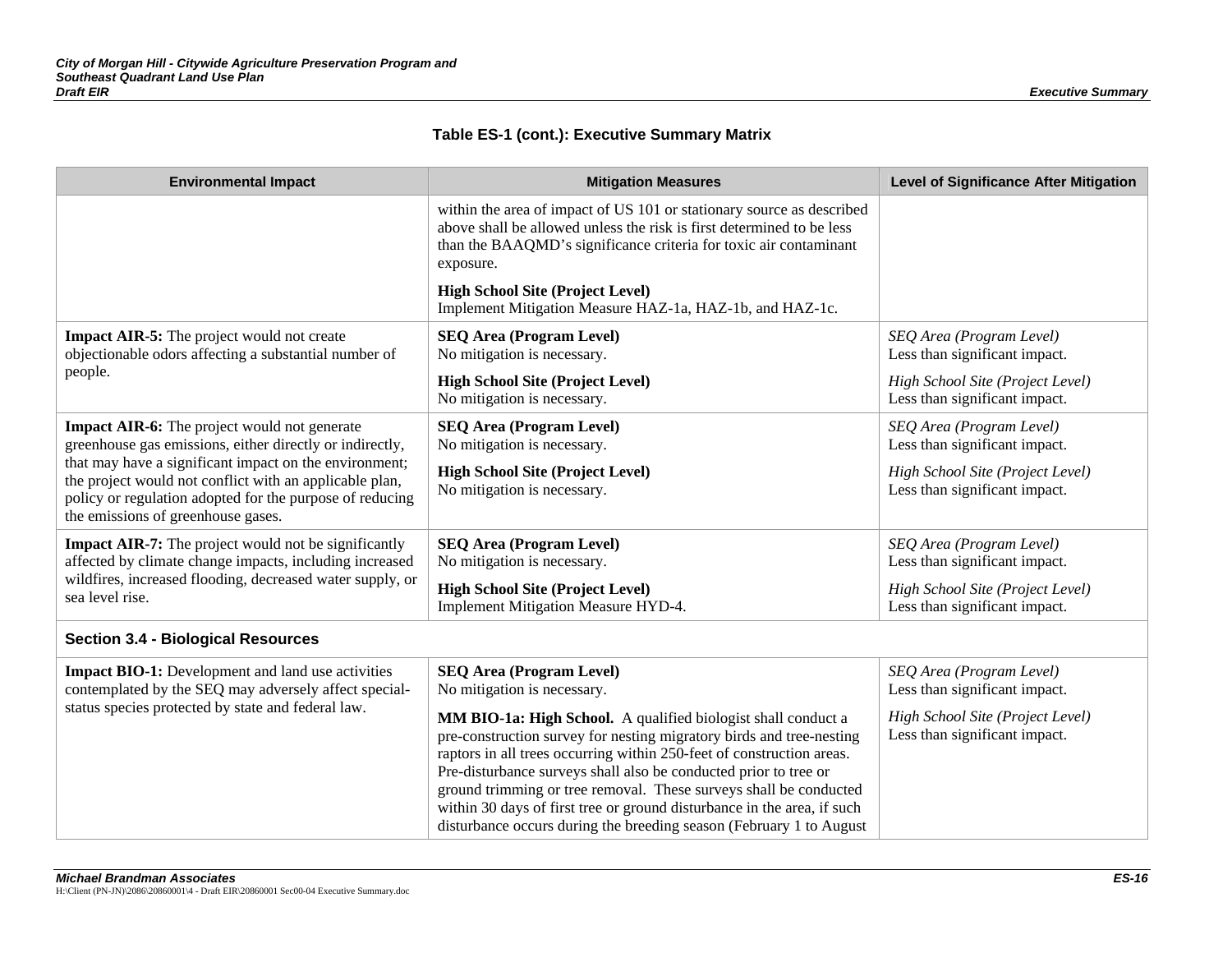| <b>Environmental Impact</b> | <b>Mitigation Measures</b>                                                                                                                                                                                                                                                                                                                                                                                                                                                                                                                                                                                                                                                                                                                                                                                                       | <b>Level of Significance After Mitigation</b> |
|-----------------------------|----------------------------------------------------------------------------------------------------------------------------------------------------------------------------------------------------------------------------------------------------------------------------------------------------------------------------------------------------------------------------------------------------------------------------------------------------------------------------------------------------------------------------------------------------------------------------------------------------------------------------------------------------------------------------------------------------------------------------------------------------------------------------------------------------------------------------------|-----------------------------------------------|
|                             | 31). If protected birds (including raptors) are detected, a<br>construction-free buffer (appropriately sized based on species) shall<br>be established around each active nest and monitored by a qualified<br>biologist for the duration of the breeding season or until it is<br>determined the young are independent. Pre-construction avian<br>surveys are not required during the non-breeding season, as birds are<br>expected to abandon their roosts if disturbed by construction, tree<br>trimming or tree removal. This mitigation measure shall not apply to<br>tree trimming or tree removal activities that occur during the non-<br>breeding season (September 1 to January 31).                                                                                                                                   |                                               |
|                             | MM BIO-1b: High School. Prior to tree removal activities or<br>building demolition, a qualified bat biologist (i.e., one who possess a<br>Scientific Collection Permit and Memorandum of Understanding for<br>bats with the CDFW) shall conduct the following surveys:<br>• No less than 180 prior to the anticipated date of tree removal or<br>building demolition, day time surveys shall be conducted for all<br>trees or buildings. The purpose of these surveys is to determine if<br>bats are present. These studies shall be performed between either<br>March 1 and April 15 or between August 1 and October 15.<br>• No less than 30 days prior to the anticipated date of tree removal<br>or building demolition, nighttime emergence surveys for roosting<br>bats shall be performed.                                |                                               |
|                             | If bats are present, the following procedures shall be implemented:<br>• Removal of night roosts shall occur only during daylight hours.<br>Building demolition shall occur between June and mid-late<br>October. If building demolition is scheduled to occur between<br>October 15 and May 31, 4-foot by 8-foot sections (number of<br>sections to be determined at time of surveys) of the roof must be<br>removed by mid-October (prior to start of hibernacula use).<br>• Removal of maternity roosts shall only occur after young are<br>volant (i.e., able to fly, typically August 15) and before start of<br>hibernacula use (October 15). Removal of known maternity roost<br>habitat would be conducted as follows: passive eviction of bats by<br>a qualified biologist if possible, and if not possible, removal of |                                               |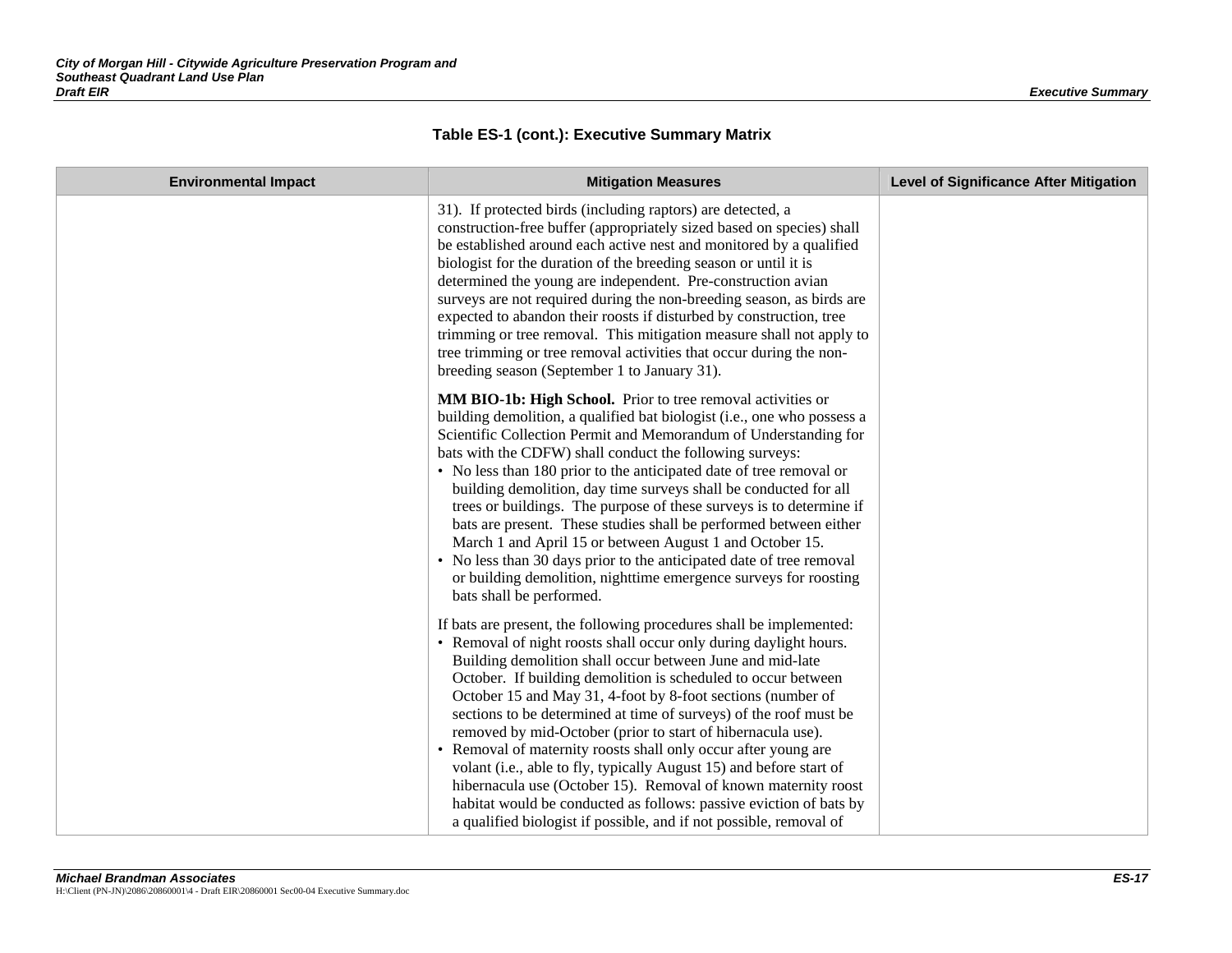| <b>Environmental Impact</b>                                                                                                                                                                                  | <b>Mitigation Measures</b>                                                                                                                                                                                                                                                                                                                                                 | <b>Level of Significance After Mitigation</b>                                                                                  |
|--------------------------------------------------------------------------------------------------------------------------------------------------------------------------------------------------------------|----------------------------------------------------------------------------------------------------------------------------------------------------------------------------------------------------------------------------------------------------------------------------------------------------------------------------------------------------------------------------|--------------------------------------------------------------------------------------------------------------------------------|
|                                                                                                                                                                                                              | windows and doors or other appropriate portions of the structure,<br>as determined by a qualified biologist, 7 to 10 days prior to<br>building demolition. Demolition must occur during daylight<br>hours.<br>• Snags or live trees shall only be removed during seasons when<br>bats are active and young are volant (March 1 to April 15 and<br>August 1 to October 15). |                                                                                                                                |
| <b>Impact BIO-2:</b> Development and land use activities<br>contemplated within the SEQ would not adversely<br>impact sensitive natural communities or riparian habitat.                                     | <b>SEQ Area (Program Level)</b><br>No mitigation is necessary.<br><b>High School Site (Project Level)</b><br>No mitigation is necessary.                                                                                                                                                                                                                                   | SEQ Area (Program Level)<br>Less than significant impact.<br>High School Site (Project Level)<br>Less than significant impact. |
| <b>Impact BIO-3:</b> Development and land use activities<br>contemplated by the SEQ would not have a substantial<br>adverse effect on federally protected wetlands.                                          | <b>SEQ Area (Program Level)</b><br>No mitigation is necessary.<br><b>High School Site (Project Level)</b><br>No mitigation is necessary.                                                                                                                                                                                                                                   | SEQ Area (Program Level)<br>Less than significant impact.<br>High School Site (Project Level)<br>Less than significant impact. |
| <b>Impact BIO-4:</b> Development of the proposed project<br>would not substantially interfere with wildlife<br>movement but may impede the use of a wildlife nursery<br>site.                                | <b>SEQ Area (Program Level)</b><br>No mitigation is necessary.<br><b>High School Site (Project Level)</b><br>Implement Mitigation Measure BIO-1b.                                                                                                                                                                                                                          | SEQ Area (Program Level)<br>Less than significant impact.<br>High School Site (Project Level)<br>Less than significant impact. |
| <b>Impact BIO-5:</b> Development of the proposed project<br>would not conflict with any local policies or ordinances<br>protecting biological resources, such as a tree<br>preservation policy or ordinance. | <b>SEQ Area (Program Level)</b><br>No mitigation is necessary.<br><b>High School Site (Project Level)</b><br>No mitigation is necessary.                                                                                                                                                                                                                                   | SEQ Area (Program Level)<br>Less than significant impact.<br>High School Site (Project Level)<br>Less than significant impact. |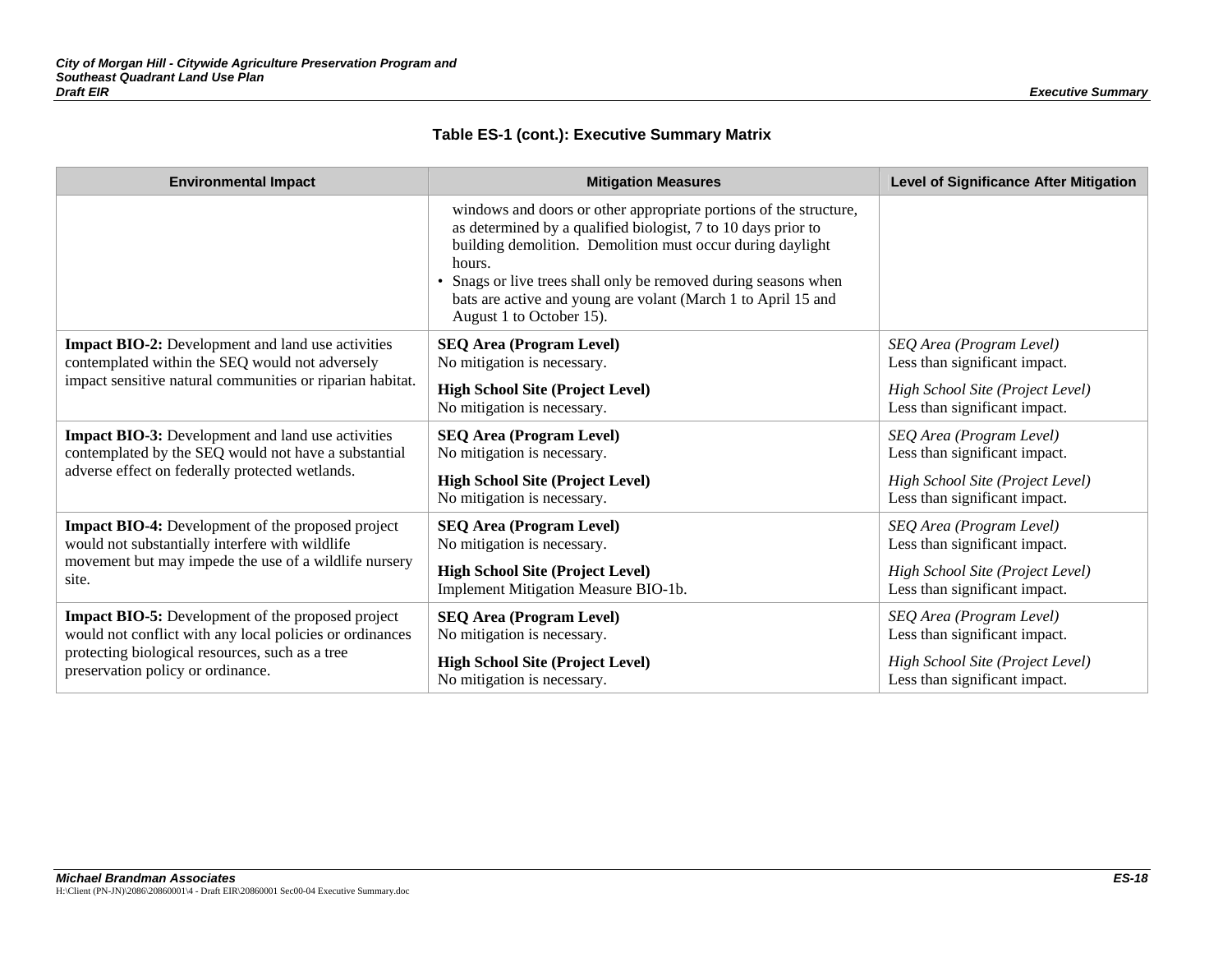| <b>Environmental Impact</b>                                                                                                                                   | <b>Mitigation Measures</b>                                                                                                                                                                                                                                                                                                                                                                                                                                                                                                                                                                                                                                                                                                                                                                                                                                                                                                                                                                                                                 | <b>Level of Significance After Mitigation</b>                                                                                  |
|---------------------------------------------------------------------------------------------------------------------------------------------------------------|--------------------------------------------------------------------------------------------------------------------------------------------------------------------------------------------------------------------------------------------------------------------------------------------------------------------------------------------------------------------------------------------------------------------------------------------------------------------------------------------------------------------------------------------------------------------------------------------------------------------------------------------------------------------------------------------------------------------------------------------------------------------------------------------------------------------------------------------------------------------------------------------------------------------------------------------------------------------------------------------------------------------------------------------|--------------------------------------------------------------------------------------------------------------------------------|
| <b>Impact BIO-6:</b> Development of the proposed project<br>may conflict with an adopted habitat conservation plan<br>or natural community conservation plan. | <b>SEQ Area (Program Level)</b><br>MM BIO-6a: SEQ Area. Prior to issuance of a grading permit,<br>applicants for future development and land use activities that occur<br>within the SEQ Area shall submit an application to the City of<br>Morgan Hill for coverage under the Santa Clara Valley HCP/NCCP.<br>As part of the application process, the applicant shall provide all<br>applicable HCP/NCCP fees. The terms and conditions of the<br>approved application shall apply to each individual project.                                                                                                                                                                                                                                                                                                                                                                                                                                                                                                                            | SEQ Area (Program Level)<br>Less than significant impact.<br>High School Site (Project Level)<br>Less than significant impact. |
|                                                                                                                                                               | <b>High School Site (Project Level)</b><br>MM BIO-6b: High School Site. Prior to issuance of a grading<br>permit, the High School applicant shall submit an application to the<br>City of Morgan Hill for coverage under the Santa Clara Valley<br>HCP/NCCP. As part of the application process, the applicant shall<br>provide all applicable HCP/NCCP fees. The terms and conditions of<br>the approved application shall apply to the High School project.                                                                                                                                                                                                                                                                                                                                                                                                                                                                                                                                                                              |                                                                                                                                |
| <b>Section 3.5 - Cultural Resources</b>                                                                                                                       |                                                                                                                                                                                                                                                                                                                                                                                                                                                                                                                                                                                                                                                                                                                                                                                                                                                                                                                                                                                                                                            |                                                                                                                                |
| <b>Impact CUL-1:</b> Subsurface construction activities<br>associated with the proposed project may damage or                                                 | <b>SEQ Area (Program Level)</b><br>No mitigation is necessary.                                                                                                                                                                                                                                                                                                                                                                                                                                                                                                                                                                                                                                                                                                                                                                                                                                                                                                                                                                             | SEQ Area (Program Level)<br>Less than significant impact.                                                                      |
| destroy previously undiscovered historic resources.                                                                                                           | MM CUL-1: High School Site. If potentially significant historic<br>resources are encountered during subsurface excavation activities for<br>the project area, all construction activities within a 50-foot radius of<br>the resource shall cease until a qualified archaeologist determines<br>whether the resource requires further study. The City shall require<br>that the applicant include a standard inadvertent discovery clause in<br>every construction contract to inform contractors of this requirement.<br>Any previously undiscovered resources found during construction<br>shall be recorded on appropriate California Department of Parks and<br>Recreation (DPR) forms and evaluated for significance in terms of<br>California Environmental Quality Act (CEQA) criteria by a qualified<br>archaeologist. Potentially significant cultural resources consist of<br>but are not limited to stone, bone, fossils, wood, or shell artifacts or<br>features, including hearths, structural remains, or historic dumpsites. | High School Site (Project Level)<br>Less than significant impact.                                                              |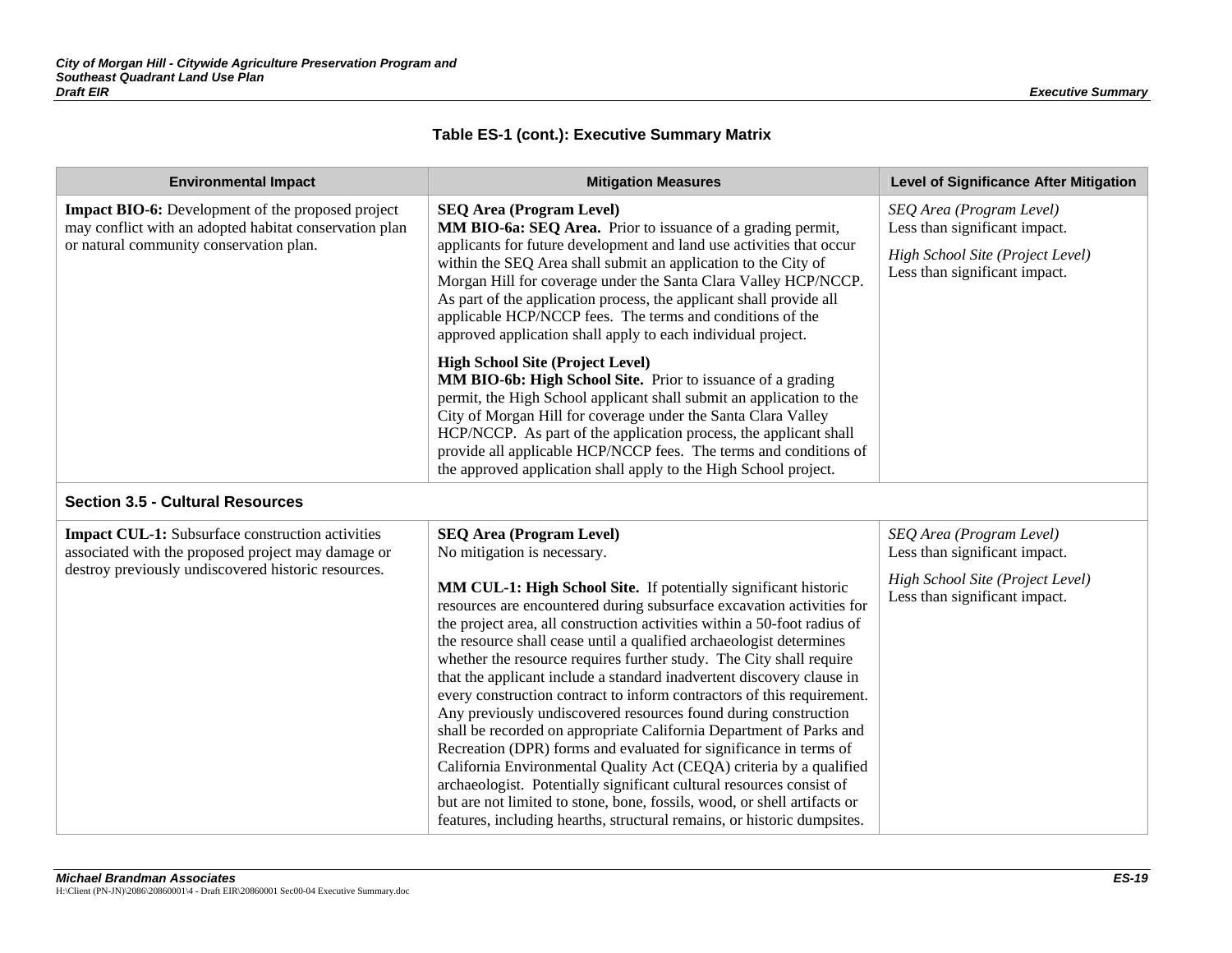| <b>Environmental Impact</b>                                                                                                                                                   | <b>Mitigation Measures</b>                                                                                                                                                                                                                                                                                                                                                                                                                                                                                                                                                                                                                                                                                                                                                                                                                                                                                                                                                                                                                                                                                                                                                                                                                                                                                                                                                                                                                                                                    | <b>Level of Significance After Mitigation</b>                                                                                  |
|-------------------------------------------------------------------------------------------------------------------------------------------------------------------------------|-----------------------------------------------------------------------------------------------------------------------------------------------------------------------------------------------------------------------------------------------------------------------------------------------------------------------------------------------------------------------------------------------------------------------------------------------------------------------------------------------------------------------------------------------------------------------------------------------------------------------------------------------------------------------------------------------------------------------------------------------------------------------------------------------------------------------------------------------------------------------------------------------------------------------------------------------------------------------------------------------------------------------------------------------------------------------------------------------------------------------------------------------------------------------------------------------------------------------------------------------------------------------------------------------------------------------------------------------------------------------------------------------------------------------------------------------------------------------------------------------|--------------------------------------------------------------------------------------------------------------------------------|
|                                                                                                                                                                               | If the resource is determined to be significant under CEQA, the City<br>and a qualified archaeologist shall determine whether preservation in<br>place is feasible. Such preservation in place is the preferred<br>mitigation. If such preservation is infeasible, the qualified<br>archaeologist shall prepare and implement a research design and<br>archaeological data recovery plan for the resource. The<br>archaeologist shall also conduct appropriate technical analyses,<br>prepare a comprehensive written report and file it with the<br>appropriate information center (California Historical Resources<br>Information System), and provide for the permanent curation of the<br>recovered materials. All recommendations of the qualified<br>archaeologist shall be implemented fully as a part of the project.                                                                                                                                                                                                                                                                                                                                                                                                                                                                                                                                                                                                                                                                 |                                                                                                                                |
| <b>Impact CUL-2:</b> Subsurface construction activities<br>associated with the proposed project may damage or<br>destroy previously undiscovered archaeological<br>resources. | <b>SEQ Area (Program Level)</b><br>No mitigation is necessary.<br>MM CUL-2: High School Site. If potentially significant<br>archaeological resources are encountered during subsurface<br>excavation activities, all construction activities within a 50-foot<br>radius of the resource shall cease until a qualified archaeologist<br>determines whether the resource requires further study. The City<br>shall require that the applicant include a standard inadvertent<br>discovery clause in every construction contract to inform contractors<br>of this requirement. Any previously undiscovered resources found<br>during construction shall be recorded on appropriate Department of<br>Parks and Recreation forms and evaluated for significance in terms<br>of California Environmental Quality Act (CEQA) criteria by a<br>qualified archaeologist. Potentially significant archaeological<br>resources consist of but are not limited to stone, bone, fossils, wood,<br>or shell artifacts or features. If the resource is determined to be<br>significant under CEQA, the City and a qualified archaeologist shall<br>determine whether preservation in place is feasible. Such<br>preservation in place is the preferred mitigation. If such preservation<br>is infeasible, the qualified archaeologist shall prepare and implement<br>a research design and archaeological data recovery plan for the<br>resource. The archaeologist shall also conduct appropriate technical | SEQ Area (Program Level)<br>Less than significant impact.<br>High School Site (Project Level)<br>Less than significant impact. |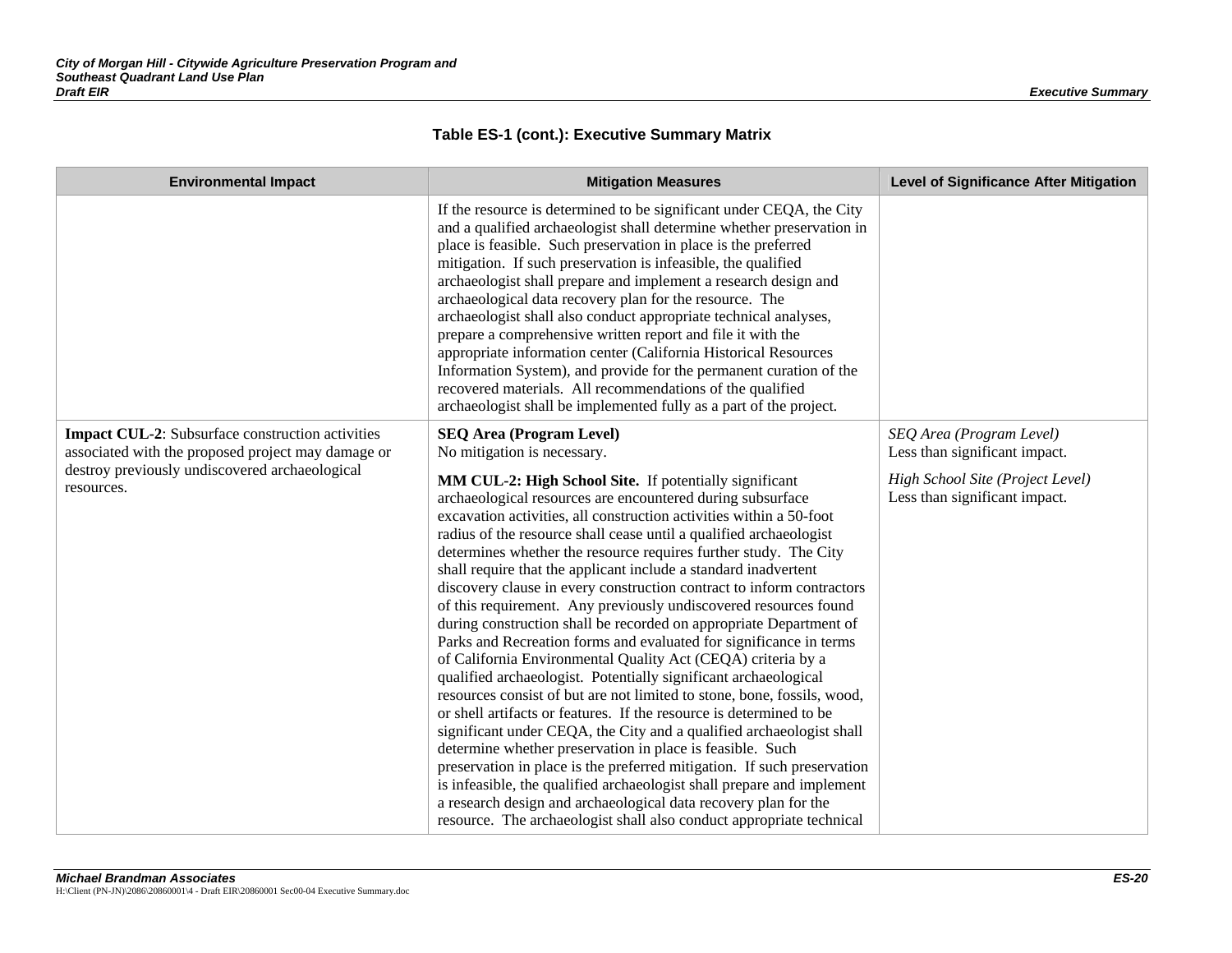| <b>Environmental Impact</b>                                                                                                                                             | <b>Mitigation Measures</b>                                                                                                                                                                                                                                                                                                                                                                                                                                                                                                                                                                                                                                                                                                                                                                                                                                                                                                                                                                                                                                                              | <b>Level of Significance After Mitigation</b>                                                                                  |
|-------------------------------------------------------------------------------------------------------------------------------------------------------------------------|-----------------------------------------------------------------------------------------------------------------------------------------------------------------------------------------------------------------------------------------------------------------------------------------------------------------------------------------------------------------------------------------------------------------------------------------------------------------------------------------------------------------------------------------------------------------------------------------------------------------------------------------------------------------------------------------------------------------------------------------------------------------------------------------------------------------------------------------------------------------------------------------------------------------------------------------------------------------------------------------------------------------------------------------------------------------------------------------|--------------------------------------------------------------------------------------------------------------------------------|
|                                                                                                                                                                         | analyses, prepare a comprehensive written report and file it with the<br>appropriate information center (California Historical Resources<br>Information System), and provide for the permanent curation of the<br>recovered materials. All recommendations of the qualified<br>archaeologist shall be implemented fully as a part of the project.                                                                                                                                                                                                                                                                                                                                                                                                                                                                                                                                                                                                                                                                                                                                       |                                                                                                                                |
| Impact CUL-3: Subsurface construction activities<br>associated with the proposed project may damage or<br>destroy previously undiscovered paleontological<br>resources. | <b>SEQ Area (Program Level)</b><br>No mitigation is necessary.<br>MM CUL-3: High School Site. In the event that plant or animal<br>fossils are discovered during subsurface excavation activities for the<br>proposed project, all excavation within 50 feet of the fossil shall<br>cease until a qualified paleontologist has determined the significance<br>of the find and provides recommendations in accordance with<br>Society of Vertebrate Paleontology standards. The paleontologist<br>shall notify the City of Morgan Hill to determine procedures to be<br>followed before construction is allowed to resume at the location of<br>the find. If the find is determined to be significant and the City<br>determines that avoidance is not feasible, the paleontologist shall<br>design and implement a data recovery plan consistent with the<br>Society of Vertebrate Paleontology standards. The plan shall be<br>submitted to the City for review and approval. Upon approval, the<br>plan shall be incorporated into the project and fully followed and<br>implemented. | SEQ Area (Program Level)<br>Less than significant impact.<br>High School Site (Project Level)<br>Less than significant impact. |
| <b>Impact CUL-4:</b> Subsurface construction activities<br>associated with the proposed project may damage or<br>destroy previously undiscovered human remains.         | <b>SEQ Area (Program Level)</b><br>No mitigation is necessary.<br>MM CUL-4: High School Site. If previously unknown human<br>remains are encountered during construction activities, Section<br>7050.5 of the California Health and Safety Code applies, and the<br>following procedures shall be followed:<br>• In the event of an accidental discovery or recognition of any<br>human remains, Public Resource Code Section 5097.98 must be<br>followed. Once project-related ground disturbance begins and if<br>there is accidental discovery of human remains, the following<br>steps shall be taken:                                                                                                                                                                                                                                                                                                                                                                                                                                                                              | SEQ Area (Program Level)<br>Less than significant impact.<br>High School Site (Project Level)<br>Less than significant impact. |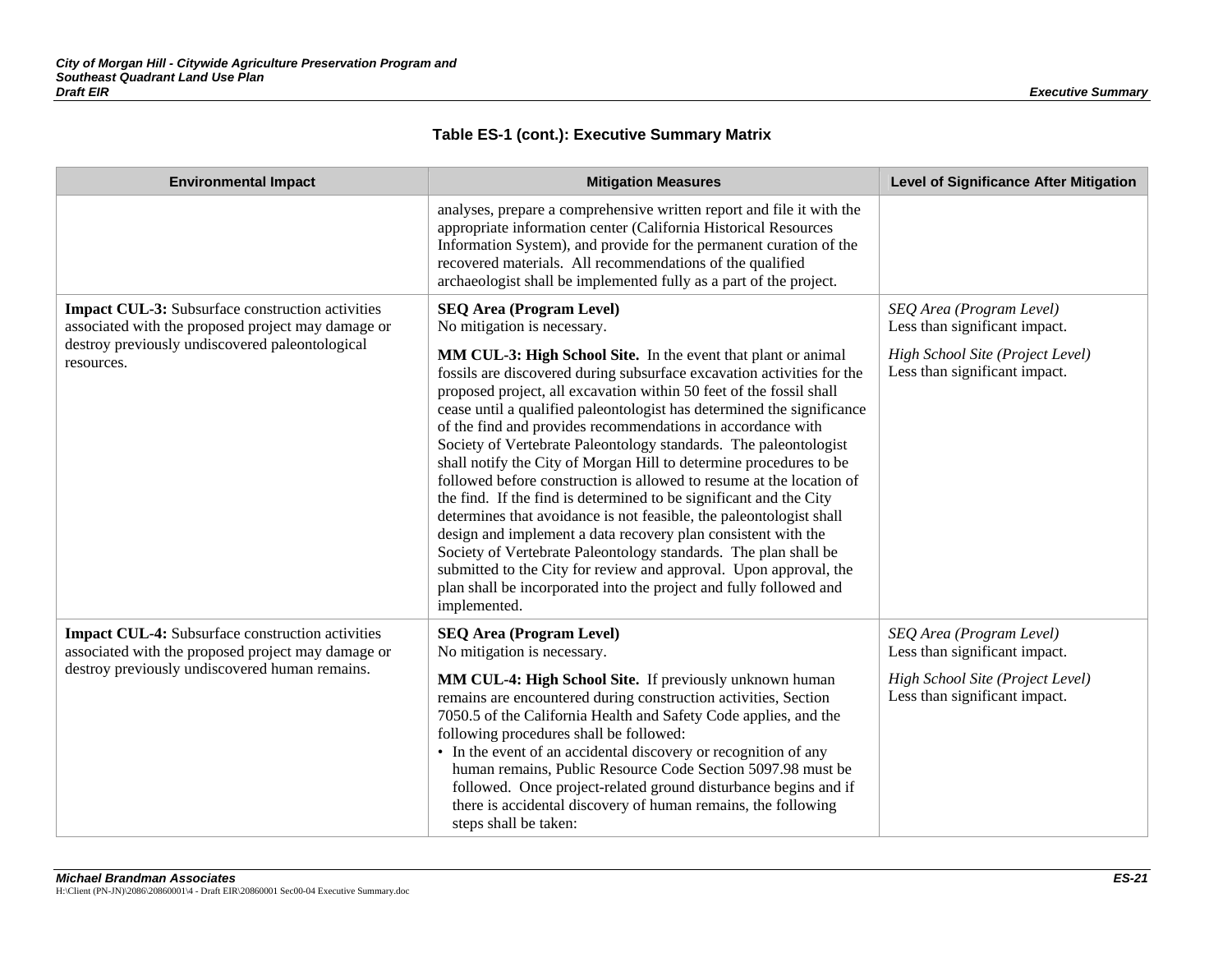| <b>Environmental Impact</b>                                                                                       | <b>Mitigation Measures</b>                                                                                                                                                                                                                                                                                                                                                                                                                                                                                                                                                                                                                                                                                                                                                                                                                                                             | <b>Level of Significance After Mitigation</b>                     |
|-------------------------------------------------------------------------------------------------------------------|----------------------------------------------------------------------------------------------------------------------------------------------------------------------------------------------------------------------------------------------------------------------------------------------------------------------------------------------------------------------------------------------------------------------------------------------------------------------------------------------------------------------------------------------------------------------------------------------------------------------------------------------------------------------------------------------------------------------------------------------------------------------------------------------------------------------------------------------------------------------------------------|-------------------------------------------------------------------|
|                                                                                                                   | There shall be no further excavation or disturbance of the site<br>or any nearby area reasonably suspected to overlie adjacent<br>human remains until the Santa Clara County Coroner's Office<br>is contacted to determine if the remains are Native American<br>and if an investigation into cause of death is required. If the<br>coroner determines the remains are Native American, the<br>coroner shall contact the NAHC within 24 hours, and the<br>NAHC shall identify the person or persons it believes to be<br>the most likely descendant (MDL) of the deceased Native<br>American. The MDL may make recommendations to the<br>landowner or the person responsible for the excavation work,<br>for means of treating or disposing of, with appropriate<br>dignity, the human remains and any associated grave goods as<br>provided in Public Resources Code Section 5097.98. |                                                                   |
| Section 3.6 - Geology, Soils, and Seismicity                                                                      |                                                                                                                                                                                                                                                                                                                                                                                                                                                                                                                                                                                                                                                                                                                                                                                                                                                                                        |                                                                   |
| <b>Impact GEO-1:</b> The proposed project has the potential<br>to expose people or structures to seismic hazards. | <b>SEQ Area (Program Level)</b><br>No mitigation is necessary.                                                                                                                                                                                                                                                                                                                                                                                                                                                                                                                                                                                                                                                                                                                                                                                                                         | SEQ Area (Program Level)<br>Less than significant impact.         |
|                                                                                                                   | MM GEO-1: High School Site. Prior to issuance of building<br>permits, the project applicant shall submit a geotechnical and seismic<br>hazards technical study prepared by a qualified geotechnical engineer<br>to the City of Morgan Hill for review and approval. The report shall<br>be prepared in accordance with the requirements of the Seismic<br>Hazards Mapping Act and the latest version of the California<br>Building Standards Code. The study shall identify necessary design<br>measures to reduce potential seismic ground shaking impacts and<br>unstable geologic conditions to acceptable levels. The project<br>applicant shall incorporate the approved design measures into the<br>project plans.                                                                                                                                                               | High School Site (Project Level)<br>Less than significant impact. |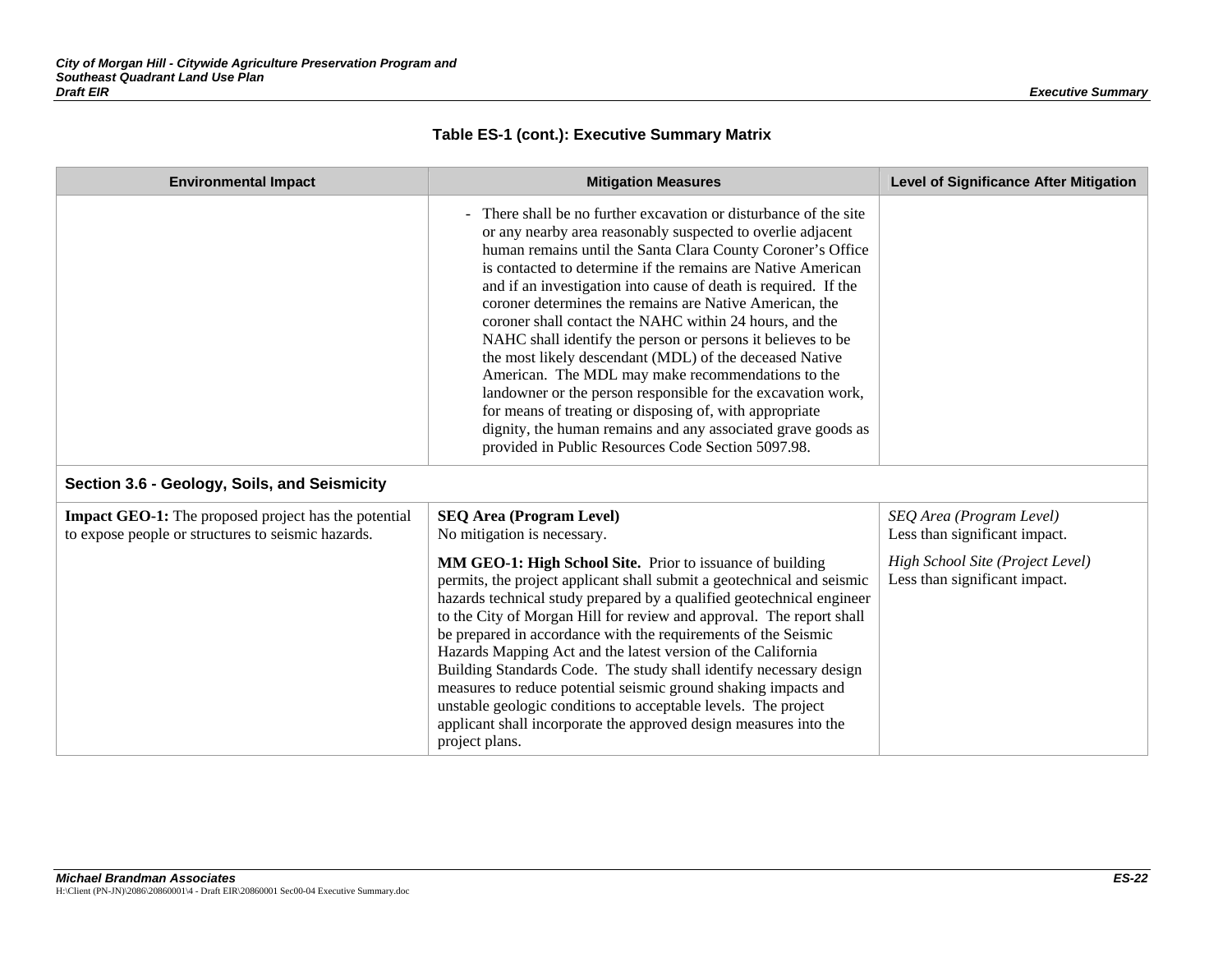| <b>Environmental Impact</b>                                                                                                                                                                                                                                    | <b>Mitigation Measures</b>                                                                                                                                                                                                                                                                                                                                                                                                                                                                                                                                                                                                                                                                                                                                                       | <b>Level of Significance After Mitigation</b>                                                                                  |
|----------------------------------------------------------------------------------------------------------------------------------------------------------------------------------------------------------------------------------------------------------------|----------------------------------------------------------------------------------------------------------------------------------------------------------------------------------------------------------------------------------------------------------------------------------------------------------------------------------------------------------------------------------------------------------------------------------------------------------------------------------------------------------------------------------------------------------------------------------------------------------------------------------------------------------------------------------------------------------------------------------------------------------------------------------|--------------------------------------------------------------------------------------------------------------------------------|
| <b>Impact GEO-2:</b> Construction activities associated with<br>the proposed project may result in substantial soil                                                                                                                                            | <b>SEQ Area (Program Level)</b><br>No mitigation is necessary.                                                                                                                                                                                                                                                                                                                                                                                                                                                                                                                                                                                                                                                                                                                   | SEQ Area (Program Level)<br>Less than significant impact.                                                                      |
| erosion or the loss of topsoil.                                                                                                                                                                                                                                | <b>High School Site (Project Level)</b><br>Implement Mitigation Measure HYD-1a.                                                                                                                                                                                                                                                                                                                                                                                                                                                                                                                                                                                                                                                                                                  | High School Site (Project Level)<br>Less than significant impact.                                                              |
| Impact GEO-3: The proposed project would not expose<br>people or structures to unstable geologic units or soils.                                                                                                                                               | <b>SEQ Area (Program Level)</b><br>No mitigation is necessary.                                                                                                                                                                                                                                                                                                                                                                                                                                                                                                                                                                                                                                                                                                                   | SEQ Area (Program Level)<br>Less than significant impact.                                                                      |
|                                                                                                                                                                                                                                                                | <b>High School Site (Project Level)</b><br>No mitigation is necessary.                                                                                                                                                                                                                                                                                                                                                                                                                                                                                                                                                                                                                                                                                                           | High School Site (Project Level)<br>Less than significant impact.                                                              |
| <b>Impact GEO-4:</b> The proposed project may result in the<br>exposure of persons or structures to hazards associated                                                                                                                                         | <b>SEQ Area (Program Level)</b><br>No mitigation is necessary.                                                                                                                                                                                                                                                                                                                                                                                                                                                                                                                                                                                                                                                                                                                   | SEQ Area (Program Level)<br>Less than significant impact.                                                                      |
| with expansive soils.                                                                                                                                                                                                                                          | <b>High School Site (Project Level)</b><br>Implement Mitigation Measure GEO-1.                                                                                                                                                                                                                                                                                                                                                                                                                                                                                                                                                                                                                                                                                                   | High School Site (Project Level)<br>Less than significant impact.                                                              |
| <b>Impact GEO-5:</b> The proposed project may have soils<br>incapable of adequately supporting the use of septic<br>tanks or alternative wastewater disposal systems where<br>sewers are not available for the disposal of wastewater.                         | <b>SEQ Area (Program Level)</b><br>No mitigation is necessary.                                                                                                                                                                                                                                                                                                                                                                                                                                                                                                                                                                                                                                                                                                                   | SEQ Area (Program Level)<br>Less than significant impact.                                                                      |
|                                                                                                                                                                                                                                                                | <b>High School Site (Project Level)</b><br>No mitigation is necessary.                                                                                                                                                                                                                                                                                                                                                                                                                                                                                                                                                                                                                                                                                                           | High School Site (Project Level)<br>No impact.                                                                                 |
| Section 3.7 - Hazards and Hazardous Materials                                                                                                                                                                                                                  |                                                                                                                                                                                                                                                                                                                                                                                                                                                                                                                                                                                                                                                                                                                                                                                  |                                                                                                                                |
| <b>Impact HAZ-1:</b> The proposed project may create a<br>significant hazard to the public or the environment<br>through the routine transport, use, or disposal of<br>hazardous materials or through reasonably foreseeable<br>upset and accident conditions. | <b>SEQ Area (Program Level)</b><br>No mitigation is necessary.<br>MM HAZ-1a: High School Site. Prior to demolition activities of<br>any structures located on the High School site, the project applicant<br>shall retain a certified hazardous waste contractor to determine the<br>location of all building materials or equipment that contains<br>hazardous waste, including asbestos, lead-based paint, mercury, and<br>PCBs. The contractor shall properly remove and dispose of these<br>hazardous materials in accordance with state and federal law. All<br>removal activities shall be completed prior to commencement of<br>demolition activities. Following completion of removal activities,<br>the applicant shall submit documentation to the City of Morgan Hill | SEQ Area (Program Level)<br>Less than significant impact.<br>High School Site (Project Level)<br>Less than significant impact. |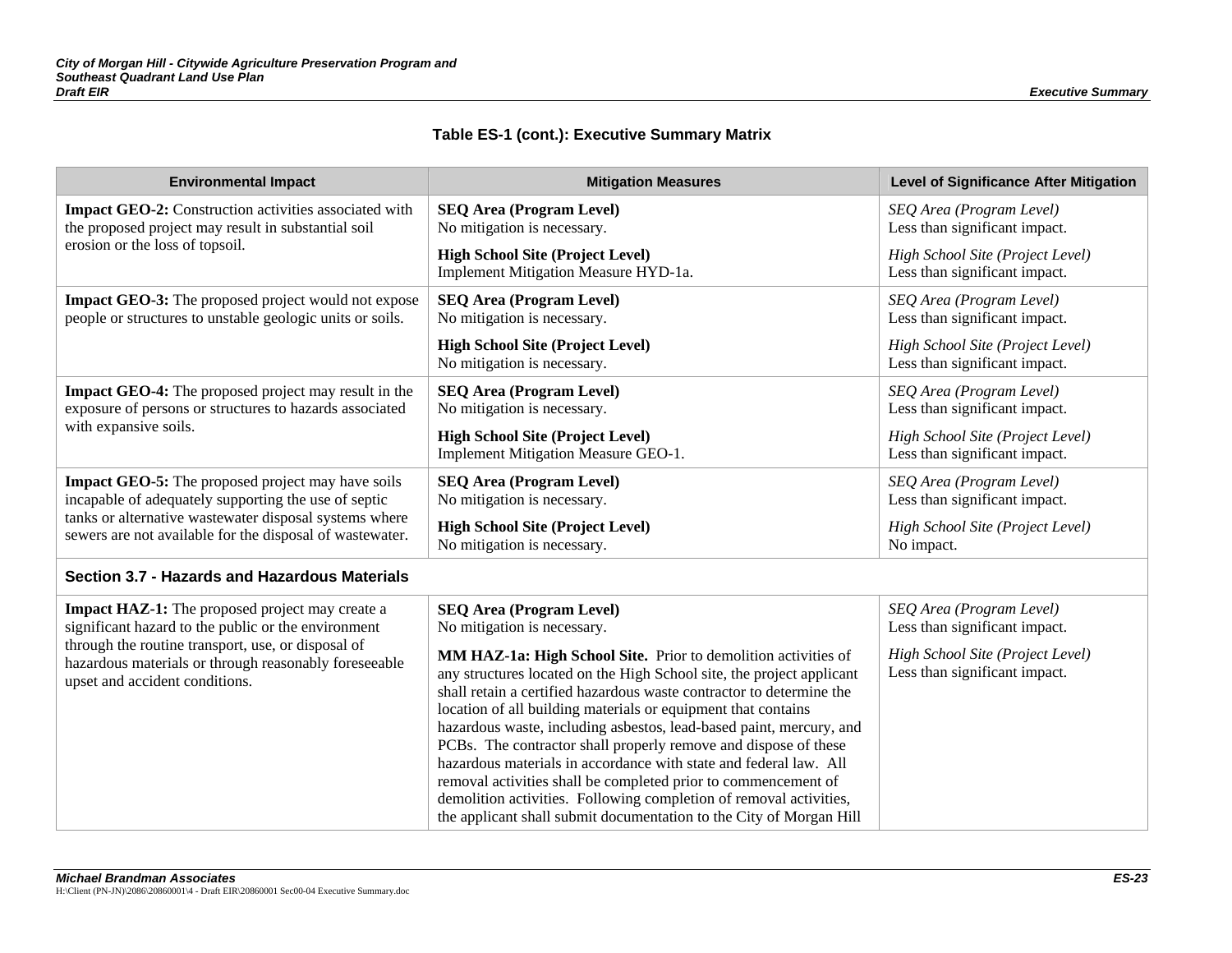|  | Table ES-1 (cont.): Executive Summary Matrix |  |  |  |  |
|--|----------------------------------------------|--|--|--|--|
|--|----------------------------------------------|--|--|--|--|

| <b>Environmental Impact</b>                                                                                                                               | <b>Mitigation Measures</b>                                                                                                                                                                                                                                                                                                                                                                                                                                                                                                                                                                                                                                                                                                                                                                                                                                                                                                                                                                                                                                      | <b>Level of Significance After Mitigation</b>                     |
|-----------------------------------------------------------------------------------------------------------------------------------------------------------|-----------------------------------------------------------------------------------------------------------------------------------------------------------------------------------------------------------------------------------------------------------------------------------------------------------------------------------------------------------------------------------------------------------------------------------------------------------------------------------------------------------------------------------------------------------------------------------------------------------------------------------------------------------------------------------------------------------------------------------------------------------------------------------------------------------------------------------------------------------------------------------------------------------------------------------------------------------------------------------------------------------------------------------------------------------------|-------------------------------------------------------------------|
|                                                                                                                                                           | verifying that all hazardous materials were properly removed and<br>disposed.                                                                                                                                                                                                                                                                                                                                                                                                                                                                                                                                                                                                                                                                                                                                                                                                                                                                                                                                                                                   |                                                                   |
|                                                                                                                                                           | MM HAZ-1b: High School Site. Prior to grading activities, any<br>onsite wells or septic systems shall be decommissioned or removed<br>under permit and inspection with the Santa Clara Valley Water<br>District for the wells and the Santa Clara County Department of<br>Environmental Health for septic systems.                                                                                                                                                                                                                                                                                                                                                                                                                                                                                                                                                                                                                                                                                                                                              |                                                                   |
|                                                                                                                                                           | MM HAZ-1c: High School Site. Prior to issuance of grading or<br>building permits (whichever comes first), the project applicant shall<br>retain a qualified consultant to perform testing of soils on the parcels<br>that comprise the High School site to determine whether residual<br>concentrations of agricultural chemicals are present. Soils shall be<br>laboratory tested for organochlorine pesticides in accordance with<br>California Department of Toxic Substances Control (DTSC)<br>guidelines. If the testing yields concentrations in excess of<br>acceptable limits for schools, the project applicant shall retain a<br>qualified contractor to perform soil remediation in accordance with<br>DTSC guidelines. The soil remediation activities shall be completed<br>prior to grading or building activities. The applicant shall submit<br>documentation to the City of Morgan Hill demonstrating that soil<br>testing was performed and any necessary remediation was completed<br>as part of the grading or building permit application. |                                                                   |
| Impact HAZ-2: The proposed project would not emit<br>hazardous emissions or handle hazardous or acutely                                                   | <b>SEQ Area (Program Level)</b><br>No mitigation is necessary.                                                                                                                                                                                                                                                                                                                                                                                                                                                                                                                                                                                                                                                                                                                                                                                                                                                                                                                                                                                                  | SEQ Area (Program Level)<br>Less than significant impact.         |
| hazardous materials, substances, or waste within one-<br>quarter mile of an existing or proposed school.                                                  | <b>High School Site (Project Level)</b><br>No mitigation is necessary.                                                                                                                                                                                                                                                                                                                                                                                                                                                                                                                                                                                                                                                                                                                                                                                                                                                                                                                                                                                          | High School Site (Project Level)<br>Less than significant impact. |
| <b>Impact HAZ-3:</b> The proposed project site contains<br>several sites that are included on hazardous materials                                         | <b>SEQ Area (Program Level)</b><br>Implement Mitigation Measure HAZ-1a.                                                                                                                                                                                                                                                                                                                                                                                                                                                                                                                                                                                                                                                                                                                                                                                                                                                                                                                                                                                         | SEQ Area (Program Level)<br>Less than significant impact.         |
| site lists compiled pursuant to Government Code Section<br>65962.5 and, as a result, may create a significant hazard<br>to the public or the environment. | <b>High School Site (Project Level)</b><br>No mitigation is necessary.                                                                                                                                                                                                                                                                                                                                                                                                                                                                                                                                                                                                                                                                                                                                                                                                                                                                                                                                                                                          | High School Site (Project Level)<br>Less than significant impact. |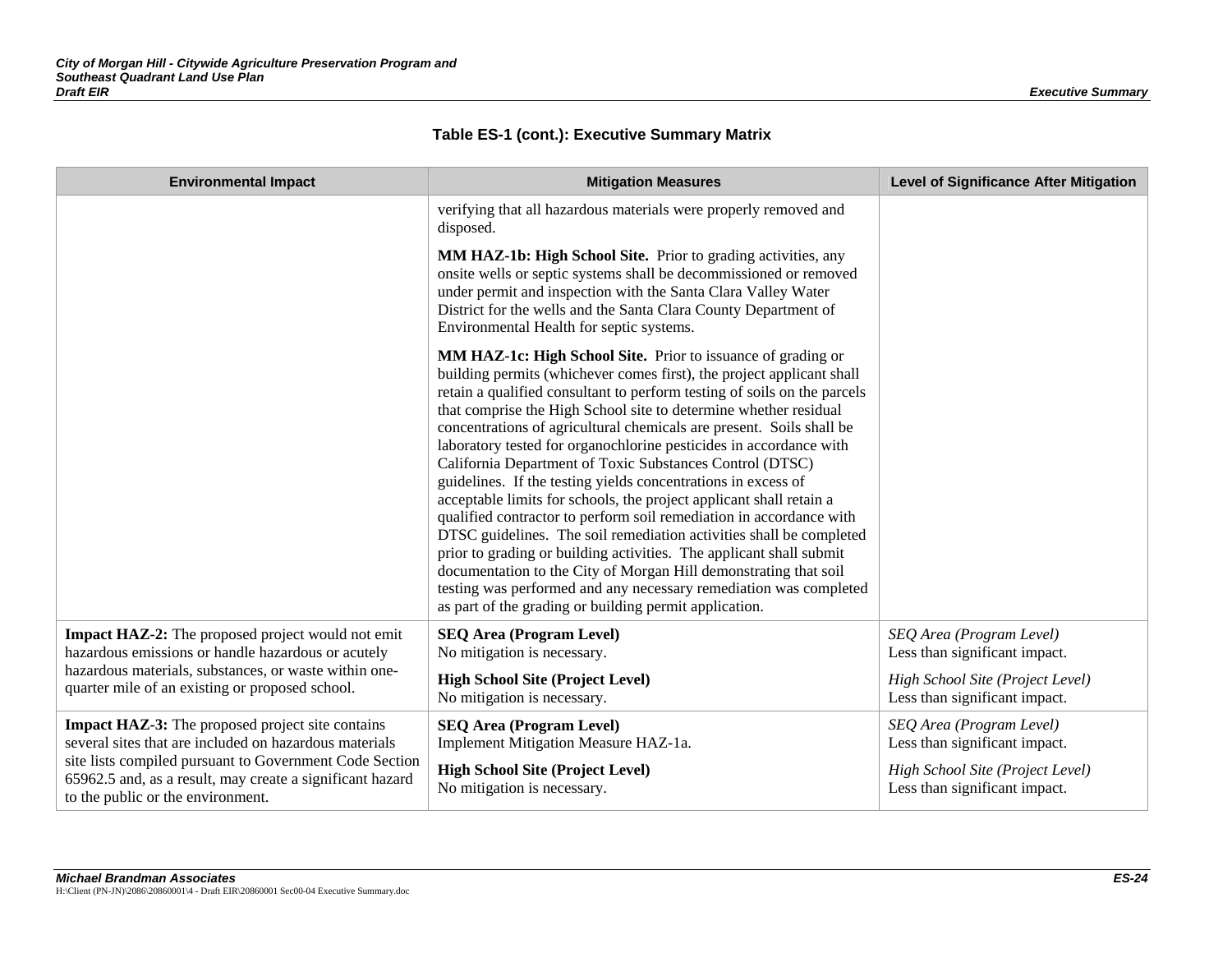| <b>Environmental Impact</b>                                                                                                               | <b>Mitigation Measures</b>                                                                                                                                                                                                                                                                                                                                                                                                                                                                                                                                                                                                                                                                                                                                                                                                                                                                                                                                                                                                                                                                                                                                                                                                                                                                                                 | <b>Level of Significance After Mitigation</b>                                                                                  |
|-------------------------------------------------------------------------------------------------------------------------------------------|----------------------------------------------------------------------------------------------------------------------------------------------------------------------------------------------------------------------------------------------------------------------------------------------------------------------------------------------------------------------------------------------------------------------------------------------------------------------------------------------------------------------------------------------------------------------------------------------------------------------------------------------------------------------------------------------------------------------------------------------------------------------------------------------------------------------------------------------------------------------------------------------------------------------------------------------------------------------------------------------------------------------------------------------------------------------------------------------------------------------------------------------------------------------------------------------------------------------------------------------------------------------------------------------------------------------------|--------------------------------------------------------------------------------------------------------------------------------|
| <b>Impact HAZ-4:</b> The proposed project would not impair<br>implementation of or physically interfere with an                           | <b>SEQ Area (Program Level)</b><br>No mitigation is necessary.                                                                                                                                                                                                                                                                                                                                                                                                                                                                                                                                                                                                                                                                                                                                                                                                                                                                                                                                                                                                                                                                                                                                                                                                                                                             | SEQ Area (Program Level)<br>Less than significant impact.                                                                      |
| adopted emergency response plan or emergency<br>evacuation plan.                                                                          | <b>High School Site (Project Level)</b><br>No mitigation is necessary.                                                                                                                                                                                                                                                                                                                                                                                                                                                                                                                                                                                                                                                                                                                                                                                                                                                                                                                                                                                                                                                                                                                                                                                                                                                     | High School Site (Project Level)<br>Less than significant impact.                                                              |
| Impact HAZ-5: The proposed project would not expose<br>people or structures to a significant risk of loss, injury,                        | <b>SEQ Area (Program Level)</b><br>No mitigation is necessary.                                                                                                                                                                                                                                                                                                                                                                                                                                                                                                                                                                                                                                                                                                                                                                                                                                                                                                                                                                                                                                                                                                                                                                                                                                                             | SEQ Area (Program Level)<br>Less than significant impact.                                                                      |
| or death involving wildland fires.                                                                                                        | <b>High School Site (Project Level)</b><br>No mitigation is necessary.                                                                                                                                                                                                                                                                                                                                                                                                                                                                                                                                                                                                                                                                                                                                                                                                                                                                                                                                                                                                                                                                                                                                                                                                                                                     | High School Site (Project Level)<br>Less than significant impact.                                                              |
| Section 3.8 - Hydrology and Water Quality                                                                                                 |                                                                                                                                                                                                                                                                                                                                                                                                                                                                                                                                                                                                                                                                                                                                                                                                                                                                                                                                                                                                                                                                                                                                                                                                                                                                                                                            |                                                                                                                                |
| <b>Impact HYD-1:</b> The proposed project would have the<br>potential to violate water quality standards or waste<br>discharge standards. | <b>SEQ Area (Program Level)</b><br>No mitigation is necessary.<br>MM HYD-1a: High School Site. Prior to the issuance of grading<br>permits for the proposed High School, the applicant shall prepare and<br>submit a Stormwater Pollution Prevention Plan (SWPPP) to the City<br>of Morgan Hill that identifies specific actions and Best Management<br>Practices (BMPs) to prevent stormwater pollution during<br>construction activities. The SWPPP shall identify a practical<br>sequence for BMP implementation and maintenance, site restoration,<br>contingency measures, responsible parties, and agency contacts. The<br>SWPPP shall include but not be limited to the following elements:<br>• Temporary erosion control measures shall be employed for<br>disturbed areas.<br>• No disturbed surfaces shall be left without erosion control<br>measures in place during the winter and spring months.<br>• Sediment shall be retained onsite by a system of sediment basins,<br>traps, or other appropriate measures.<br>• The construction contractor shall prepare Standard Operating<br>Procedures for the handling of hazardous materials on the<br>construction site to eliminate or reduce discharge of materials to<br>storm drains.<br>• BMP performance and effectiveness shall be determined either by | SEQ Area (Program Level)<br>Less than significant impact.<br>High School Site (Project Level)<br>Less than significant impact. |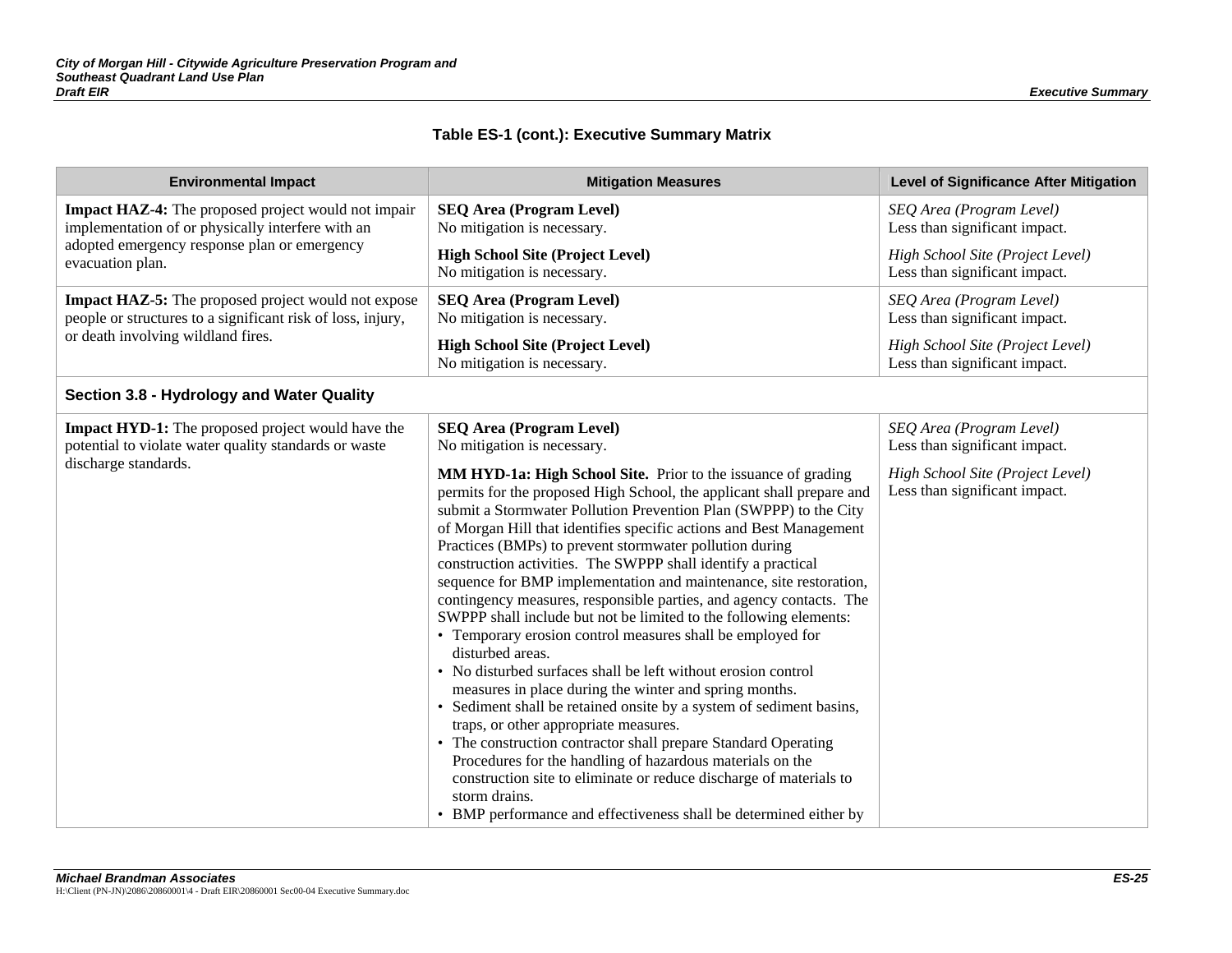| <b>Environmental Impact</b> | <b>Mitigation Measures</b>                                                                                                                                                                                                                                                                                                                                                                                                                                                                                                                                                                                                                                                                                                                                                                                                                                                                                                         | <b>Level of Significance After Mitigation</b> |
|-----------------------------|------------------------------------------------------------------------------------------------------------------------------------------------------------------------------------------------------------------------------------------------------------------------------------------------------------------------------------------------------------------------------------------------------------------------------------------------------------------------------------------------------------------------------------------------------------------------------------------------------------------------------------------------------------------------------------------------------------------------------------------------------------------------------------------------------------------------------------------------------------------------------------------------------------------------------------|-----------------------------------------------|
|                             | visual means where applicable (e.g., observation of above-normal<br>sediment release), or by actual water sampling in cases where<br>verification of contaminant reduction or elimination (such as<br>inadvertent petroleum release) is required by the RWQCB to<br>determine adequacy of the measure.<br>• In the event of significant construction delays or delays in final<br>landscape installation, native grasses or other appropriate<br>vegetative cover shall be established on the construction site as<br>soon as possible after disturbance, as an interim erosion control<br>measure throughout the wet season.                                                                                                                                                                                                                                                                                                      |                                               |
|                             | MM HYD-1b: High School Site. Prior to the issuance of building<br>permits for the proposed project, the project applicant shall submit a<br>stormwater management plan to the City of Morgan Hill for review<br>and approval. The stormwater management plan shall identify<br>pollution prevention measures and practices to prevent polluted<br>runoff from leaving the project site and comply with Resolution No.<br>R3-2013-0032 of the Municipal Regional Permit.                                                                                                                                                                                                                                                                                                                                                                                                                                                            |                                               |
|                             | Pursuant to Central Coast RWQCB requirements, the SWMP must<br>include the retention of the 95th percentile rain event and infiltrate it<br>onsite. The 95th percentile rainfall depth of 1.59 inches was<br>calculated using the 46 years (nonconsecutive) of available daily<br>rainfall data for the Morgan Hill 2 gauge, located less than a mile<br>away from the project site. Assuming that the High School site will<br>be approximately 50 percent impervious, the resulting runoff<br>coefficient is 0.34. This produces a 95th percentile 24-hour rainfall<br>volume of 1.71 acre-feet for the 38-acre site. When multiplied by the<br>48-hour drawdown regression coefficient of 1.963, the total required<br>volume to be accommodated and infiltrated onsite is 3.35 acre-feet.<br>This shall be incorporated into the site plan. The site resides on<br>permeable B-type soils, so infiltration should be feasible. |                                               |
|                             | LID Development Standards shall also be included in the SWMP<br>including: site assessment measures, site design measures,<br>delineation of discrete drainage management areas and undisturbed<br>and natural landscaped areas.                                                                                                                                                                                                                                                                                                                                                                                                                                                                                                                                                                                                                                                                                                   |                                               |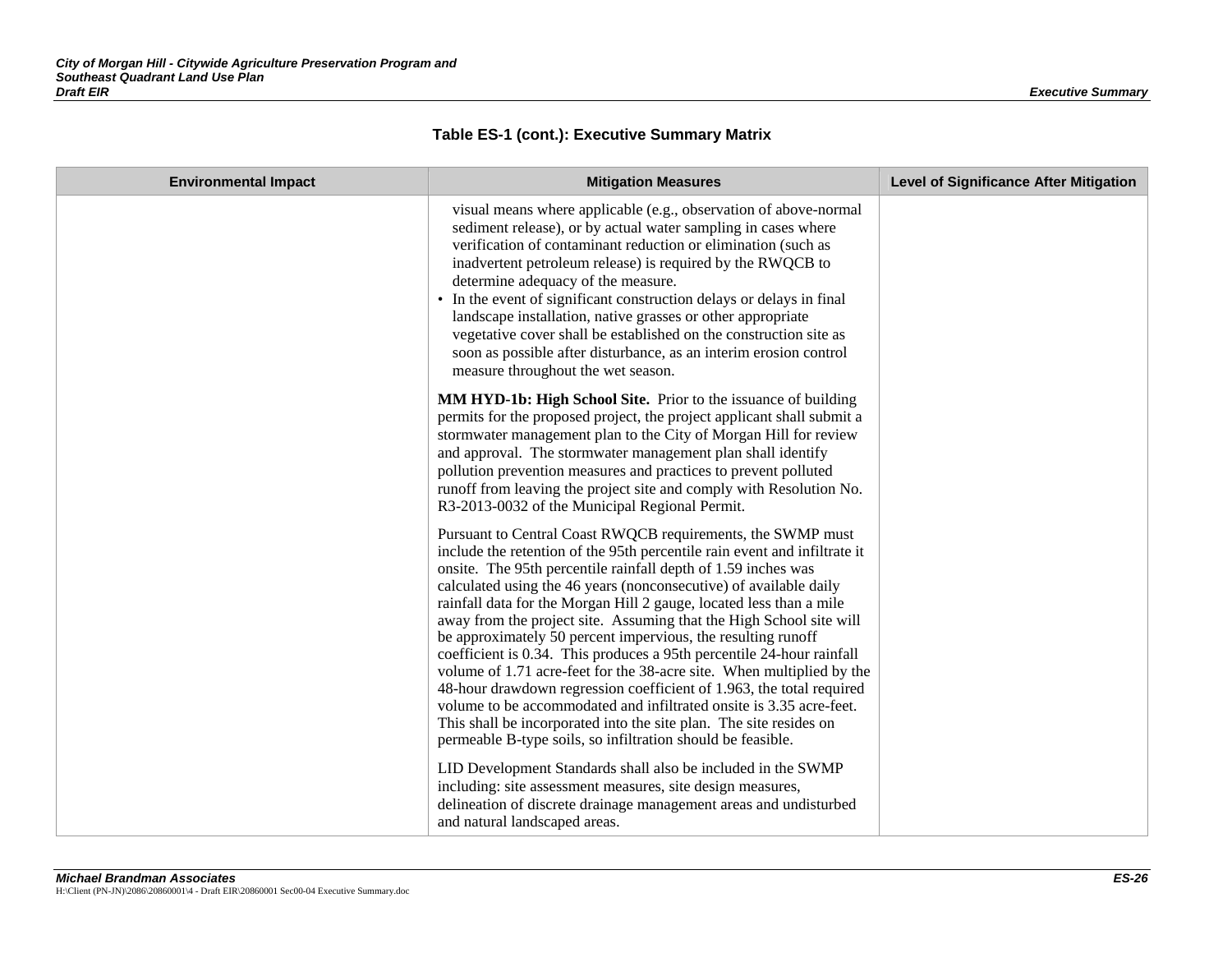| <b>Environmental Impact</b>                                                                                          | <b>Mitigation Measures</b>                                                                                                                                                                                                                                                                                                                                                                                                                                                                                                                                                                                                                            | <b>Level of Significance After Mitigation</b>                                                                                  |
|----------------------------------------------------------------------------------------------------------------------|-------------------------------------------------------------------------------------------------------------------------------------------------------------------------------------------------------------------------------------------------------------------------------------------------------------------------------------------------------------------------------------------------------------------------------------------------------------------------------------------------------------------------------------------------------------------------------------------------------------------------------------------------------|--------------------------------------------------------------------------------------------------------------------------------|
|                                                                                                                      | Examples of stormwater pollution prevention measures and practices<br>to be contained in the plan include, but are not limited to:<br>• Strategically placed bioswales and landscaped areas that promote<br>percolation of runoff<br>• Pervious pavement<br>• Roof drains that discharge to landscaped areas<br>• Trash enclosures with screen walls<br>• Stenciling on storm drains<br>• Curb cuts in parking areas to allow runoff to enter landscaped<br>areas<br>• Regular sweeping of parking areas and cleaning of storm drainage<br>facilities<br>• Employee training to inform store personnel of stormwater<br>pollution prevention measures |                                                                                                                                |
|                                                                                                                      | The project applicant shall also prepare and submit an Operations<br>and Maintenance Agreement to the City identifying procedures and<br>reporting to ensure that stormwater quality control measures work<br>properly during operations.                                                                                                                                                                                                                                                                                                                                                                                                             |                                                                                                                                |
| <b>Impact HYD-2:</b> The proposed project would not<br>substantially deplete groundwater supplies or interfere       | <b>SEQ Area (Program Level)</b><br>No mitigation is necessary.                                                                                                                                                                                                                                                                                                                                                                                                                                                                                                                                                                                        | SEQ Area (Program Level)<br>Less than significant impact.                                                                      |
| substantially with groundwater recharge.                                                                             | <b>High School Site (Project Level)</b><br>No mitigation is necessary.                                                                                                                                                                                                                                                                                                                                                                                                                                                                                                                                                                                | High School Site (Project Level)<br>Less than significant impact.                                                              |
| <b>Impact HYD-3:</b> The proposed project would alter the<br>drainage pattern of the area, which may result erosion, | <b>SEQ Area (Program Level)</b><br>Implement Mitigation Measure US-3a.                                                                                                                                                                                                                                                                                                                                                                                                                                                                                                                                                                                | SEQ Area (Program Level)<br>Less than significant impact.                                                                      |
| siltation, or flooding on- or off-site.                                                                              | <b>High School Site (Project Level)</b><br>Implement Mitigation Measure US-3b.                                                                                                                                                                                                                                                                                                                                                                                                                                                                                                                                                                        | High School Site (Project Level)<br>Less than significant impact.                                                              |
| <b>Impact HYD-4:</b> The proposed project may place<br>structures or housing within a 100-year flood zone.           | MM HYD-4: SEQ Area. As part of any development application<br>involving property that overlaps with a 100-year flood hazard area,<br>the applicant(s) shall prepare and submit plans demonstrating that<br>either (1) all structures are located outside a 100-year flood hazard<br>area; or (2) structures within a 100-year flood hazard area would be<br>elevated a minimum of 1 foot above the 100-year flood elevation                                                                                                                                                                                                                           | SEQ Area (Program Level)<br>Less than significant impact.<br>High School Site (Project Level)<br>Less than significant impact. |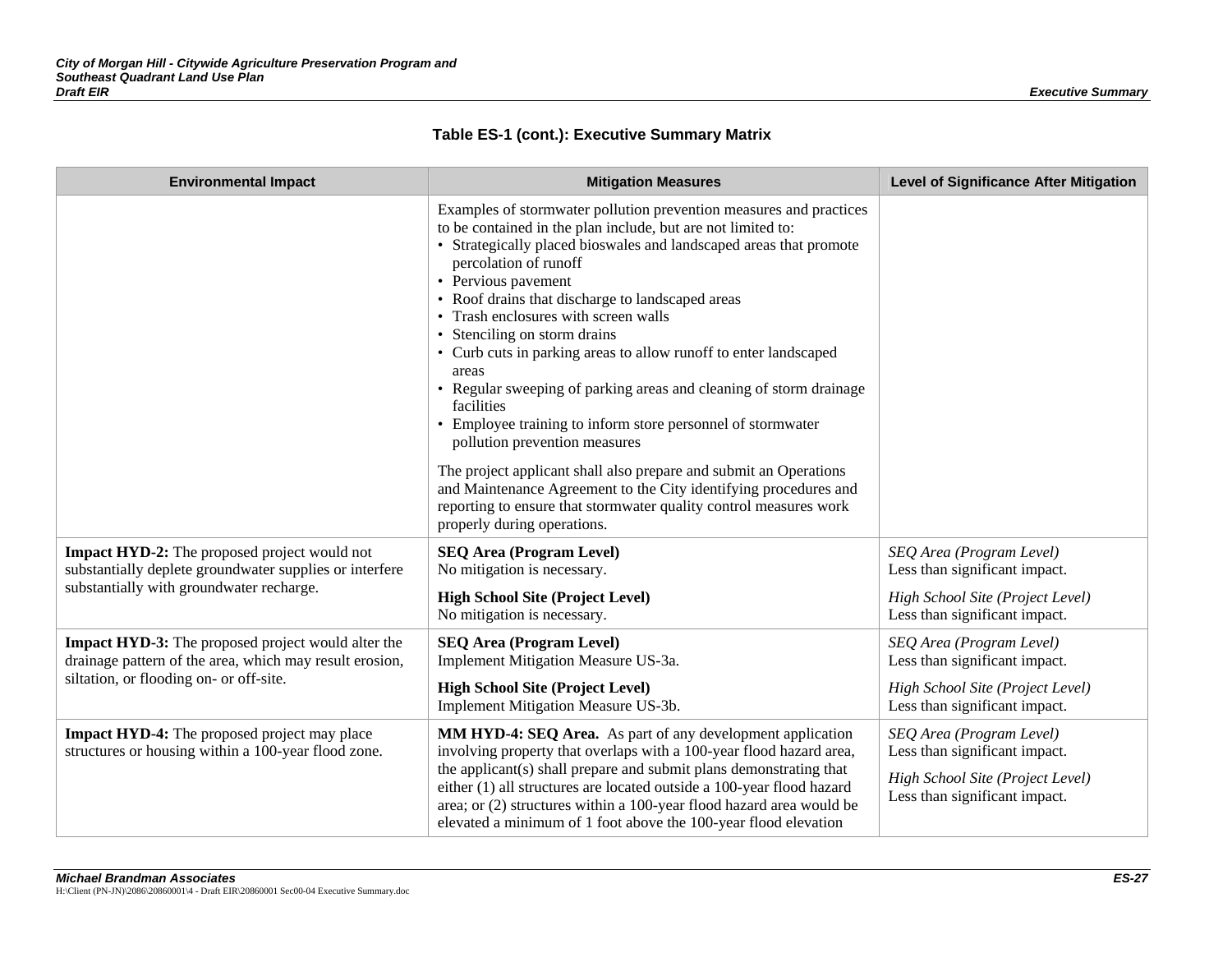| <b>Environmental Impact</b>                                                                                                                        | <b>Mitigation Measures</b>                                                                                                                                                                                                                                                                                                                                                                                                                                                            | <b>Level of Significance After Mitigation</b>                                                 |
|----------------------------------------------------------------------------------------------------------------------------------------------------|---------------------------------------------------------------------------------------------------------------------------------------------------------------------------------------------------------------------------------------------------------------------------------------------------------------------------------------------------------------------------------------------------------------------------------------------------------------------------------------|-----------------------------------------------------------------------------------------------|
|                                                                                                                                                    | provided a hydraulic analysis demonstrates that the development of<br>the site will not adversely impact the existing 100-year floodplain by<br>increasing 1 percent water surface elevation or increase the lateral<br>extent of the floodplain pursuant to City of Morgan Hill, Santa Clara<br>Valley Water District, and Federal Emergency Management Agency<br>requirements. The City of Morgan Hill shall review and approve the<br>plans prior to issuance of building permits. |                                                                                               |
|                                                                                                                                                    | <b>High School Site (Project Level)</b><br>No mitigation is necessary.                                                                                                                                                                                                                                                                                                                                                                                                                |                                                                                               |
| Section 3.9 - Land Use                                                                                                                             |                                                                                                                                                                                                                                                                                                                                                                                                                                                                                       |                                                                                               |
| <b>Impact LU-1:</b> The proposed project would be consistent<br>with applicable provisions of the City of Morgan Hill<br>General Plan.             | <b>SEQ Area (Program Level)</b><br>No mitigation is necessary.<br><b>High School Site (Project Level)</b>                                                                                                                                                                                                                                                                                                                                                                             | SEQ Area (Program Level)<br>Less than significant impact.<br>High School Site (Project Level) |
|                                                                                                                                                    | No mitigation is necessary.                                                                                                                                                                                                                                                                                                                                                                                                                                                           | Less than significant impact.                                                                 |
| <b>Impact LU-2:</b> The proposed project would not conflict<br>with any of the applicable provisions of the City of<br>Morgan Hill Municipal Code. | <b>SEQ Area (Program Level)</b><br>No mitigation is necessary.                                                                                                                                                                                                                                                                                                                                                                                                                        | SEQ Area (Program Level)<br>Less than significant impact.                                     |
|                                                                                                                                                    | <b>High School Site (Project Level)</b><br>No mitigation is necessary.                                                                                                                                                                                                                                                                                                                                                                                                                | High School Site (Project Level)<br>Less than significant impact.                             |
| <b>Impact LU-3:</b> The proposed project would be consistent<br>with the applicable policies of the Santa Clara County                             | <b>SEQ Area (Program Level)</b><br>No mitigation is necessary.                                                                                                                                                                                                                                                                                                                                                                                                                        | SEQ Area (Program Level)<br>Less than significant impact.                                     |
| LAFCO.                                                                                                                                             | <b>High School Site (Project Level)</b><br>No mitigation is necessary.                                                                                                                                                                                                                                                                                                                                                                                                                | High School Site (Project Level)<br>Less than significant impact.                             |
| <b>Impact LU-4:</b> The proposed project may conflict with<br>the applicable policies of the Santa Clara County<br>HCP/NCCP.                       | <b>SEQ Area (Program Level)</b><br>Implement Mitigation Measures BIO-6a and BIO-6b.                                                                                                                                                                                                                                                                                                                                                                                                   | SEQ Area (Program Level)<br>Less than significant impact.                                     |
|                                                                                                                                                    | <b>High School Site (Project Level)</b><br>Implement Mitigation Measures BIO-6a and BIO-6b.                                                                                                                                                                                                                                                                                                                                                                                           | High School Site (Project Level)<br>Less than significant impact                              |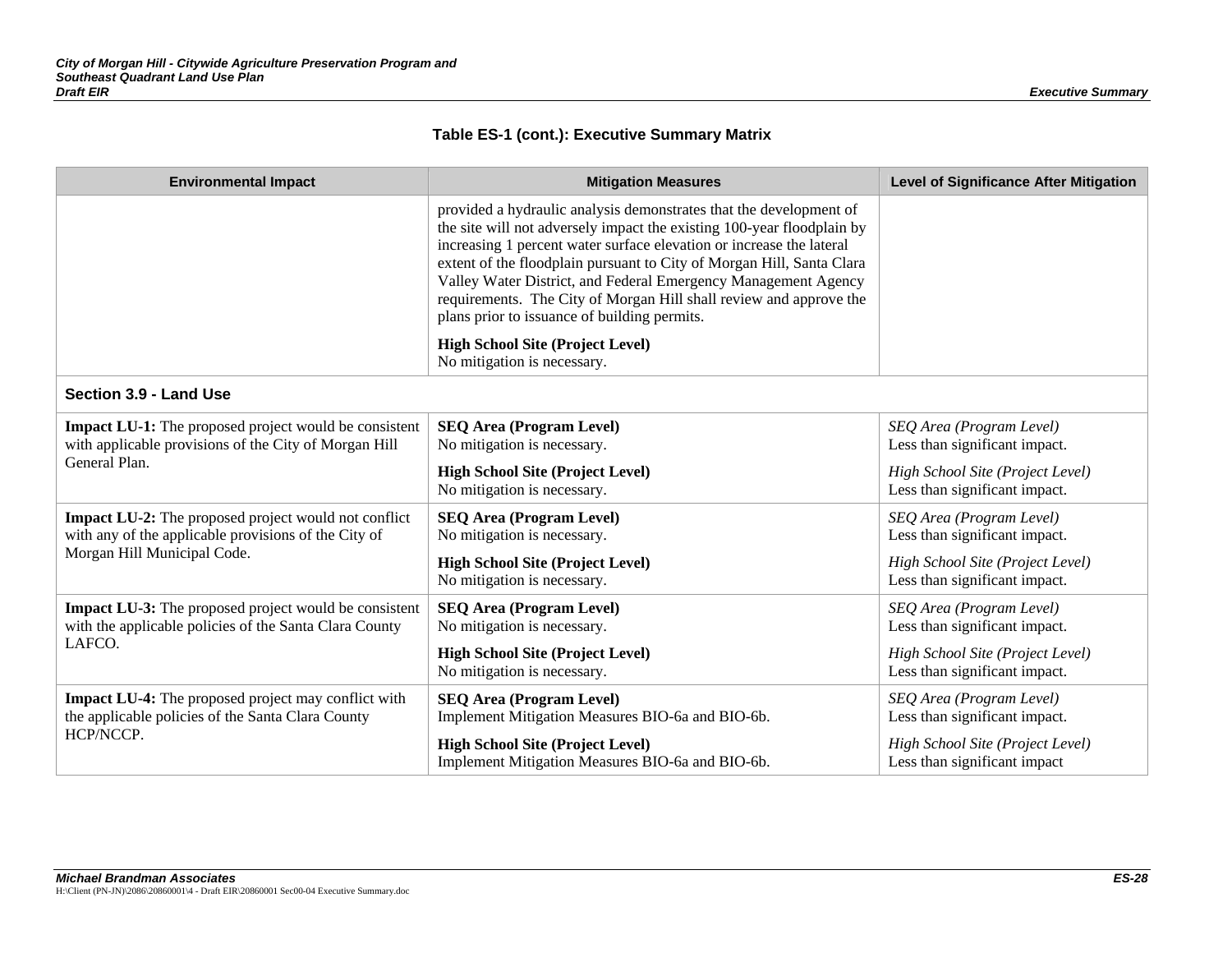| <b>Environmental Impact</b>                                                                                                                                                                                                                                                         | <b>Mitigation Measures</b>                                                                                                                                                                                                                                                                                                                                                                                                                                                                                                                                                                                                                                                                                                                                                                                                                                                                                                                                                                                                                                                                                                                                                                                                                                                                                                                                                                                                                | <b>Level of Significance After Mitigation</b>                                                                                    |
|-------------------------------------------------------------------------------------------------------------------------------------------------------------------------------------------------------------------------------------------------------------------------------------|-------------------------------------------------------------------------------------------------------------------------------------------------------------------------------------------------------------------------------------------------------------------------------------------------------------------------------------------------------------------------------------------------------------------------------------------------------------------------------------------------------------------------------------------------------------------------------------------------------------------------------------------------------------------------------------------------------------------------------------------------------------------------------------------------------------------------------------------------------------------------------------------------------------------------------------------------------------------------------------------------------------------------------------------------------------------------------------------------------------------------------------------------------------------------------------------------------------------------------------------------------------------------------------------------------------------------------------------------------------------------------------------------------------------------------------------|----------------------------------------------------------------------------------------------------------------------------------|
| Section 3.10 - Noise                                                                                                                                                                                                                                                                |                                                                                                                                                                                                                                                                                                                                                                                                                                                                                                                                                                                                                                                                                                                                                                                                                                                                                                                                                                                                                                                                                                                                                                                                                                                                                                                                                                                                                                           |                                                                                                                                  |
| <b>Impact NOI-1:</b> Construction and operational activities<br>associated with the proposed project would expose<br>persons to or generate noise levels in excess of standards<br>established in the General Plan or Noise Ordinance or<br>applicable standards of other agencies. | MM NOI-1a: SEQ Area. As part of the Conditional Use Permit or<br>Design Permit Application (whichever comes first), the City of<br>Morgan Hill shall require applicants proposing to develop new uses<br>within the SEQ Area to submit a noise impact analysis that analyzes<br>each project's potential onsite stationary and other noise sources noise<br>impacts to nearby sensitive receptors at the time of entitlement for<br>each project. The noise impact analysis shall demonstrate through the<br>incorporation of mitigation, if required, that the proposed onsite<br>stationary and other noise sources would not exceed the City's noise<br>standards. All mitigations identified in the noise impact analysis shall<br>be incorporated into the permit as conditions of the project.<br>MM NOI-1b: SEQ Area. Prior to consideration of approval of any<br>urban development within the SEQ Area, the City of Morgan Hill<br>shall evaluate $(1)$ reducing the speed limits, $(2)$ implementing truck<br>restrictions, (3) providing traffic calming measures such as center<br>medians or narrowing the lane widths, or (4) installing sounds walls<br>or landscaped berms along the roadway segments of:<br>(A) Tennant Avenue west of Condit Road;<br>(B) Tennant Avenue east of Murphy Avenue;<br>(C) Murphy Avenue south of Tennant Avenue.<br><b>High School Site (Project Level)</b><br>No mitigation is necessary. | SEQ Area (Program Level)<br>Significant unavoidable impact.<br>High School Site (Project Level)<br>Less than significant impact. |
| <b>Impact NOI-2:</b> Construction and operational activities<br>associated with the proposed project would not generate<br>substantial groundborne vibration or groundborne noise<br>levels.                                                                                        | <b>SEQ Area (Program Level)</b><br>No mitigation is necessary.<br><b>High School Site (Project Level)</b><br>No mitigation is necessary.                                                                                                                                                                                                                                                                                                                                                                                                                                                                                                                                                                                                                                                                                                                                                                                                                                                                                                                                                                                                                                                                                                                                                                                                                                                                                                  | SEQ Area (Program Level)<br>Less than significant impact.<br>High School Site (Project Level)<br>Less than significant impact.   |
| <b>Impact NOI-3:</b> The operation of the proposed project<br>would create a substantial permanent increase in noise<br>levels.                                                                                                                                                     | <b>SEQ Area (Program Level)</b><br>Implement Mitigation Measures NOI-1a and NOI-1b.<br><b>High School Site (Project Level)</b><br>No mitigation is necessary.                                                                                                                                                                                                                                                                                                                                                                                                                                                                                                                                                                                                                                                                                                                                                                                                                                                                                                                                                                                                                                                                                                                                                                                                                                                                             | SEQ Area (Program Level)<br>Significant unavoidable impact.<br>High School Site (Project Level)<br>Less than significant impact. |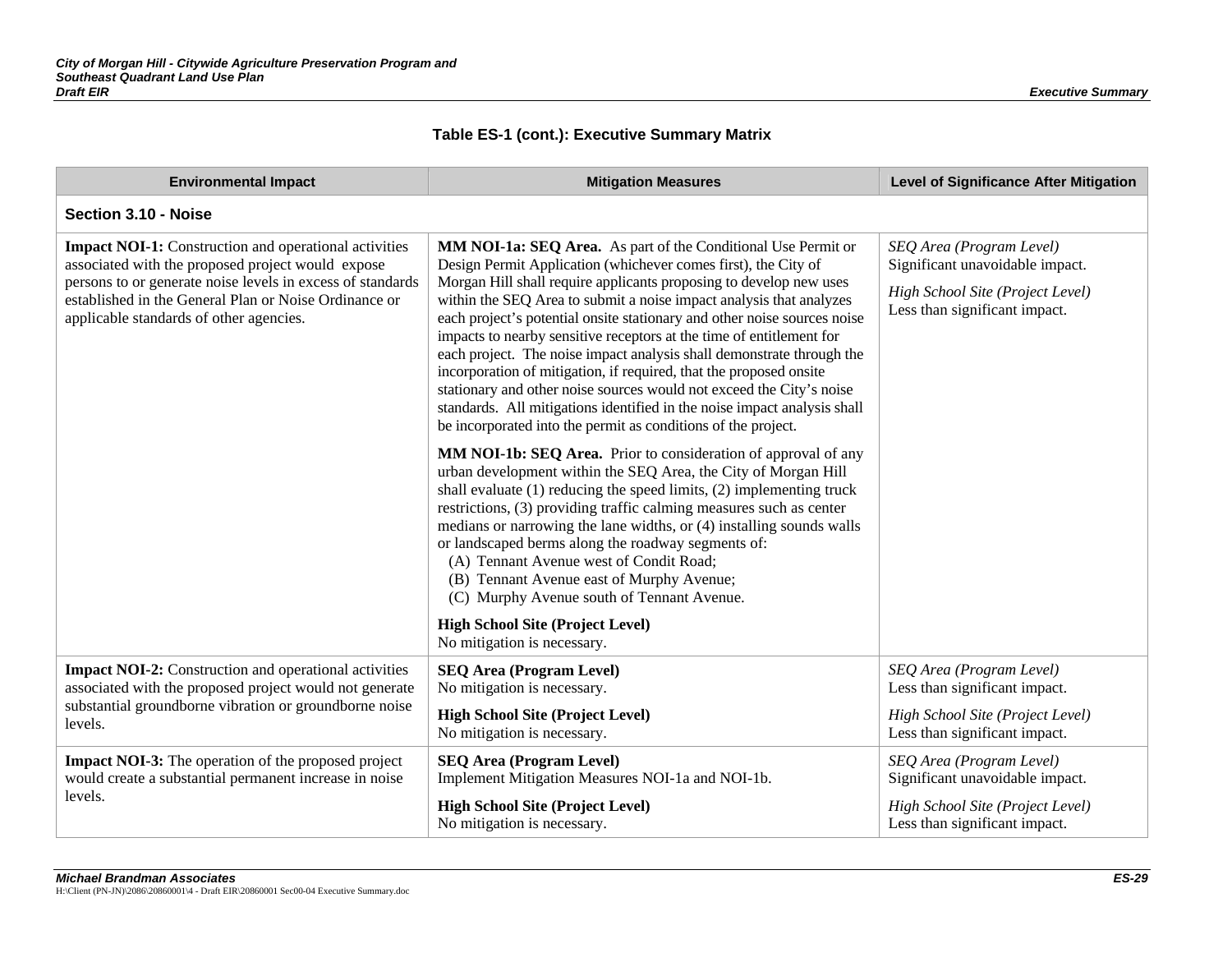| <b>Environmental Impact</b>                                                                                                                                                  | <b>Mitigation Measures</b>                                                                                                                                                                                                                                                                                                                                                                                                                                                                                                                                               | <b>Level of Significance After Mitigation</b>                     |  |
|------------------------------------------------------------------------------------------------------------------------------------------------------------------------------|--------------------------------------------------------------------------------------------------------------------------------------------------------------------------------------------------------------------------------------------------------------------------------------------------------------------------------------------------------------------------------------------------------------------------------------------------------------------------------------------------------------------------------------------------------------------------|-------------------------------------------------------------------|--|
| <b>Impact NOI-4:</b> Construction and operation of the<br>proposed project would not create a substantial                                                                    | <b>SEQ Area (Program Level)</b><br>No mitigation is necessary.                                                                                                                                                                                                                                                                                                                                                                                                                                                                                                           | SEQ Area (Program Level)<br>Less than significant impact.         |  |
| temporary increase in ambient noise levels in the project<br>vicinity above levels existing without the project.                                                             | <b>High School Site (Project Level)</b><br>No mitigation is necessary.                                                                                                                                                                                                                                                                                                                                                                                                                                                                                                   | High School Site (Project Level)<br>Less than significant impact. |  |
| Section 3.11 - Population and Housing                                                                                                                                        |                                                                                                                                                                                                                                                                                                                                                                                                                                                                                                                                                                          |                                                                   |  |
| <b>Impact POP-1:</b> The proposed project would not induce<br>substantial population growth.                                                                                 | <b>SEQ Area (Program Level)</b><br>No mitigation is necessary.                                                                                                                                                                                                                                                                                                                                                                                                                                                                                                           | SEQ Area (Program Level)<br>Less than significant impact.         |  |
|                                                                                                                                                                              | <b>High School Site (Project Level)</b><br>No mitigation is necessary.                                                                                                                                                                                                                                                                                                                                                                                                                                                                                                   | High School Site (Project Level)<br>Less than significant impact. |  |
| <b>Impact POP-2:</b> The proposed project would not have<br>the potential to displace substantial numbers of existing                                                        | <b>SEQ Area (Program Level)</b><br>No mitigation is necessary.                                                                                                                                                                                                                                                                                                                                                                                                                                                                                                           | SEQ Area (Program Level)<br>Less than significant impact.         |  |
| housing or persons resulting in the need for replacement<br>housing elsewhere.                                                                                               | <b>High School Site (Project Level)</b><br>No mitigation is necessary.                                                                                                                                                                                                                                                                                                                                                                                                                                                                                                   | High School Site (Project Level)<br>Less than significant impact. |  |
| Section 3.12 - Public Services and Recreation                                                                                                                                |                                                                                                                                                                                                                                                                                                                                                                                                                                                                                                                                                                          |                                                                   |  |
| Impact PSR-1: The proposed project would not result<br>in a need for new or expanded fire protection facilities<br>that could result in physical impacts on the environment. | <b>SEQ Area (Program Level)</b><br>No mitigation is necessary.                                                                                                                                                                                                                                                                                                                                                                                                                                                                                                           | SEQ Area (Program Level)<br>Less than significant impact.         |  |
|                                                                                                                                                                              | <b>High School Site (Project Level)</b><br>No mitigation is necessary.                                                                                                                                                                                                                                                                                                                                                                                                                                                                                                   | High School Site (Project Level)<br>Less than significant impact. |  |
| Impact PSR-2: The proposed project may result in a<br>need for new or expanded police protection facilities                                                                  | <b>SEQ Area (Program Level)</b><br>No mitigation is necessary.                                                                                                                                                                                                                                                                                                                                                                                                                                                                                                           | SEQ Area (Program Level)<br>Less than significant impact.         |  |
| that could result in physical impacts on the environment.                                                                                                                    | MM PSR-2: High School Site. As part of the Development Permit<br>application, the High School administration shall submit a security<br>plan to the City of Morgan Hill for review and approval. The<br>security plan shall identify measures and procedures including but<br>not limited to (1) provision of onsite security personnel during school<br>hours and major events during non-school hours (athletic events,<br>dances, weddings, etc.); (2) provision of security lighting in and<br>around buildings, public gathering spaces, and parking areas; and (3) | High School Site (Project Level)<br>Less than significant impact. |  |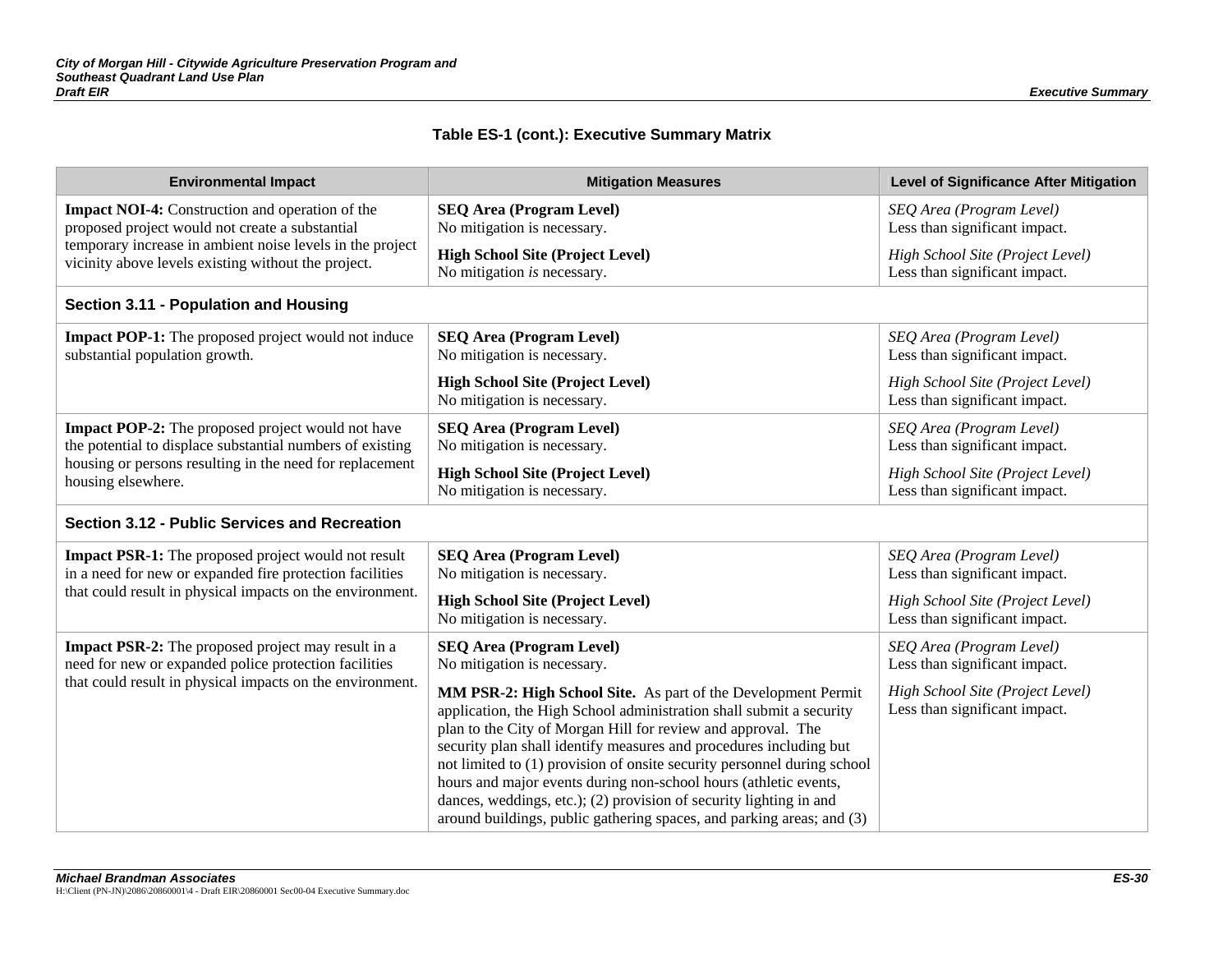| <b>Environmental Impact</b>                                                                                                                                                                                                             | <b>Mitigation Measures</b>                                                                                                                                                                                                                                                                                     | <b>Level of Significance After Mitigation</b>                                                                                      |
|-----------------------------------------------------------------------------------------------------------------------------------------------------------------------------------------------------------------------------------------|----------------------------------------------------------------------------------------------------------------------------------------------------------------------------------------------------------------------------------------------------------------------------------------------------------------|------------------------------------------------------------------------------------------------------------------------------------|
|                                                                                                                                                                                                                                         | perimeter protection measures such as fencing, landscaping, or other<br>measures to deter entry/exit except at designated access points. The<br>Morgan Hill Police Department shall be consulted during the review<br>process. The approved plan shall be implemented no later than the<br>first day of class. |                                                                                                                                    |
| Impact PSR-3: The proposed project would not result<br>in a need for new or expanded school facilities or<br>adverse impacts on education.                                                                                              | <b>SEQ Area (Program Level)</b><br>No mitigation is necessary.<br><b>High School Site (Project Level)</b>                                                                                                                                                                                                      | SEQ Area (Program Level)<br>Less than significant impact.<br>High School Site (Project Level)                                      |
|                                                                                                                                                                                                                                         | No mitigation is necessary.                                                                                                                                                                                                                                                                                    | Less than significant impact.                                                                                                      |
| Impact PSR-4: The proposed project would not result<br>in a need for new or expanded library facilities or                                                                                                                              | <b>SEQ Area (Program Level)</b><br>No mitigation is necessary.                                                                                                                                                                                                                                                 | SEQ Area (Program Level)<br>Less than significant impact.                                                                          |
| adverse impacts on related services.                                                                                                                                                                                                    | <b>High School Site (Project Level)</b><br>No mitigation is necessary.                                                                                                                                                                                                                                         | High School Site (Project Level)<br>Less than significant impact.                                                                  |
| <b>Impact PSR-5:</b> The proposed project would not<br>increase the use of existing neighborhood and regional<br>parks or other recreational facilities such that a physical                                                            | <b>SEQ Area (Program Level)</b><br>No mitigation is necessary.                                                                                                                                                                                                                                                 | SEQ Area (Program Level)<br>Less than significant impact.                                                                          |
| deterioration of the facility would occur or be<br>accelerated.                                                                                                                                                                         | <b>High School Site (Project Level)</b><br>No mitigation is necessary.                                                                                                                                                                                                                                         | High School Site (Project Level)<br>Less than significant impact.                                                                  |
| <b>Section 3.13 - Transportation</b>                                                                                                                                                                                                    |                                                                                                                                                                                                                                                                                                                |                                                                                                                                    |
| Impact TRANS-1: The proposed project may conflict<br>with an applicable plan, ordinance or policy establishing                                                                                                                          | <b>SEQ Area (Program Level)</b><br>No feasible mitigation is available.                                                                                                                                                                                                                                        | SEQ Area (Program Level)<br>Significant unavoidable impact.                                                                        |
| measures of effectiveness for the performance of the<br>circulation system under Existing Plus Project<br>Conditions.                                                                                                                   | <b>High School Site (Project Level)</b><br>No mitigation is necessary. (The High School applicant will be<br>installing improvements that would fully mitigate the potential<br>impact to the Tennant Avenue/Murphy Avenue intersection.)                                                                      | High School Site (Project Level)<br>Less than significant impact.                                                                  |
| <b>Impact TRANS-2:</b> The proposed project may conflict<br>with an applicable plan, ordinance or policy establishing<br>measures of effectiveness for the performance of the<br>circulation system under 2030 General Plan Conditions. | MM TRANS-2: SEQ Area. Prior to issuance of building permits<br>for future land use development proposals within the SEQ Area, the<br>project applicant shall pay all transportation-related traffic impact<br>fees to the City of Morgan Hill.                                                                 | SEQ Area (Program Level)<br>Significant unavoidable impact.<br>High School Site (Project Level)<br>Significant unavoidable impact. |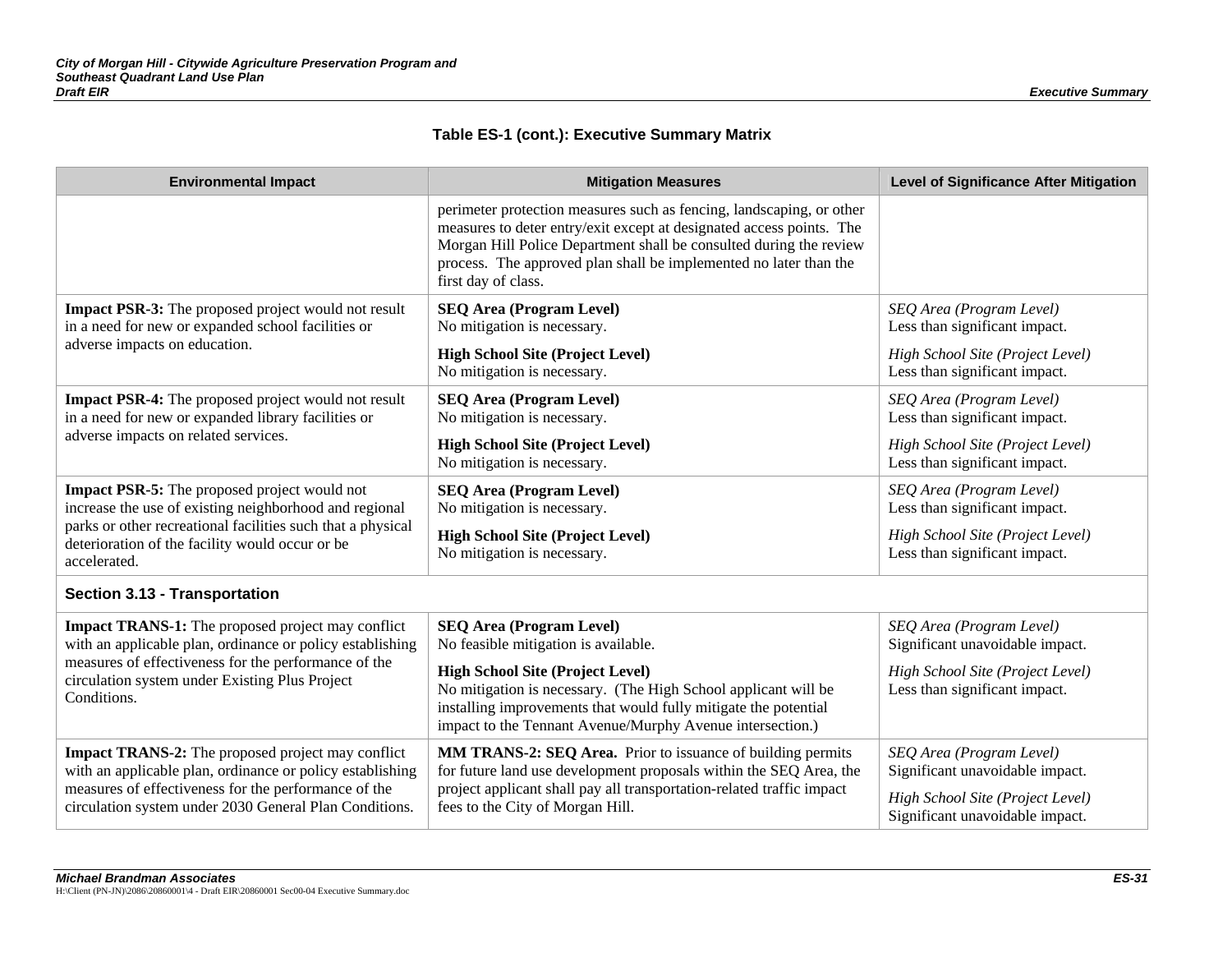| <b>Environmental Impact</b>                                                                                                                                                                                                                                                                                                | <b>Mitigation Measures</b>                                                                                                                                                                                                                                                                                                                                                                                                                                                                                                                                                                                                                                                                                                                                                                                                                                                                                                                                                                                                                                                                                                                                                                                                                                                                                                                                                                                                                                                                                                                                                                                                                           | <b>Level of Significance After Mitigation</b>                                                                                                                                                                    |
|----------------------------------------------------------------------------------------------------------------------------------------------------------------------------------------------------------------------------------------------------------------------------------------------------------------------------|------------------------------------------------------------------------------------------------------------------------------------------------------------------------------------------------------------------------------------------------------------------------------------------------------------------------------------------------------------------------------------------------------------------------------------------------------------------------------------------------------------------------------------------------------------------------------------------------------------------------------------------------------------------------------------------------------------------------------------------------------------------------------------------------------------------------------------------------------------------------------------------------------------------------------------------------------------------------------------------------------------------------------------------------------------------------------------------------------------------------------------------------------------------------------------------------------------------------------------------------------------------------------------------------------------------------------------------------------------------------------------------------------------------------------------------------------------------------------------------------------------------------------------------------------------------------------------------------------------------------------------------------------|------------------------------------------------------------------------------------------------------------------------------------------------------------------------------------------------------------------|
|                                                                                                                                                                                                                                                                                                                            | <b>High School Site (Project Level)</b><br>No feasible mitigation is available.                                                                                                                                                                                                                                                                                                                                                                                                                                                                                                                                                                                                                                                                                                                                                                                                                                                                                                                                                                                                                                                                                                                                                                                                                                                                                                                                                                                                                                                                                                                                                                      |                                                                                                                                                                                                                  |
| <b>Impact TRANS-3:</b> The proposed project may conflict<br>with an applicable congestion management program,<br>including, but not limited to level of service standards<br>and travel demand measures, or other standards<br>established by the county congestion management<br>agency for designated roads or highways. | <b>SEQ Area (Program Level)</b><br>No feasible mitigation is available.<br><b>MM TRANS-3: High School Site.</b> Prior to opening of the High<br>School, the project applicant shall submit a Transportation Demand<br>Management (TDM) Program to the City of Morgan Hill for review<br>and approval. The TDM program shall be prepared by a qualified<br>transportation consultant/engineer and identify TDM measures for<br>the proposed High School. The TDM program shall contain the<br>following provisions:<br>• The TDM program shall establish a goal of reducing AM peak-<br>hour and PM peak-hour trips associated with student, faculty, and<br>staff travel by a minimum of 10 percent.<br>The TDM program shall be reviewed annually by the High School<br>Administration (or more frequently if needed) to determine that it<br>reflects the needs and priorities of students, faculty, and staff.<br>Changes shall be made on an as needed basis in order to ensure<br>that the TDM program can readily attain the 10-percent reduction<br>goal.<br>• The TDM program may include but not be limited to the following<br>measures:<br>- School-sponsored vanpooling or carpooling, which may also<br>involve provision of vehicles, staffed-ride matching services,<br>and guaranteed ride home programs to increase participation.<br>- Incentives for non-single-occupant vehicle commute trips<br>(carpooling, vanpooling, transit, bicycling, walking, etc.)<br>- End of trip facilities such as lockers, showers, or bicycle storage<br>facilities.<br>- Provision of kiosks that provide information about the TDM<br>program. | SEQ Area (Program Level)<br>Significant unavoidable impact.<br>High School Site (Project Level)<br>Less than significant impact (Phase 1);<br>significant unavoidable impact (Phase 2<br>and Subsequent Phases). |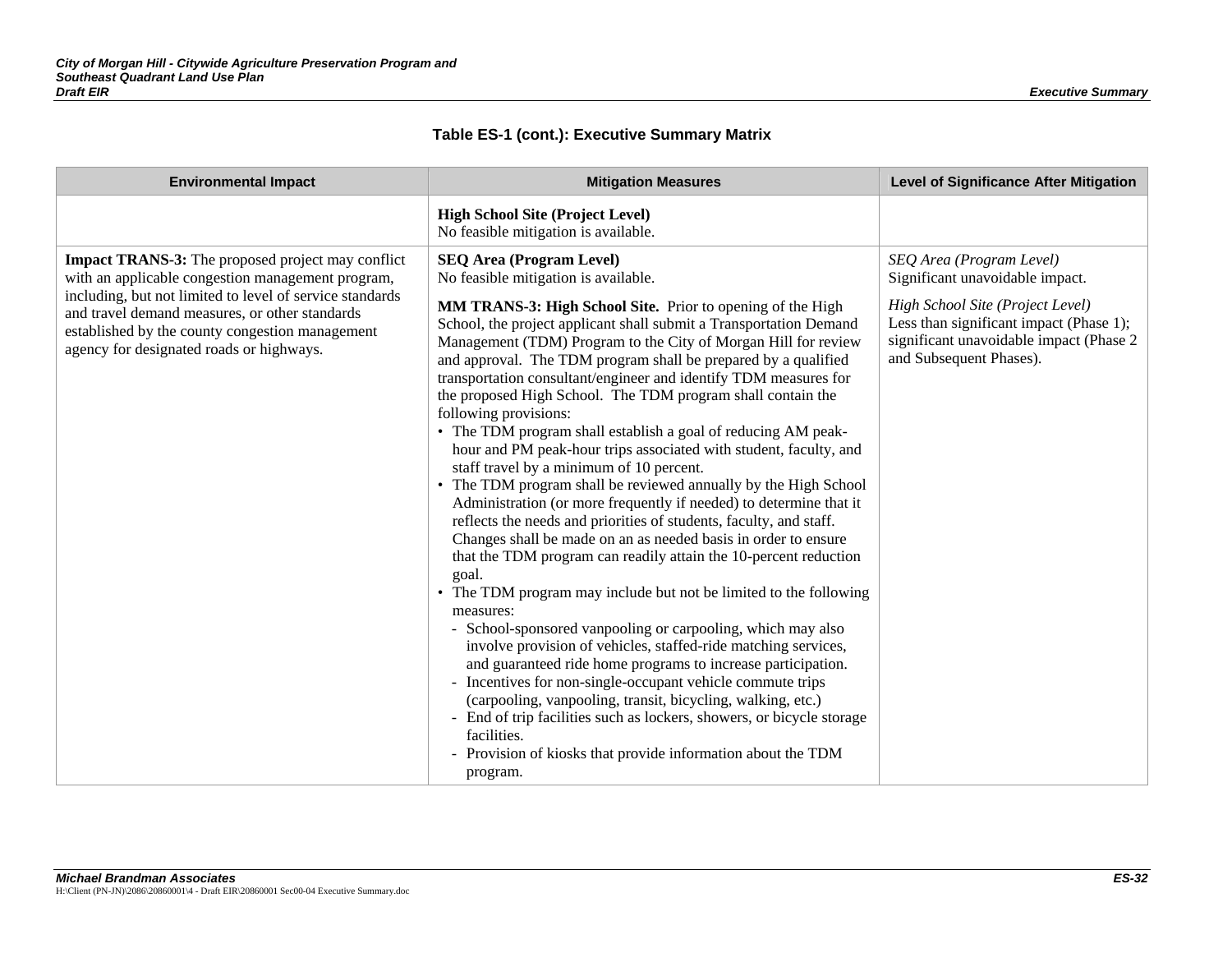| <b>Environmental Impact</b>                                                                                                  | <b>Mitigation Measures</b>                                                                                                                                                                                                                                                                                                                                                                                                                                                                                       | <b>Level of Significance After Mitigation</b>                     |
|------------------------------------------------------------------------------------------------------------------------------|------------------------------------------------------------------------------------------------------------------------------------------------------------------------------------------------------------------------------------------------------------------------------------------------------------------------------------------------------------------------------------------------------------------------------------------------------------------------------------------------------------------|-------------------------------------------------------------------|
| <b>Impact TRANS-4:</b> The proposed project would not<br>substantially increase hazards due to a design feature or           | <b>SEQ Area (Program Level)</b><br>No mitigation is necessary.                                                                                                                                                                                                                                                                                                                                                                                                                                                   | SEQ Area (Program Level)<br>Less than significant impact.         |
| incompatible uses.                                                                                                           | MM TRANS-4: High School Site. As part of the Conditional Use<br>Permit or Design Permit application (whichever comes first), the<br>project applicant shall retain a qualified transportation engineer to<br>prepare an onsite circulation plan in accordance with City of Morgan<br>Hill standards or industry guidance (whichever is appropriate). The<br>plan shall be submitted to the City of Morgan Hill for review and<br>approval. The approved plan shall be incorporated into the proposed<br>project. | High School Site (Project Level)<br>Less than significant impact. |
| <b>Impact TRANS-5:</b> The proposed project would not<br>result in inadequate emergency access.                              | <b>SEQ Area (Program Level)</b><br>No mitigation is necessary.                                                                                                                                                                                                                                                                                                                                                                                                                                                   | SEQ Area (Program Level)<br>Less than significant impact.         |
|                                                                                                                              | <b>High School Site (Project Level)</b><br>No mitigation is necessary.                                                                                                                                                                                                                                                                                                                                                                                                                                           | High School Site (Project Level)<br>Less than significant impact. |
| <b>Impact TRANS-6:</b> The proposed project may conflict<br>with adopted policies, plans or programs regarding               | <b>SEQ Area (Program Level)</b><br>No mitigation is necessary.                                                                                                                                                                                                                                                                                                                                                                                                                                                   | SEQ Area (Program Level)<br>Less than significant impact.         |
| public transit, bicycle, or pedestrian facilities, or<br>otherwise decrease the performance or safety of such<br>facilities. | <b>High School Site (Project Level)</b><br>Implement Mitigation Measure TRANS-3 and:                                                                                                                                                                                                                                                                                                                                                                                                                             | High School Site (Project Level)<br>Less than significant impact. |
|                                                                                                                              | MM TRANS-6a: High School Site. As part of the Conditional Use<br>Permit or Design Permit application (whichever comes first), the<br>project applicant shall prepare plans depicting a bus stop suitable for<br>use by Santa Clara Valley Transportation Authority along one of the<br>High School's street frontages. The approved plans shall be<br>incorporated into the proposed project.                                                                                                                    |                                                                   |
|                                                                                                                              | MM TRANS-6b: High School Site. As part of the Conditional Use<br>Permit or Design Permit application (whichever comes first), the<br>project applicant shall prepare plans depicting sidewalks along all<br>street frontages. The sidewalks shall be connected to internal<br>pedestrian facilities within the High School campus. The approved<br>plans shall be incorporated into the project.                                                                                                                 |                                                                   |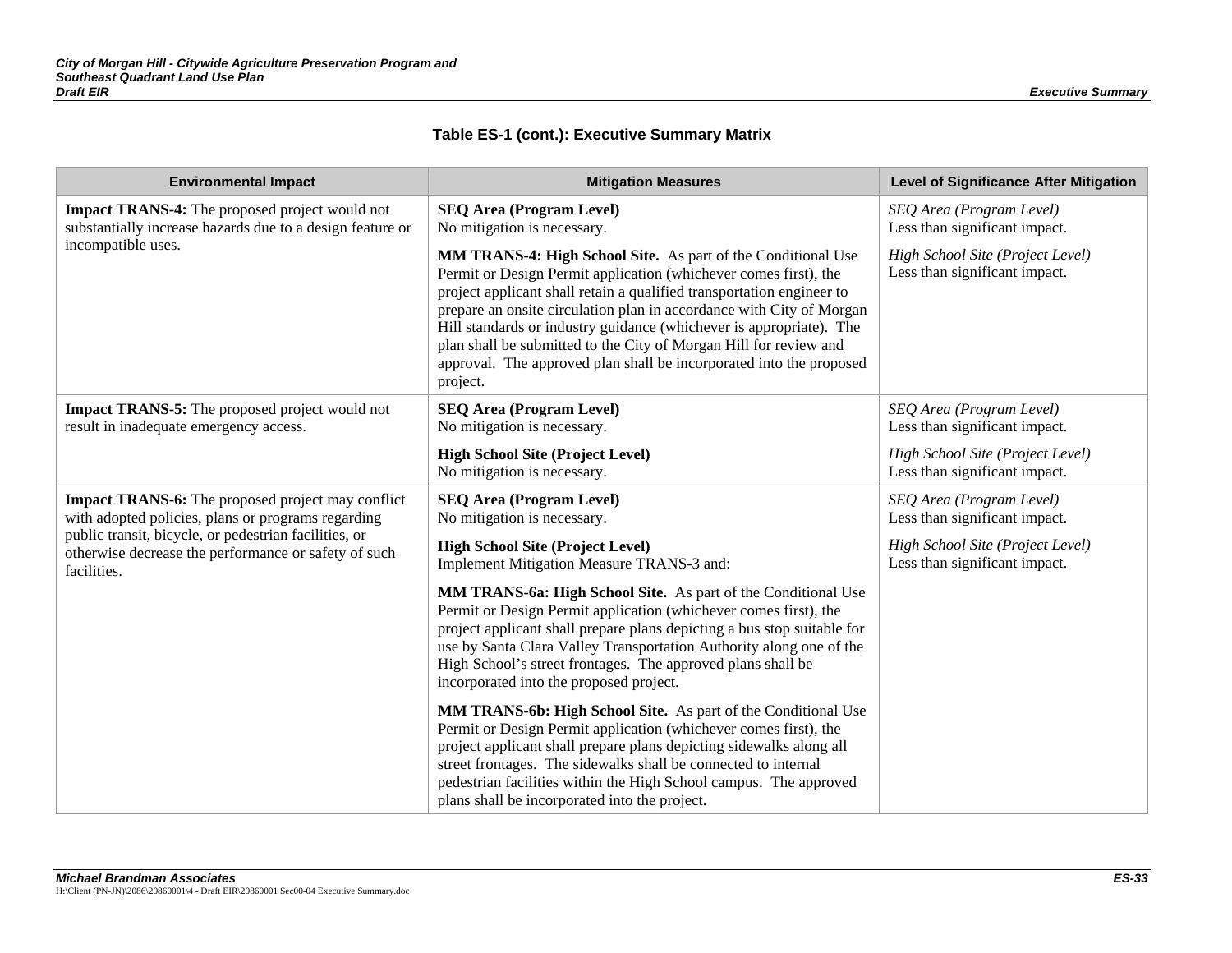| <b>Environmental Impact</b>                                                                                                                                                                                                                                               | <b>Mitigation Measures</b>                                                                                                                                                                                                                                                                                                                                                                                                                                                                                                                                                                                                                                                                                                                                                                                                                                                                          | <b>Level of Significance After Mitigation</b>                                                                                  |  |
|---------------------------------------------------------------------------------------------------------------------------------------------------------------------------------------------------------------------------------------------------------------------------|-----------------------------------------------------------------------------------------------------------------------------------------------------------------------------------------------------------------------------------------------------------------------------------------------------------------------------------------------------------------------------------------------------------------------------------------------------------------------------------------------------------------------------------------------------------------------------------------------------------------------------------------------------------------------------------------------------------------------------------------------------------------------------------------------------------------------------------------------------------------------------------------------------|--------------------------------------------------------------------------------------------------------------------------------|--|
| Section 3.14 - Utility Systems                                                                                                                                                                                                                                            |                                                                                                                                                                                                                                                                                                                                                                                                                                                                                                                                                                                                                                                                                                                                                                                                                                                                                                     |                                                                                                                                |  |
| Impact US-1: The project would not result in the<br>construction of new water treatment facilities or<br>expansion of existing facilities and would have<br>sufficient water supplies available to serve the project<br>from existing entitlements and resources.         | <b>SEQ Area (Program Level)</b><br>No mitigation is necessary.<br><b>High School Site (Project Level)</b><br>No mitigation is necessary.                                                                                                                                                                                                                                                                                                                                                                                                                                                                                                                                                                                                                                                                                                                                                            | SEQ Area (Program Level)<br>Less than significant impact.<br>High School Site (Project Level)<br>Less than significant impact. |  |
| Impact US-2: The proposed project would not result in<br>the exceedance of wastewater treatment requirements,<br>construction of new water or wastewater treatment<br>facilities or the expansion of existing facilities, or<br>inadequate wastewater treatment capacity. | <b>SEQ Area (Program Level)</b><br>No mitigation is necessary.<br><b>High School Site (Project Level)</b><br>No mitigation is necessary.                                                                                                                                                                                                                                                                                                                                                                                                                                                                                                                                                                                                                                                                                                                                                            | SEQ Area (Program Level)<br>Less than significant impact.<br>High School Site (Project Level)<br>Less than significant impact. |  |
| <b>Impact US-3:</b> The proposed project may result in the<br>construction of new storm water drainage facilities or<br>expansion of existing facilities, the construction of<br>which could cause significant environmental effects.                                     | MM US-3a: SEQ Area. As part of the development review process,<br>the City of Morgan Hill shall verify that all future urban<br>development proposals within the Southeast Quadrant Area employ<br>onsite or offsite retention for stormwater management. Offsite<br>retention consists of larger facilities that serve multiple properties.<br>Connection to the City's municipal storm drainage system shall be<br>pursued only if retention would not be feasible. Note that runoff<br>within the public right-of-way (e.g., roadways) may be discharged to<br>the City's municipal storm drainage system.                                                                                                                                                                                                                                                                                       | SEQ Area (Program Level)<br>Less than significant impact.<br>High School Site (Project Level)<br>Less than significant impact. |  |
|                                                                                                                                                                                                                                                                           | MM US-3b: High School Site. As part of the Development Permit<br>application, the project applicant shall retain a qualified engineer to<br>prepare and submit a Drainage Plan to the City of Morgan Hill for<br>review and approval depicting onsite storm drainage facilities. The<br>Drainage Plan shall employ onsite or offsite retention as the method<br>of stormwater management. Offsite retention consists of larger<br>facilities that serve multiple properties. The approved Drainage Plan<br>shall be incorporated into the project and fully implemented and<br>maintained. Connection to the City's municipal storm drainage<br>system only be pursued only if retention would not be feasible. Note<br>that runoff within the public right-of-way (e.g., Tennant Avenue,<br>Murphy Avenue, and Barrett Avenue) may be discharged to the<br>City's municipal storm drainage system. |                                                                                                                                |  |